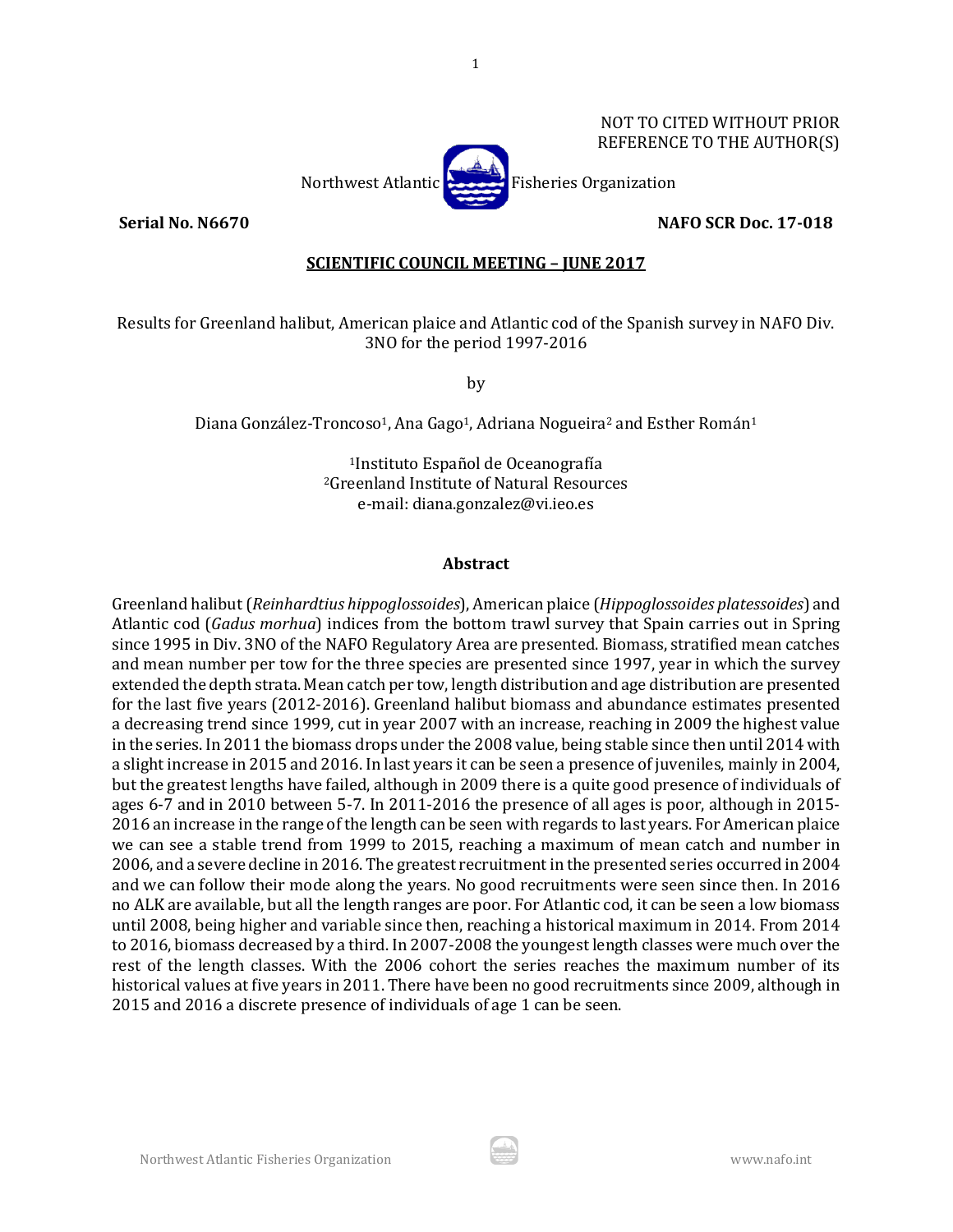## **Material and Methods**

Since 1995, Spain carries out a Spring-Summer survey in the NAFO Regulatory Area of Div. 3NO. From 1995 to 2000, the survey was conducted on board the C/V *Playa de Menduíña* with a net trawl type *Pedreira*. In 2001 this vessel was replaced by the R/V *Vizconde de Eza*, using a trawl net type *Campelen*. For more details about the technical specifications of the surveys, see Walsh *et al.*, 2001 and González Troncoso *et al.*, 2004.

The catch of each haul was sorted and weighted into species and a sample of each species was taken in order to measure the length distribution. For Greenland halibut, American plaice and Atlantic cod each individual of the sample was measured to the total length to the nearest lower cm. As in 1995 and 1996 only depth less than 1000 m was surveyed, these years are not representative for these species, so only data from 1997 are presented. We present the total annual indices of biomass and abundance for the period 1997-2016.

The number of valid tows, the depth strata covered and the dates of the survey series (1997-2016) are presented in Table 1. Table 2 shows the swept area and number of hauls by stratum for the last five years (2012-2016). To know the results of the rest of the years, see González-Troncoso *et al.,* 2013. The effect of reducing the number of hauls to improve the biological sampling in each haul was investigated via boostrap, concluding that 7 hauls from the larger strata could be removed with any hardly difference in the indices estimates or their variance. The total number of valid hauls in 2016 was 115

For each species, we present all the transformed indices until 2000 and no-transformed from 2002 to 2016. In 2001 there are data transformed from the former vessel with original data from the new vessel. To know more about the transformation, see González-Troncoso *et al*., 2005 and González-Troncoso *et al*., 2006. We present the mean catch, the length distribution in number by sex and year; and the mean numbers with their mean length and mean weight by age for the years 2012-2016. To see the results of the rest of the years, see González-Troncoso *et al.*, 2013. For American plaice 2016 ALK is not available yet, so only the age results for 2012-2015 are presented.

Figure 1 presents the maps with the distribution of the catches of the three species during the 2016 Spanish 3NO survey.

#### **Results**

## **Greenland halibut**

The Greenland halibut stock in Subarea 2 and Div. 3KLMNO is considered to be part of a biological stock complex, which includes Subareas 0 and 1. Abundance and biomass indices were available from research vessel surveys by Canada in Div. 2J+3KLMNO (1978-2015), EU in Div. 3M (1988-2015), EU-Spain in Div. 3NO (1997-2015) and EU-Spain in Div. 3L (2003-2015). In 2003 the Fisheries Commission implemented a fifteen years rebuilding plan for this stock, establishing progressively decreasing TACs. The STACFIS estimated catches in 2004-2010 have exceeded the rebuilding plan TACs by 30% on average, despite reductions in fishing effort. STACFIS could not estimate total catches for 2011-2015.

In 2010, Fisheries Commission implemented a survey-based harvest control rule to generate annual TACs over at least 2011-2014. In 2013 Fisheries Commission extended this management approach to set the TACs for 2015 – 2017. These surveys provide coverage of the majority of the spatial distribution of the stock and the area from which the majority of catches are taken. Over 1995-2007,

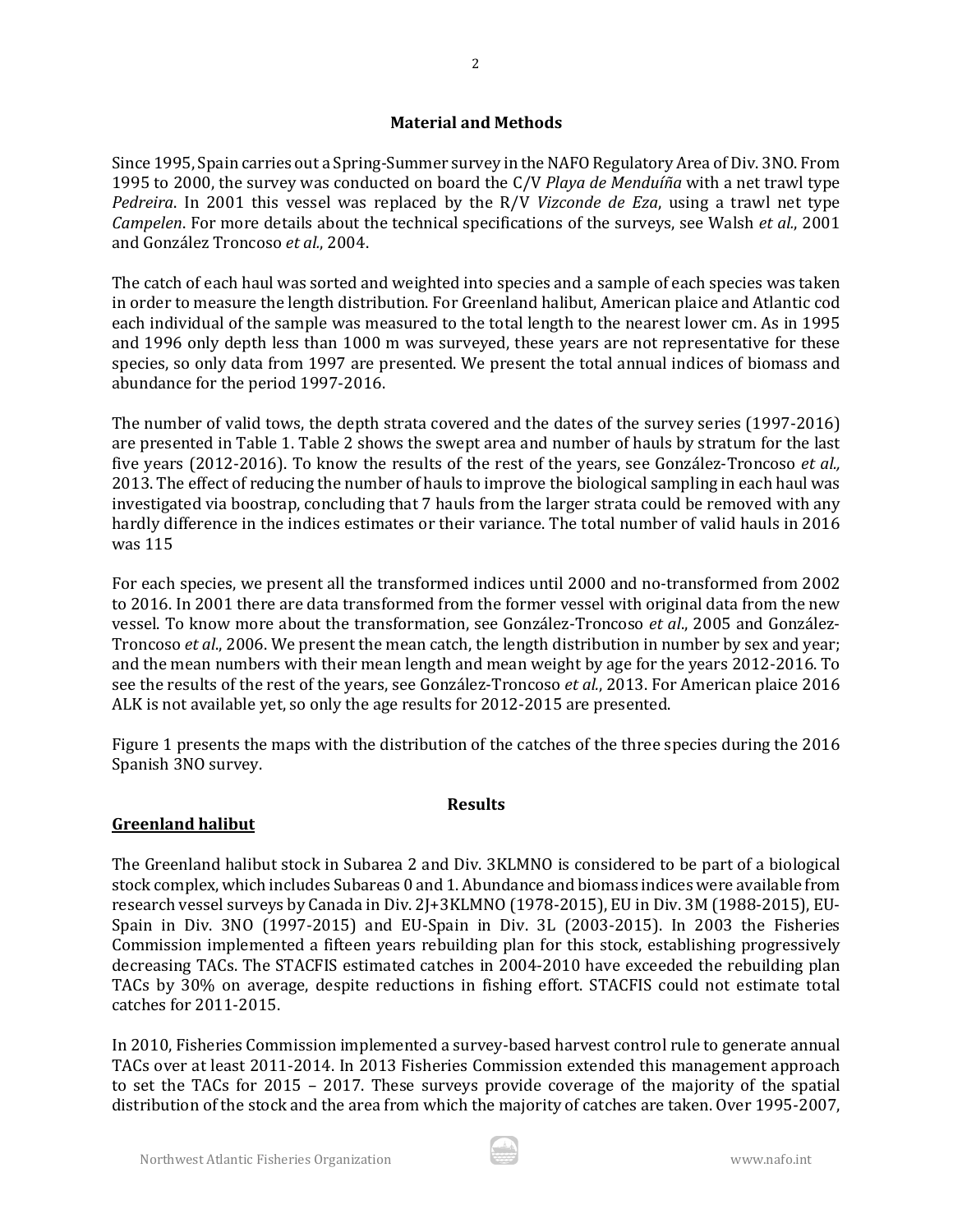indices from the majority of the surveys generally provided a consistent signal in stock biomass. Results since 2007 show greater divergence which complicates interpretation of overall status. The overall trend since 2007 is unclear. Abundance indices at age 4 were used as a measure of

Table 3 shows the mean catches and their variance per haul and year for Greenland halibut during the period 2012-2016. Biomass per stratum for the same period is presented in Table 4. Annual total biomass, as their corresponding biomass at ages 5+ and 10+, and mean catch per tow with the total variance per year are presented in Table 5 for years 1997-2016. In Figure 2, we compare the mean catch per tow with the mean number per town. Figure 3 presents the biomass per swept area per stratum and their total variance per year, as the 5+ and 10+ biomass. In Table 6, we present the length-weight relationship parameters *a* and *b* for 2012-2016.

Greenland halibut total biomass increased from 1997 to 1999 and then decreased until 2002, reaching the lowest value of the whole time-series. From 2002 to 2007, it maintained almost constant values at low levels. It peaked in 2009 and in 2010, and after decreasing in 2011 to a half of the 2010 value, it has maintained stable at higher values than before 2008, with a slight increase in 2015 and 2016. The biomass 5+ has had the same trend as the total biomass with a marked increase from 2008, being 2009 and 2010 the highest values of the series. Since 2007, 5+ biomass has represented more than 90% of total biomass, being 99% in 2015. In the case of the 10+ biomass, it has increased since 2006 onwards, reaching the maximum value of the time-series in 2016. Since 2012, 10+ biomass has represented more than 20% of total biomass. Despite of this, with respect to the mean number per tow, although in the 2008-2010 period there was a substantial increase in the numbers, this increase is not as the increase in mean catch, reaching the level of the 2001 numbers per town, but still far of the values of the first years of our series. Since 2009, there has been a decrease in numbers with a slight increase in the last three years.

## **Length Distribution**

Table 7 presents the mean number per tow by sex and year for 1997-2016. Table 8 shows this index by length, sex and year, with the number of samples in which there were length measures, the total number of individuals measured in these samples, the sampled catch and the range of lengths met, as the total catch of this species and the total hauls made in the survey, for years 2012-2016. In Figures 4 and 5 we can follow the evolution along the years. We can follow a mode since 1997 until 2001, but since then no high new values appear. The highest recruitments were in 1997, 2001 and 2004. In 2006 and 2007 the small individuals (around 12-14 cm, corresponding to 1 year of age) are the mode of the length distribution range, but all the length ranges were poor. The same occurred in 2011, with a mode in lengths 14-15, that corresponds to age 1. In 2009 and 2010 an increase in number for lengths between 38-52 cm (ages 5-7) can be seen, but they almost disappear in 2011. It seems that the high increase in the biomass in 2009-2010 was due to the higher presence of these length classes, while at the beginning of the series the presence of juveniles was stronger. From 2012 to 2016 the presence of all the length classes was poor, although a slight increase in the range of the length can be seen for years 2015 and 2016.

#### **Age numbers**

We present the mean number by age, sex and year in Table 9 for 2012-2016, and the total by year (for the entire series) in Figure 6. Individuals between 0 and 20 years were caught in the period 1997-

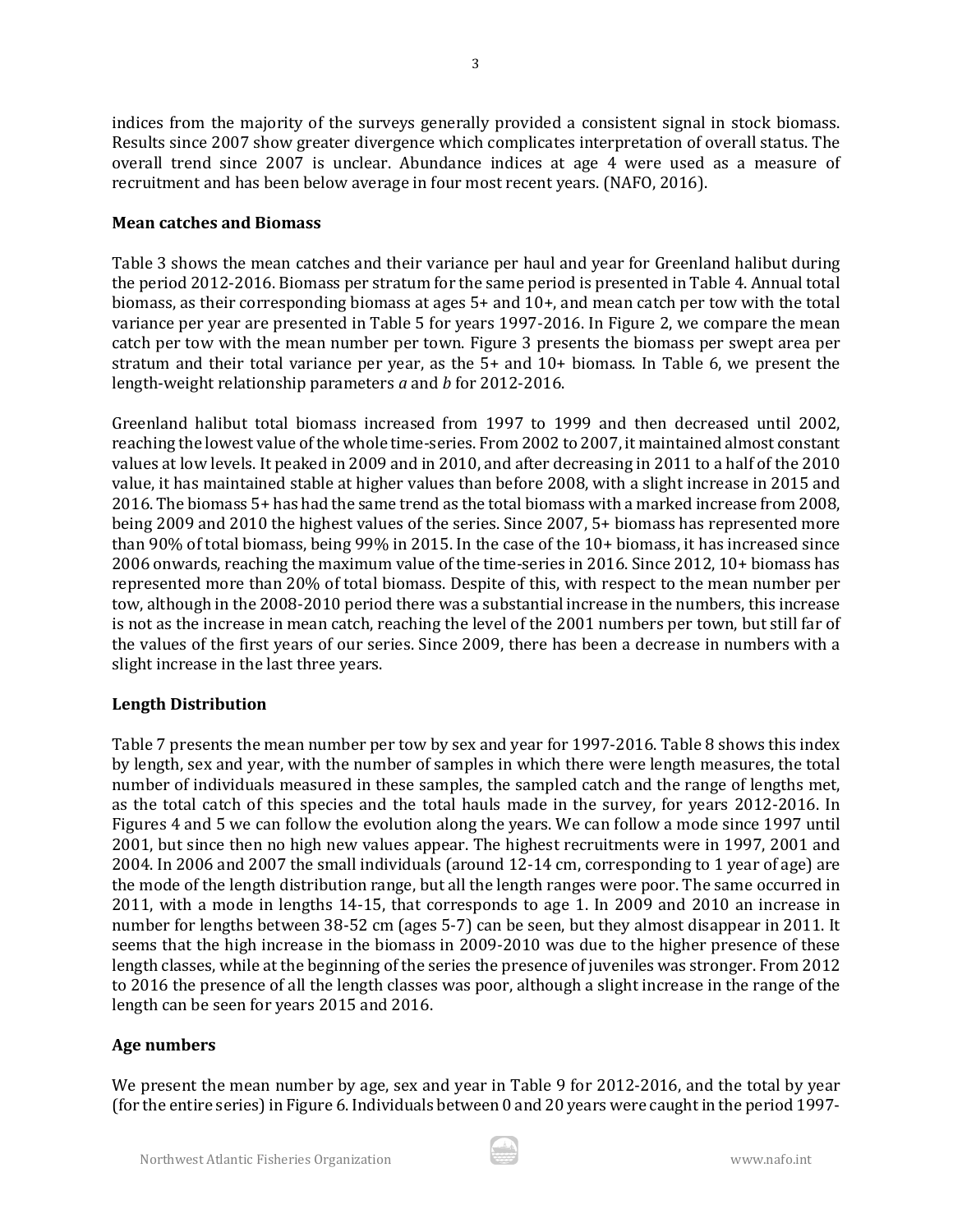2016 and since 2002 more number of younger individuals has been caught. It can be due to the change of gear and/or vessel. We can follow three conspicuous cohorts in our series, the 1994-1996 cohorts (ages 1, 2 and 3 in 1997). Cohorts from following years seem to be weaker than those ones, but more constant. 2001-2003 cohorts appear to be quite strong, as we can see in recent years, particularly 2002 one, and these cohorts seem to be present in year 2008 (ages 5 to 7) and in 2009 (ages 6 to 8). In 2010 the mode of the ages is between 5 and 7 years, which can imply that the cohorts of years 2004 and 2005 could be better than it can be seen in the graph. Over 2014-2016 the mode is at 7 years old. Age 1 represents around 10% of the total numbers in 2015 and 2016.

## **Mean length and mean weight at age**

Mean length and weight at age by sex for 2012-2016 are presented in Tables 10 and 11, and for the entire series in Figures 7 and 8. The greatest ages increased their mean length and weight until 2003, and fell in the youngest individuals. In 2012-2016 the mean length and weight were more or less constant. The total mean length and the total mean weight have increased slightly since 2006 onwards.

#### **American plaice**

There was no directed fishing of American plaice in 1994 and there has been a moratorium since 1995. Even under moratorium, catches increased substantially from 1995 to 2003 and then decreased. Biomass and SSB are low compared to historic levels. SSB declined to the lowest estimated level in 1994 and 1995. It has increased since then but still remains very low. Although estimated recruitment at age 5 has been higher from 2003-2008 than from 1995-2002, recruitment has been low since the late 1980s, but has shown an increasing trend from 2007-2013. This has been followed by lower recruitments in 2014 and 2015 (NAFO, 2016).

#### **Mean catches and Biomass**

American plaice mean catches and SD by stratum are presented in Table 12 for 2012-2016. Biomass for stratum for the same period is presented in Table 13.

The annual entire time series (1997-2016) of biomass and stratified mean catches with their SD estimates for American plaice are presented in Table 14. Estimated parameters *a* and *b* values of length-weight distribution are presented in Table 15 for 2012-2016.

The American plaice indices show a general increasing trend along the years, agree with the results from the Canadian surveys. Biomass increased from a depressed value in 1997 to 2000. Since then, it has had an stable trend with a minimum in 2002 and maximum values in 2006 and 2008, showing a severe decline in 2016.

## **Length Distribution**

Table 16 shows the mean number per tow by sex and year for 1997-2016, and Table 17 the same index by length for 2012-2016, besides the sampled size and catch. Figures 11 and 12 show length distribution by sex and year for the entire period. Between years 2000 and 2004 we can follow a mode that then disappeared; probably the 1998 year-class. In 2004 there is a great presence of juveniles (8 cm) and in 2005 the mode appears around 14 cm, following with a mode of around 20 cm in 2006, 24 in 2007, 26 in 2008 and 28 in 2009. This mode can be seen around 30 cm in 2010, 32 cm in 2011 and 34 cm in 2012, but the mode length in those years is 28, as in 2009. In 2014, there is

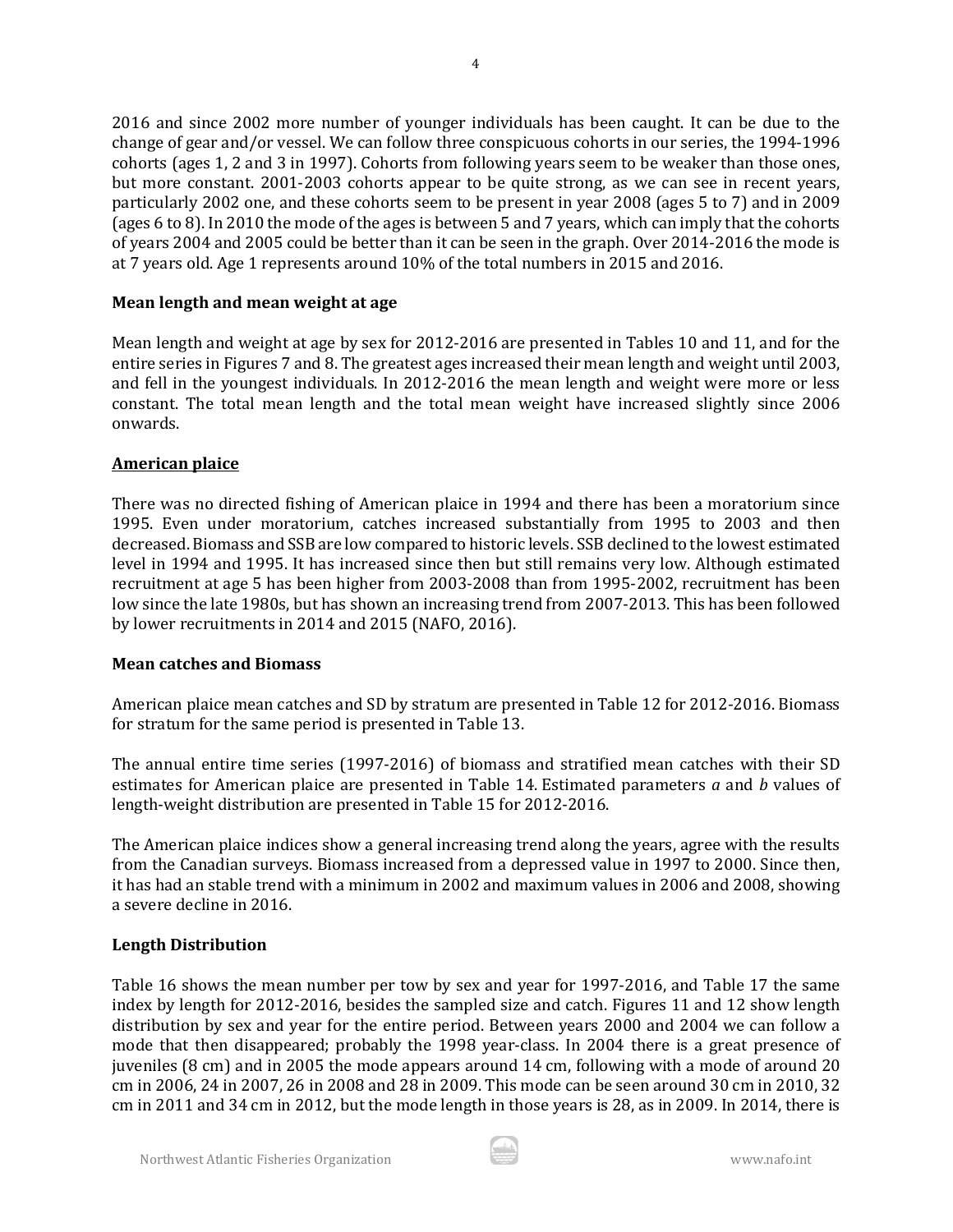a mode around 28 cm, it can be follow in 2015 around 30 cm, and in 2016, with very few individuals, around 32 cm. In 2008 and 2010 there is a quite good presence of juveniles (individuals of 10-12 cm in 2008 and 12 cm in 2010) that does not appear in 2011-2013. A discrete occurrence of individuals of 12-20 cm appears in 2015, but not in 2016.

# **Age numbers**

As the 2016 ALK for American plaice is not available yet, we present the mean number per tow at age by sex and by year from 2012 to 2015 in Table 18 and the total by year (1997-2015) in Figure 13. The ALK used for all years is the 3N Canadian one. We can follow a cohort without problems since the year 2000, starting in individuals of 2 years old (1998 cohort), reaching 17 year old in 2015 (almost disappeared); a second cohort, weaker, can be followed since 1999, starting in 2 years old (1997 cohort). Another cohort from the year 2002 (one year old in 2003), can be followed until 2015, reaching 13 years old, although it failed at 5 years old. And the 2003 cohort (one year in 2004) is a very strong cohort, reaching in 2008 five years old and the largest number in the whole series, and in 2015 twelve years old. In 2015 the maximum is in 7 years old, which indicates that the cohort from 2008 is quite strong.

# **Mean length and mean weight**

Mean length and weight at age by sex for 2012-2015 are presented in Tables 19 and 20, and shown in Figures 14 and 15, for 1997-2015. The mean length is more or less stable in all ages, at least since 2002. The same occurs with the mean weight, although with more variations. The major variations appear in the oldest ages studied: 12+ years old individuals. From 1997 to 1999 a general decreasing in the two means is observed.

# **Atlantic cod**

Atlantic cod in Divisions 3NO has been under moratorium to directed fishing since 1994. According to the NAFO Scientific Council, the stock of Atlantic cod in Divisions 3NO declined dramatically during the mid-1980s. SSB has increased considerably over the past five years but the 2015 estimate of 38 454 t still represents only 64% of B<sub>lim</sub>. This increase in biomass has been driven by the relatively strong 2005 and 2006 year classes and by fishing mortality values that are amongst the lowest in the time series (F<0.1) and well below  $F_{lim}$  (0.3). More recent year classes do not appear as strong and hence despite the low fishing mortality, the increasing trend in SSB may not persist beyond the short term (NAFO, 2016).

# **Mean Catches and Biomass**

Atlantic cod mean catches and SD by stratum are presented in Table 21 for 2012-2016. Biomass by stratum and year are presented in Table 22 for the same period.

The entire time series (1997-2016) of biomass and stratified mean catches with their SD estimates for Atlantic cod are presented in Table 23. Estimated parameters *a* and *b* values of length-weight relationship are presented in Table 24 for 2012-2016.

Biomass of cod presents poor values between 1997 and 2005 with some fluctuations and a great deviation due to a few hauls in which the presence of that species was very high (e.g., 2001). Since 2006 an increasing trend in the biomass of this species can be seen. Although the 2006 increase is above all for a single catch of almost 2 tons, in general the catches of Atlantic cod in the survey of

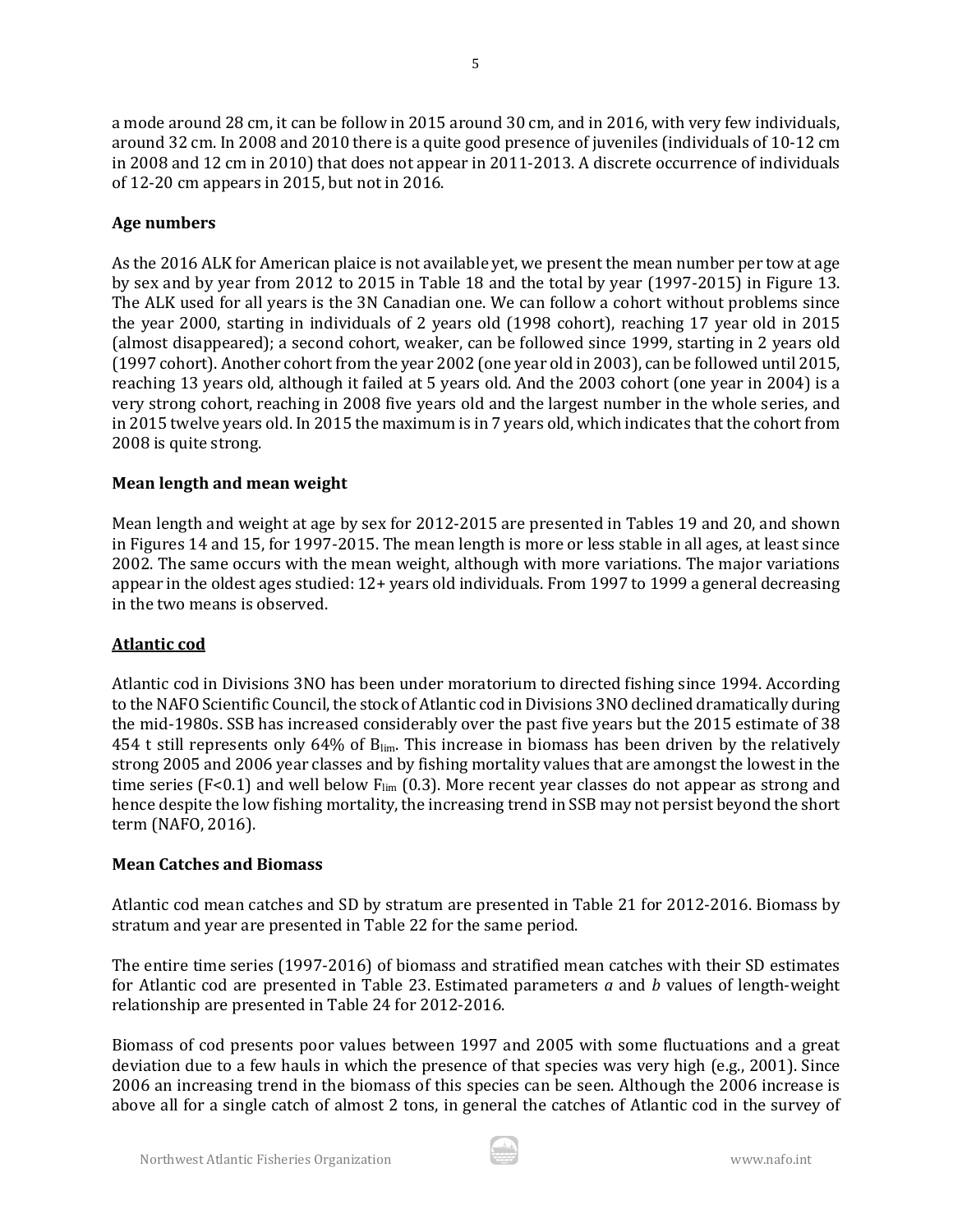2006 were over the mean. In 2008 a quite high increase is shown, and in this case there is no haul with very high catches (the maximum was 585.5 kg). Since then the biomass has increased to values well above the years before, reaching the maximum of the series in 2014 after a decrease in 2012 and 2013, decreasing again since then. From 2014 to 2016, biomass decreased by a third.

# **Length Distribution**

Table 25 presents the mean number per tow by year for 1997-2016 and this index by length for the period 2012-2016 can be seen in Table 26, besides the sampled size and its catch. Figures 18 and 19 show the length distribution by year (1997-2016). The modal values used to be very low before 2006 except in 2001, and in general all lengths presence was very low, even it is very difficult to follow the modal values. In 2001 we had a good presence of individuals between 36 and 58 cm. From 2006 a series of great modal values along the length distribution can be seen. In 2006 there were two modes in the length distribution, one around 30 cm and another one around 40 cm. There was no good recruitment until 2004, in which the individuals between 12 and 16 cm correspond to the greatest presence in the series, and in 2005 between 24 and 32, with a new mode between 12 and 16 cm, as in last year. In 2007 the youngest lengths dominated the length range, with the highest mode in the lengths 12-16, that are between 2 and 4 times the abundance of the 48 cm length class, the following mode. In 2008-2015 we can follow the evolution of these lengths. In 2015 the mode is in 36 cm, with a discrete presence of individuals of lengths 6-8 cm. It must be note that, although the biomass has decrease from 2014 to 2015, the mean number is almost the same in both years, probably due to the presence of the smallest individuals. In 2016, mean number per town sharply decreased, and modal values were very low. The mode is between 24 and 26 cm.

# **Age numbers**

The mean number per tow at age and year (2012-2016) is presented in Table 27 and the total by year (1997-2016) in Figure 20. In accordance with the length distribution, until 2006, the numbers are too low to follow any cohort. But between 2006 and 2008 there are three good cohorts that can be followed (2005-2007 cohorts). With the 2006 cohort the series reaches the maximum number of its historical values at five years in 2011. But it seems that no new good recruitments have occurred since 2009, although in 2015 and 2016 a discrete presence of individuals of age 1 can be seen.

# **Mean length and mean weight**

Mean length and weight at age by sex over time are presented in Tables 28 and 29 (2012-2016), and shown in Figures 21 and 22 (1997-2016). For the central ages, the mean length and the mean weight seem to be more or less stable. That does not occur in the oldest ages, with the two parameters very scattered. The total mean length and mean weight presented no trend until 2006, increasing since then except for a decrease in both indices in 2015.

# **Acknowledges**

The data used in this paper have been funded by the EU through the European Maritime and Fisheries Fund (EMFF) within the National Program of collection, management and use of data in the fisheries sector and support for scientific advice regarding the Common Fisheries Policy.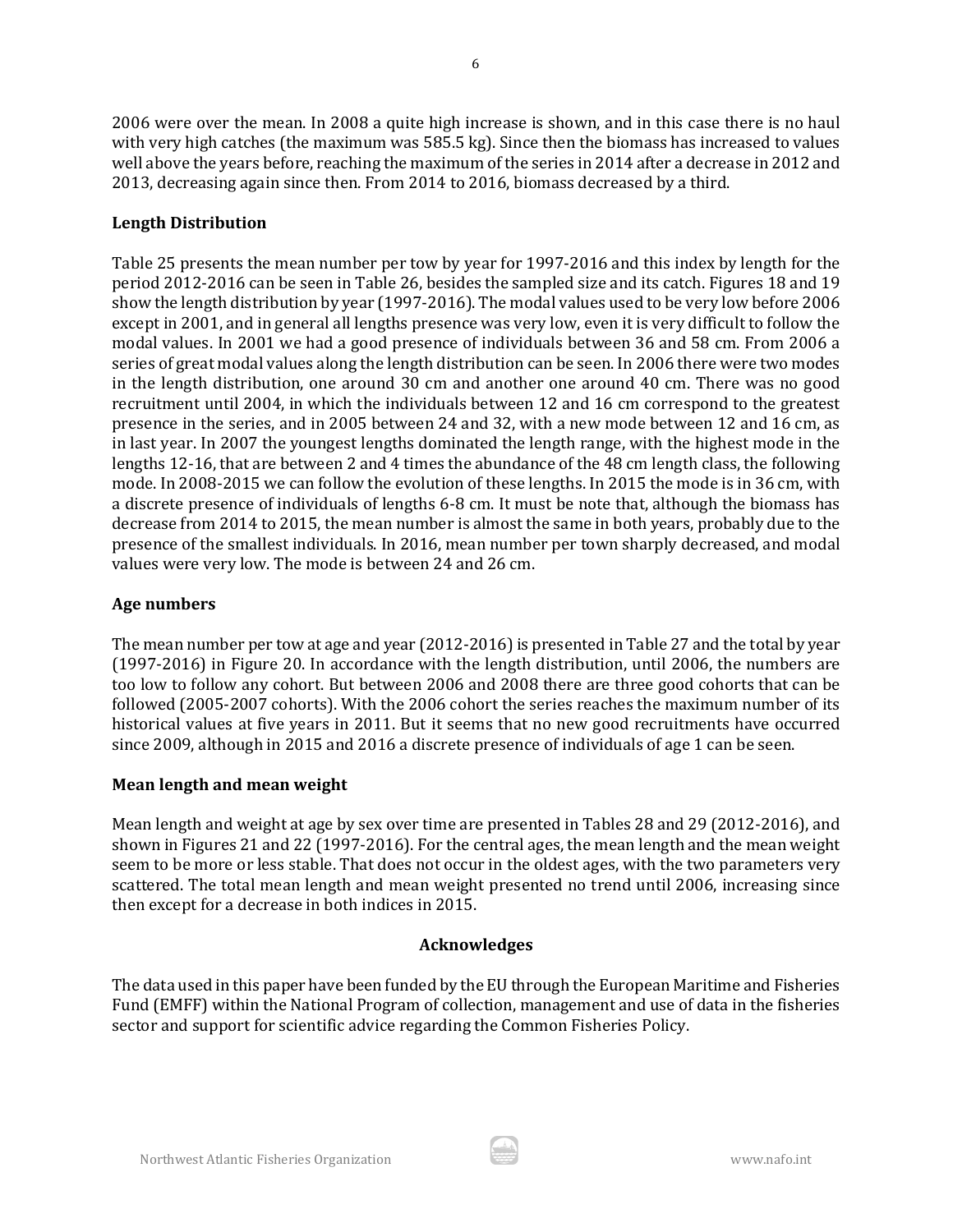#### **References**

7

- González Troncoso, D., C. González and X. Paz. 2004. American plaice biomass and abundance from the surveys conducted by Spain in the NAFO Regulatory Area of Divisions 3NO, 1995-2003. NAFO SCR Doc. 04/09, Serial Number N4954, 22 pp.
- González Troncoso, D., E. Román and X. Paz. 2004. Results for Greenland halibut from the surveys conducted by Spain in the NAFO Regulatory Area of Divisions 3NO, 1996-2003. NAFO SCR Doc. 04/11, Serial Number N4956, 16 pp.
- González Troncoso, D., E. Román and X. Paz. 2005. Results for Greenland halibut of the Spanish survey in NAFO Divisions 3NO: Biomass, length distribution and age distribution for the period 1997-2004. NAFO SCR Doc. 05/27, Serial Number N5113, 18 pp.
- González Troncoso, D., E. Román and X. Paz. 2006. Results for Greenland halibut and American plaice of the Spanish survey in NAFO Divisions 3NO: Biomass, length distribution and age distribution for the period 1997-2005. NAFO SCR Doc. 06/12, Serial Number N5227, 43 pp.
- González Troncoso, D., E. Román and X. Paz. 2013. Results for Greenland halibut, American plaice and Atlantic cod of the Spanish survey in NAFO Div. 3NO for the period 1997-2012. NAFO SCR Doc. 13/10, Serial Number N6160, 52 pp.
- NAFO, 2016. Report of Scientific Council Meeting, 03-16 June 2016.
- Walsh, J.S., X. Paz and P. Durán. 2001. A preliminary investigation of the efficiency of Canadian and Spanish Survey bottom trawls on the Southern Bank. NAFO SCR Doc., 01/74, Serial nº N4453, 18 pp.

| Year                  | Vessel                |     | Valid tows Depth strata covered (m) | Dates                |
|-----------------------|-----------------------|-----|-------------------------------------|----------------------|
| 1997                  | C/V Playa de Menduíña | 128 | 42-1263                             | April 26-May 18      |
| 1998                  | C/V Playa de Menduíña | 124 | 42-1390                             | May 06-May 26        |
| 1999                  | C/V Playa de Menduíña | 114 | 41-1381                             | May 07-May 26        |
| 2000                  | C/V Playa de Menduíña | 118 | 42-1401                             | May 07-May 28        |
| $2001$ <sup>(*)</sup> | R/V Vizconde de Eza   | 83  | 36-1156                             | May 03-May 24        |
|                       | C/V Playa de Menduíña | 121 | 40-1500                             | May 05-May 23        |
| 2002                  | R/V Vizconde de Eza   | 125 | 38-1540                             | April 29-May 19      |
| 2003                  | R/V Vizconde de Eza   | 118 | 38-1666                             | May $11$ -June $02$  |
| 2004                  | R/V Vizconde de Eza   | 120 | 43-1539                             | June $06$ -June 24   |
| 2005                  | R/V Vizconde de Eza   | 119 | 47-1485                             | June $10$ -June $29$ |
| 2005                  | R/V Vizconde de Eza   | 119 | 47-1485                             | June 10-June 29      |
| 2006                  | R/V Vizconde de Eza   | 120 | 45-1480                             | June $7$ -June $27$  |
| 2007                  | R/V Vizconde de Eza   | 110 | 45-1374                             | May 29-June 19       |
| 2008                  | R/V Vizconde de Eza   | 122 | 45-1374                             | May $27$ –June 16    |
| 2009                  | R/V Vizconde de Eza   | 109 | 45-1374                             | May $31$ -June 18    |
| 2010                  | R/V Vizconde de Eza   | 95  | 45-1374                             | May $30$ -June 18    |
| 2011                  | R/V Vizconde de Eza   | 122 | 44-1450                             | June 5-June 24       |
| 2012                  | R/V Vizconde de Eza   | 122 | 44-1450                             | June 3-June 21       |
| 2013                  | R/V Vizconde de Eza   | 122 | 44-1450                             | June $1$ -June $21$  |
| 2014                  | R/V Vizconde de Eza   | 122 | 44-1450                             | June $2$ –June $21$  |
| 2015                  | R/V Vizconde de Eza   | 122 | 44-1450                             | May 31-June 19       |
| 2016                  | R/V Vizconde de Eza   | 115 | 44-1450                             | May 30-June 18       |

**Table 1.-** Spanish spring bottom trawl surveys in NAFO Div. 3NO: 1997-2016.

(\*)For the calculation of the series, 83 hauls were taken from the R/V *Vizconde de Eza* and 40 hauls from the C/V *Playa de Menduíña* (123 hauls in total)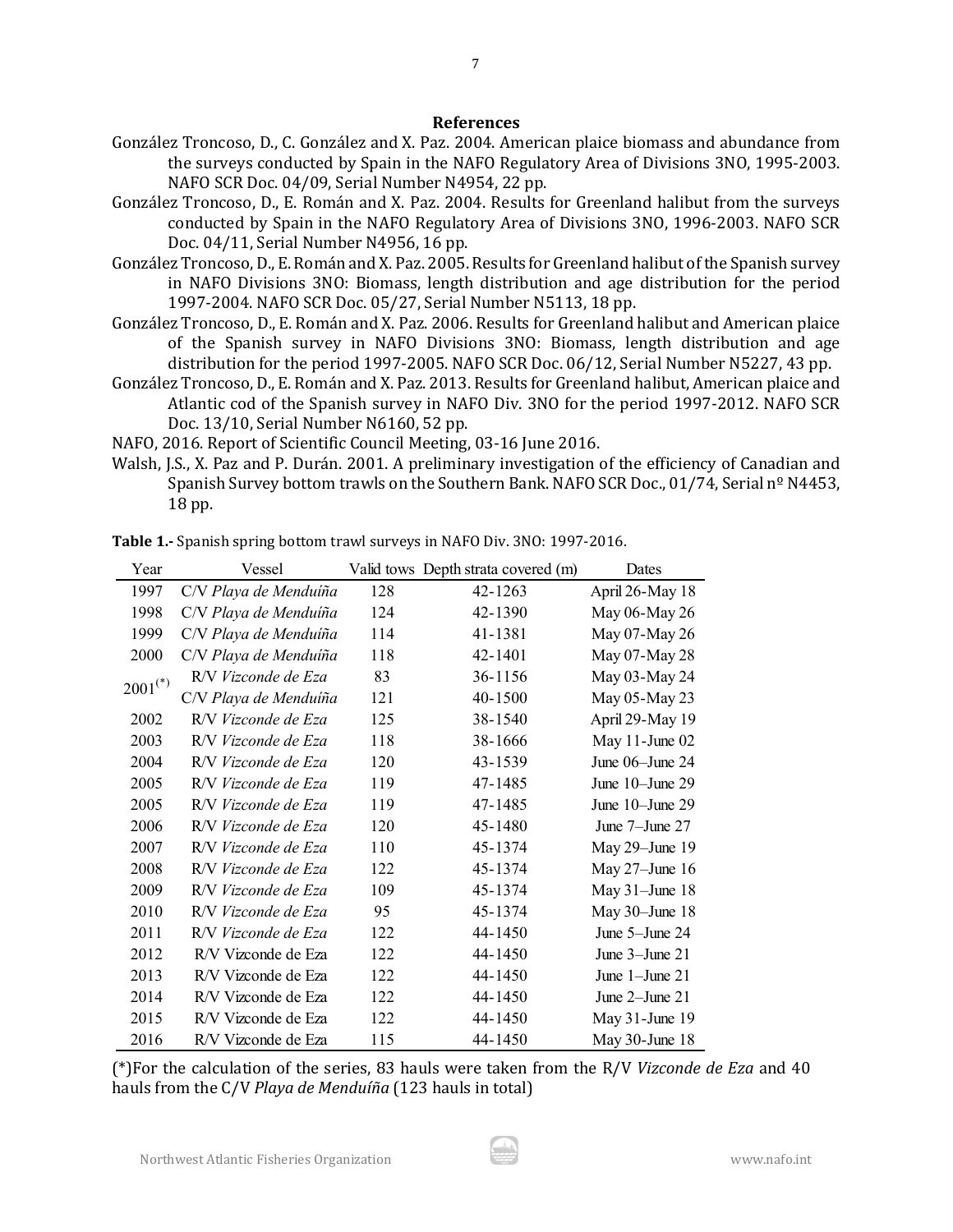|         |        | 2012           | 2013   |                  |        | 2014             |        | 2015             |        | 2016                    |
|---------|--------|----------------|--------|------------------|--------|------------------|--------|------------------|--------|-------------------------|
|         | Swept  | Tow            | Swept  | Tow              | Swept  | Tow              | Swept  | Tow              | Swept  | Tow                     |
| Stratum | area   | number         |        | area number      |        | area number      | area   | number           | area   | number                  |
| 353     | 0.0338 | $\mathfrak{Z}$ | 0.0349 | $\overline{3}$   | 0.0379 | $\mathfrak{Z}$   | 0.0401 | $\mathfrak{Z}$   | 0.0356 | $\mathfrak{Z}$          |
| 354     | 0.0338 | $\overline{3}$ | 0.0338 | 3                | 0.0394 | 3                | 0.0390 | $\mathfrak{Z}$   | 0.0345 | $\mathfrak{Z}$          |
| 355     | 0.0229 | $\overline{2}$ | 0.0225 | $\overline{2}$   | 0.0263 | $\overline{2}$   | 0.0263 | $\overline{c}$   | 0.0233 | $\overline{2}$          |
| 356     | 0.0225 | $\overline{2}$ | 0.0225 | $\overline{c}$   | 0.0266 | $\overline{2}$   | 0.0255 | $\overline{2}$   | 0.0225 | $\sqrt{2}$              |
| 357     | 0.0229 | $\overline{2}$ | 0.0236 | $\overline{2}$   | 0.0263 | $\overline{2}$   | 0.0233 | $\overline{2}$   | 0.0233 | $\sqrt{2}$              |
| 358     | 0.0330 | $\overline{3}$ | 0.0338 | $\overline{3}$   | 0.0390 | 3                | 0.0349 | $\overline{3}$   | 0.0338 | $\mathfrak{Z}$          |
| 359     | 0.0806 | $\overline{7}$ | 0.0829 | $\overline{7}$   | 0.0908 | $\boldsymbol{7}$ | 0.0855 | $\boldsymbol{7}$ | 0.0593 | 5                       |
| 360     | 0.2344 | $20\,$         | 0.2231 | 19               | 0.2629 | 20               | 0.2363 | $20\,$           | 0.1995 | 17                      |
| 374     | 0.0229 | $\overline{2}$ | 0.0233 | $\overline{2}$   | 0.0259 | $\sqrt{2}$       | 0.0229 | $\sqrt{2}$       | 0.0233 | $\overline{2}$          |
| 375     | 0.0349 | $\mathfrak{Z}$ | 0.0360 | 3                | 0.0390 | 3                | 0.0341 | $\overline{3}$   | 0.0360 | $\mathfrak{Z}$          |
| 376     | 0.1181 | 10             | 0.1305 | 11               | 0.1324 | $10\,$           | 0.1159 | $10\,$           | 0.0945 | $\,$ $\,$               |
| 377     | 0.0229 | $\overline{2}$ | 0.0236 | $\overline{2}$   | 0.0259 | $\overline{c}$   | 0.0233 | $\overline{2}$   | 0.0233 | $\sqrt{2}$              |
| 378     | 0.0229 | $\overline{2}$ | 0.0225 | $\overline{2}$   | 0.0263 | $\overline{2}$   | 0.0225 | $\overline{2}$   | 0.0225 | $\sqrt{2}$              |
| 379     | 0.0225 | $\overline{2}$ | 0.0240 | $\overline{2}$   | 0.0255 | $\overline{2}$   | 0.0225 | $\overline{2}$   | 0.0229 | $\overline{c}$          |
| 380     | 0.0229 | $\overline{2}$ | 0.0229 | $\overline{2}$   | 0.0263 | $\overline{2}$   | 0.0229 | $\overline{2}$   | 0.0236 | $\overline{c}$          |
| 381     | 0.0221 | $\overline{2}$ | 0.0244 | $\overline{2}$   | 0.0259 | $\overline{2}$   | 0.0236 | $\overline{2}$   | 0.0229 | $\sqrt{2}$              |
| 382     | 0.0454 | $\overline{4}$ | 0.0484 | $\overline{4}$   | 0.0521 | $\overline{4}$   | 0.0458 | $\overline{4}$   | 0.0465 | $\overline{4}$          |
| 721     | 0.0233 | $\overline{2}$ | 0.0225 | $\overline{c}$   | 0.0266 | $\overline{2}$   | 0.0240 | $\overline{2}$   | 0.0225 | $\overline{c}$          |
| 722     | 0.0221 | $\overline{2}$ | 0.0221 | $\overline{c}$   | 0.0259 | $\overline{2}$   | 0.0259 | $\overline{2}$   | 0.0229 | $\overline{c}$          |
| 723     | 0.0225 | $\overline{2}$ | 0.0221 | $\overline{2}$   | 0.0259 | $\overline{2}$   | 0.0233 | $\overline{2}$   | 0.0225 | $\overline{2}$          |
| 724     | 0.0225 | $\overline{2}$ | 0.0225 | $\overline{2}$   | 0.0255 | $\overline{2}$   | 0.0236 | $\overline{2}$   | 0.0233 | $\sqrt{2}$              |
| 725     | 0.0225 | $\overline{2}$ | 0.0229 | $\overline{2}$   | 0.0255 | $\overline{2}$   | 0.0229 | $\overline{2}$   | 0.0229 | $\overline{c}$          |
| 726     | 0.0221 | $\overline{c}$ | 0.0221 | $\overline{c}$   | 0.0248 | $\overline{2}$   | 0.0229 | $\overline{2}$   | 0.0225 | $\overline{c}$          |
| 727     | 0.0233 | $\overline{2}$ | 0.0229 | $\overline{2}$   | 0.0259 | $\sqrt{2}$       | 0.0225 | $\sqrt{2}$       | 0.0225 | $\boldsymbol{2}$        |
| 728     | 0.0229 | $\overline{c}$ | 0.0233 | $\overline{c}$   | 0.0248 | $\sqrt{2}$       | 0.0225 | $\sqrt{2}$       | 0.0229 | $\boldsymbol{2}$        |
| 752     | 0.0229 | $\overline{2}$ | 0.0233 | $\overline{c}$   | 0.0240 | $\overline{2}$   | 0.0225 | $\sqrt{2}$       | 0.0236 | $\overline{c}$          |
| 753     | 0.0221 | $\overline{c}$ | 0.0236 | $\overline{c}$   | 0.0240 | $\overline{2}$   | 0.0233 | $\overline{c}$   | 0.0229 | $\boldsymbol{2}$        |
| 754     | 0.0221 | $\overline{c}$ | 0.0240 | $\overline{c}$   | 0.0225 | $\overline{2}$   | 0.0225 | $\overline{2}$   | 0.0225 | $\overline{c}$          |
| 755     | 0.0446 | $\overline{4}$ | 0.0454 | $\overline{4}$   | 0.0454 | $\overline{4}$   | 0.0450 | $\overline{4}$   | 0.0458 | $\overline{\mathbf{4}}$ |
| 756     | 0.0221 | $\sqrt{2}$     | 0.0229 | $\overline{2}$   | 0.0229 | $\sqrt{2}$       | 0.0229 | $\overline{c}$   | 0.0225 | $\boldsymbol{2}$        |
| 757     | 0.0214 | $\overline{2}$ | 0.0240 | $\overline{2}$   | 0.0244 | $\overline{2}$   | 0.0229 | $\overline{2}$   | 0.0225 | $\boldsymbol{2}$        |
| 758     | 0.0221 | $\overline{2}$ | 0.0225 | $\overline{2}$   | 0.0221 | $\overline{2}$   | 0.0221 | $\overline{2}$   | 0.0221 | $\overline{c}$          |
| 759     | 0.0221 | $\overline{c}$ | 0.0225 | $\overline{c}$   | 0.0229 | $\overline{c}$   | 0.0229 | $\overline{c}$   | 0.0229 | $\overline{c}$          |
| 760     | 0.0225 | $\sqrt{2}$     | 0.0229 | $\boldsymbol{2}$ | 0.0364 | $\mathfrak{Z}$   | 0.0225 | $\sqrt{2}$       | 0.0229 | $\sqrt{2}$              |
| 761     | 0.0221 | $\overline{2}$ | 0.0225 | $\overline{c}$   | 0.0240 | $\overline{c}$   | 0.0240 | $\overline{2}$   | 0.0225 | $\boldsymbol{2}$        |
| 762     | 0.0225 | $\sqrt{2}$     | 0.0218 | $\overline{c}$   | 0.0229 | $\sqrt{2}$       | 0.0229 | $\sqrt{2}$       | 0.0225 | $\overline{c}$          |
| 763     | 0.0330 | $\overline{3}$ | 0.0341 | $\mathfrak{Z}$   | 0.0233 | $\sqrt{2}$       | 0.0341 | $\mathfrak{Z}$   | 0.0338 | $\mathfrak{Z}$          |
| 764     | 0.0225 | $\overline{c}$ | 0.0214 | $\sqrt{2}$       | 0.0259 | $\sqrt{2}$       | 0.0251 | $\sqrt{2}$       | 0.0225 | $\sqrt{2}$              |
| 765     | 0.0229 | $\overline{c}$ | 0.0221 | $\boldsymbol{2}$ | 0.0240 | $\overline{c}$   | 0.0236 | $\sqrt{2}$       | 0.0229 | $\sqrt{2}$              |
| 766     | 0.0225 | $\overline{c}$ | 0.0221 | $\boldsymbol{2}$ | 0.0221 | $\sqrt{2}$       | 0.0236 | $\sqrt{2}$       | 0.0229 | $\overline{c}$          |
| 767     | 0.0203 | $\overline{c}$ | 0.0218 | $\overline{c}$   | 0.0221 | $\overline{c}$   | 0.0229 | $\sqrt{2}$       | 0.0229 | $\overline{2}$          |

**Table 2.-** Swept area and number of hauls by stratum. Spanish Spring Surveys in NAFO Div. 3NO: 2012- 2016. Swept area in square miles. n.s. means stratum not surveyed.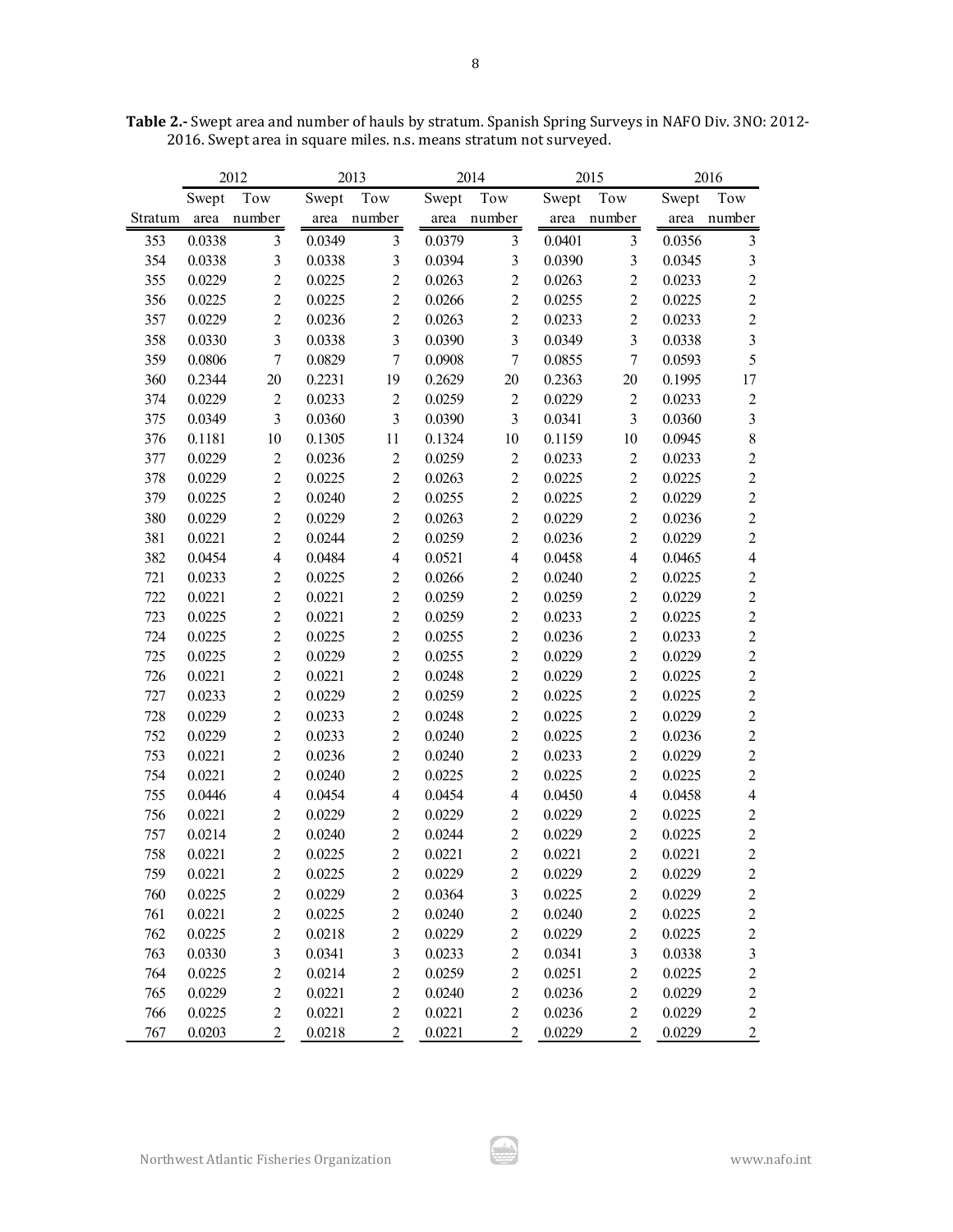|         | 2012     |            | 2013     |                    | 2014     |            | 2015     |            | 2016     |            |
|---------|----------|------------|----------|--------------------|----------|------------|----------|------------|----------|------------|
|         | GHL Mean | <b>GHL</b> | GHL Mean | $\mathop{\rm GHL}$ | GHL Mean | <b>GHL</b> | GHL Mean | <b>GHL</b> | GHL Mean | <b>GHL</b> |
| Stratum | catch    | ${\rm SD}$ | catch    | ${\rm SD}$         | catch    | <b>SD</b>  | catch    | ${\rm SD}$ | catch    | ${\rm SD}$ |
| 353     | 0.36     | 0.46       | 2.81     | 2.97               | 0.25     | 0.25       | 0.11     | 0.18       | 0.03     | 0.03       |
| 354     | 0.30     | 0.40       | 0.13     | 0.10               | 0.08     | 0.12       | 0.61     | 0.87       | 0.19     | 0.16       |
| 355     | 0.73     | 0.79       | 0.14     | 0.02               | 0.22     | 0.15       | 5.04     | 7.00       | 0.15     | 0.08       |
| 356     | 0.14     | 0.20       | 0.30     | 0.32               | 0.33     | 0.30       | 1.10     | 1.43       | 0.32     | 0.33       |
| 357     | 0.13     | $0.10\,$   | 0.03     | 0.05               | 0.37     | 0.49       | 0.47     | 0.54       | 0.18     | 0.13       |
| 358     | 0.00     | 0.00       | 0.12     | 0.20               | 0.09     | 0.15       | 0.02     | 0.03       | $0.00\,$ | $0.00\,$   |
| 359     | 0.06     | 0.13       | 0.03     | 0.09               | 0.33     | 0.86       | 0.00     | 0.00       | 0.02     | 0.02       |
| 360     | 0.00     | 0.00       | $0.01\,$ | 0.06               | $0.01\,$ | 0.05       | 0.00     | 0.01       | 0.00     | $0.01\,$   |
| 374     | 0.00     | 0.00       | 0.00     | 0.00               | 0.00     | 0.00       | 0.00     | 0.00       | 0.00     | 0.00       |
| 375     | 0.00     | $0.00\,$   | 0.00     | 0.00               | 0.00     | 0.00       | 0.00     | 0.00       | 0.00     | 0.00       |
| 376     | 0.00     | $0.00\,$   | 0.00     | 0.00               | 0.00     | $0.00\,$   | 0.00     | $0.00\,$   | 0.00     | $0.00\,$   |
| 377     | 0.00     | 0.00       | 0.00     | 0.00               | 0.01     | $0.01\,$   | 0.15     | 0.21       | 0.14     | 0.20       |
| 378     | $0.00\,$ | $0.00\,$   | 0.00     | $0.00\,$           | 0.22     | 0.31       | 0.03     | 0.05       | 0.03     | 0.02       |
| 379     | 4.56     | 3.48       | 0.58     | 0.19               | 1.21     | $\rm 0.88$ | 0.02     | 0.02       | 0.00     | $0.00\,$   |
| 380     | 3.30     | 1.12       | 7.63     | 2.97               | 0.92     | 1.24       | 2.38     | 0.88       | 1.20     | 1.69       |
| 381     | $0.01\,$ | 0.01       | 0.00     | 0.00               | 0.04     | 0.06       | 0.91     | 1.13       | 0.48     | 0.68       |
| 382     | 0.00     | 0.00       | $0.00\,$ | 0.00               | $0.01\,$ | $0.01\,$   | 0.12     | 0.14       | 0.06     | $0.08\,$   |
| 721     | 3.90     | $1.20\,$   | 3.17     | 4.45               | 0.27     | 0.31       | 2.34     | 0.04       | 0.83     | $1.18\,$   |
| 722     | 33.38    | 39.30      | 18.30    | 11.34              | 12.80    | 4.75       | 24.22    | 13.02      | 6.56     | 6.28       |
| 723     | 7.77     | 3.40       | 6.35     | 8.79               | 1.16     | 1.47       | 5.58     | 0.09       | 0.03     | $0.02\,$   |
| 724     | 14.99    | 8.91       | 6.90     | 6.60               | 11.96    | 13.26      | 20.72    | 15.86      | 9.91     | 4.51       |
| 725     | 6.16     | $0.70\,$   | 1.97     | 0.04               | 1.29     | 0.09       | 2.51     | 1.24       | 0.31     | 0.43       |
| 726     | 25.33    | 1.22       | 10.86    | 0.71               | 7.93     | 3.61       | 22.88    | 15.06      | 10.45    | 6.32       |
| 727     | 37.78    | 33.12      | 40.56    | 41.80              | 21.39    | 3.03       | 9.78     | $1.80\,$   | 6.98     | 3.62       |
| 728     | 18.77    | 10.28      | 15.20    | 9.79               | 14.94    | 5.95       | 20.21    | 20.51      | 26.86    | 30.76      |
| 752     | 21.96    | 3.59       | 16.91    | 1.92               | 29.69    | 8.04       | 50.45    | 10.96      | 62.16    | 32.16      |
| 753     | 27.90    | 10.89      | 13.27    | 8.84               | 37.60    | 28.28      | 21.65    | 5.73       | 46.35    | 5.30       |
| 754     | 23.42    | 1.29       | 31.42    | 38.45              | 19.95    | 5.02       | 22.35    | 2.33       | 57.60    | 16.55      |
| 755     | 14.12    | 7.50       | 12.21    | 2.12               | 26.00    | 19.72      | 25.70    | 21.22      | 28.07    | 14.22      |
| 756     | 33.86    | 31.11      | 16.18    | 17.45              | 35.19    | 9.88       | 44.67    | 2.59       | 20.06    | 4.73       |
| 757     | 46.23    | 41.68      | 34.86    | 34.14              | 31.02    | 7.87       | 51.77    | 19.99      | 59.35    | 10.96      |
| 758     | 27.56    | 4.78       | 32.55    | 7.49               | 33.94    | 7.50       | 35.70    | 4.25       | 33.81    | 13.71      |
| 759     | 22.09    | 7.76       | 32.81    | 7.57               | 12.35    | 5.97       | 44.64    | 14.75      | 41.68    | 44.72      |
| 760     | 32.07    | 11.36      | 28.03    | 4.24               | 18.42    | 10.50      | 37.97    | 28.68      | 27.91    | 18.80      |
| 761     | 33.38    | 18.63      | 15.12    | 6.07               | 36.81    | 7.44       | 50.94    | 23.95      | 37.46    | 1.64       |
| 762     | 14.68    | 7.16       | 7.17     | 2.84               | 19.16    | 3.79       | 58.78    | 6.02       | 37.16    | 19.57      |
| 763     | 27.47    | 17.71      | 9.49     | 1.43               | 10.58    | 2.68       | 28.55    | 19.86      | 31.24    | 19.73      |
| 764     | 35.52    | 16.26      | 23.92    | 13.70              | 21.79    | 5.40       | 28.98    | 0.53       | 14.29    | 3.56       |
| 765     | 20.79    | 0.51       | 11.97    | 8.99               | 10.94    | 12.62      | 23.60    | 6.05       | 15.46    | 2.08       |
| 766     | 25.59    | 22.44      | 15.75    | 18.84              | 12.70    | 2.36       | 16.88    | 0.82       | 8.91     | $1.08\,$   |
| 767     | 4.42     | 1.73       | 7.21     | 7.64               | 9.93     | 0.54       | 10.82    | 12.01      | 9.00     | 5.01       |

**Table 3.-** Greenland halibut mean catch (kg) and SD by stratum. Spanish Spring Surveys in NAFO Div. 3NO: 2012-2016. n.s. means stratum not surveyed.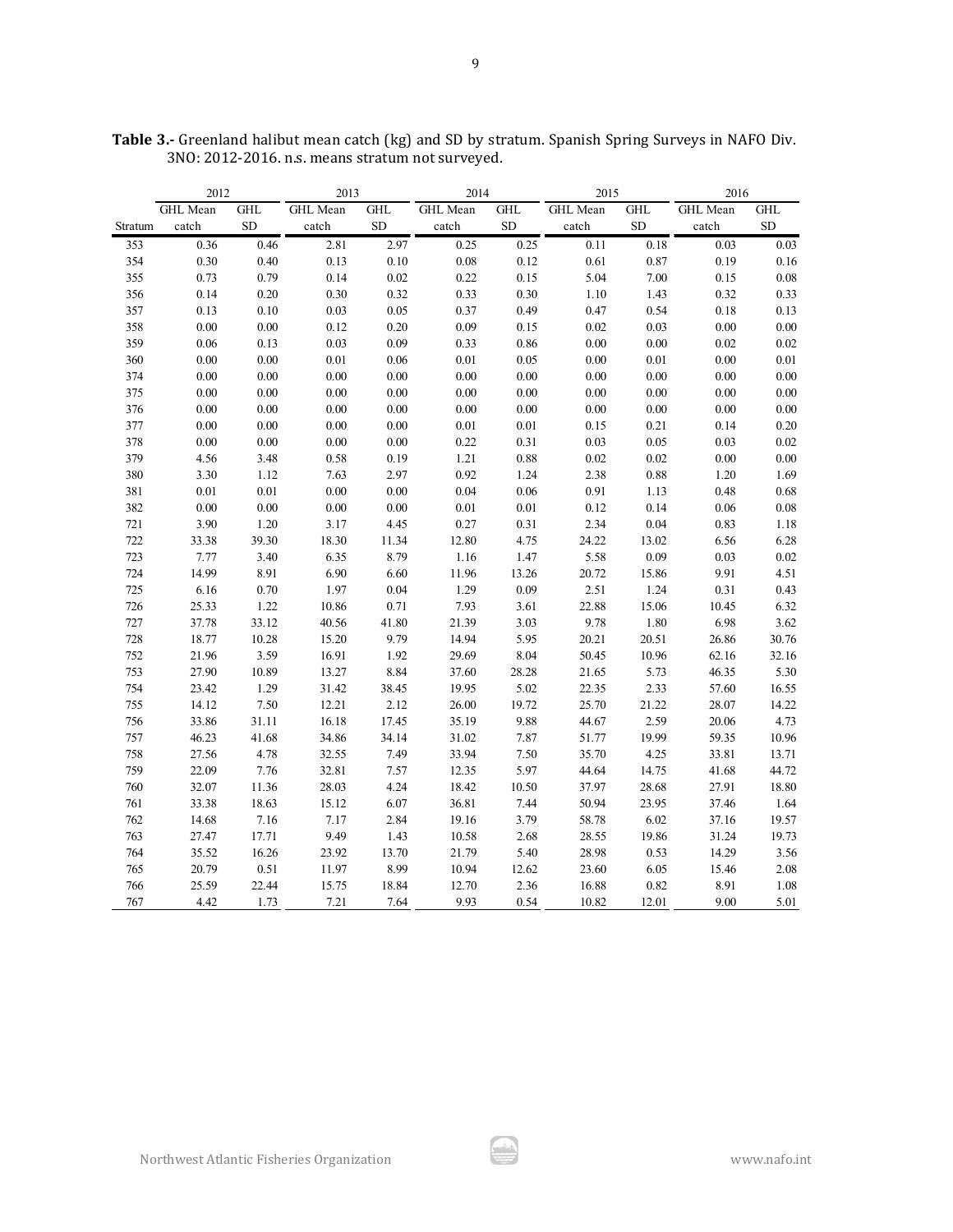| <b>Strata</b> | 2012             | 2013             | 2014             | 2015             | 2016             | <b>Strata</b> | 2012 | 2013 | 2014 | 2015 | 2016 |
|---------------|------------------|------------------|------------------|------------------|------------------|---------------|------|------|------|------|------|
| 353           | 9                | 65               | 5                | $\overline{2}$   | 1                | 725           | 57   | 18   | 11   | 23   | 3    |
| 354           | 7                | 3                | $\overline{c}$   | 12               | $\overline{4}$   | 726           | 165  | 71   | 46   | 144  | 67   |
| 355           | 5                | 1                | 1                | 28               | 1                | 727           | 312  | 340  | 159  | 83   | 60   |
| 356           | 1                | 1                | 1                | $\overline{4}$   | 1                | 728           | 128  | 102  | 94   | 140  | 183  |
| 357           | $\overline{2}$   | $\mathbf{0}$     | 5                | $\overline{7}$   | 2                | 752           | 252  | 191  | 324  | 587  | 689  |
| 358           | $\boldsymbol{0}$ | $\overline{2}$   | 2                | $\boldsymbol{0}$ | $\boldsymbol{0}$ | 753           | 348  | 155  | 432  | 257  | 559  |
| 359           | 2                | 1                | 11               | $\boldsymbol{0}$ | 1                | 754           | 381  | 471  | 319  | 358  | 922  |
| 360           | $\mathbf{0}$     | 3                | 3                | 1                | 1                | 755           | 487  | 414  | 883  | 880  | 945  |
| 374           | $\mathbf{0}$     | $\mathbf{0}$     | $\mathbf{0}$     | $\overline{0}$   | $\mathbf{0}$     | 756           | 309  | 143  | 311  | 394  | 180  |
| 375           | $\boldsymbol{0}$ | $\boldsymbol{0}$ | $\boldsymbol{0}$ | $\boldsymbol{0}$ | $\mathbf{0}$     | 757           | 441  | 296  | 260  | 462  | 538  |
| 376           | $\mathbf{0}$     | $\mathbf{0}$     | $\mathbf{0}$     | $\overline{0}$   | $\mathbf{0}$     | 758           | 247  | 286  | 304  | 319  | 303  |
| 377           | $\Omega$         | $\theta$         | $\mathbf{0}$     | $\mathbf{1}$     | $\mathbf{1}$     | 759           | 254  | 370  | 137  | 496  | 463  |
| 378           | $\mathbf{0}$     | $\boldsymbol{0}$ | 2                | $\mathbf{0}$     | $\boldsymbol{0}$ | 760           | 439  | 377  | 234  | 520  | 376  |
| 379           | 43               | 5                | 10               | $\mathbf{0}$     | $\mathbf{0}$     | 761           | 516  | 230  | 525  | 726  | 569  |
| 380           | 28               | 64               | 7                | 20               | 10               | 762           | 277  | 140  | 355  | 1089 | 700  |
| 381           | $\theta$         | $\mathbf{0}$     | $\mathbf{0}$     | 11               | 6                | 763           | 652  | 218  | 237  | 655  | 725  |
| 382           | $\theta$         | $\mathbf{0}$     | $\mathbf{0}$     | 4                | 2                | 764           | 307  | 224  | 168  | 231  | 127  |
| 721           | 22               | 18               | 1                | 13               | 5                | 765           | 225  | 134  | 113  | 248  | 168  |
| 722           | 248              | 139              | 83               | 157              | 48               | 766           | 327  | 205  | 165  | 206  | 112  |
| 723           | 107              | 89               | 14               | 74               | $\mathbf{0}$     | 767           | 69   | 105  | 142  | 149  | 124  |
| 724           | 165              | 76               | 116              | 217              | 106              |               |      |      |      |      |      |

**Table 4.-** Greenland halibut survey biomass (t) by stratum in NAFO Div. 3NO: 2012-2016. n.s. means stratum not surveyed.

|  | Table 5.- Greenland halibut survey biomass (t) with SD and stratified mean catch per tow (kg) and SD by in |  |  |  |  |  |  |
|--|------------------------------------------------------------------------------------------------------------|--|--|--|--|--|--|
|  | NAFO Div. 3NO: 1997-2016.                                                                                  |  |  |  |  |  |  |

| Year           | 1997 | 1998  | 1999  | 2000  | 2001 | 2002 | 2003 | 2004 | 2005 | 2006 |
|----------------|------|-------|-------|-------|------|------|------|------|------|------|
| <b>Biomass</b> | 6859 | 11305 | 11246 | 9331  | 7721 | 2380 | 4701 | 3437 | 3071 | 2720 |
| <b>SD</b>      | 546  | 860   | 973   | 707   | 790  | 410  | 575  | 373  | 325  | 379  |
| Biomass $5+$   | 4303 | 6284  | 6367  | 8785  | 6700 | 2011 | 3386 | 2318 | 2585 | 2151 |
| Biomass $10+$  | 406  | 504   | 660   | 1111  | 741  | 279  | 495  | 318  | 380  | 182  |
| <b>MCPT</b>    | 7.73 | 11.73 | 12.00 | 9.48  | 8.17 | 2.64 | 5.10 | 3.68 | 3.39 | 3.03 |
| <b>SD</b>      | 0.62 | 0.89  | 1.00  | 0.75  | 0.84 | 0.45 | 0.61 | 0.40 | 0.36 | 0.42 |
| Year           | 2007 | 2008  | 2009  | 2010  | 2011 | 2012 | 2013 | 2014 | 2015 | 2016 |
| <b>Biomass</b> | 3286 | 7272  | 12927 | 12462 | 6483 | 6830 | 4959 | 5482 | 8519 | 8002 |
| <b>SD</b>      | 363  | 708   | 1506  | 1197  | 593  | 631  | 606  | 465  | 664  | 700  |
| Biomass $5+$   | 3057 | 6908  | 11971 | 12057 | 6091 | 6297 | 4697 | 5322 | 8397 | 7784 |
| Biomass $10+$  | 343  | 798   | 1134  | 1158  | 1163 | 1587 | 1319 | 1529 | 1759 | 1945 |
| <b>MCPT</b>    | 3.98 | 7.66  | 14.78 | 14.80 | 7.09 | 7.37 | 5.46 | 6.24 | 9.49 | 8.80 |
| <b>SD</b>      | 0.44 | 0.74  | 1.73  | 1.40  | 0.63 | 0.69 | 0.47 | 0.53 | 0.73 | 0.78 |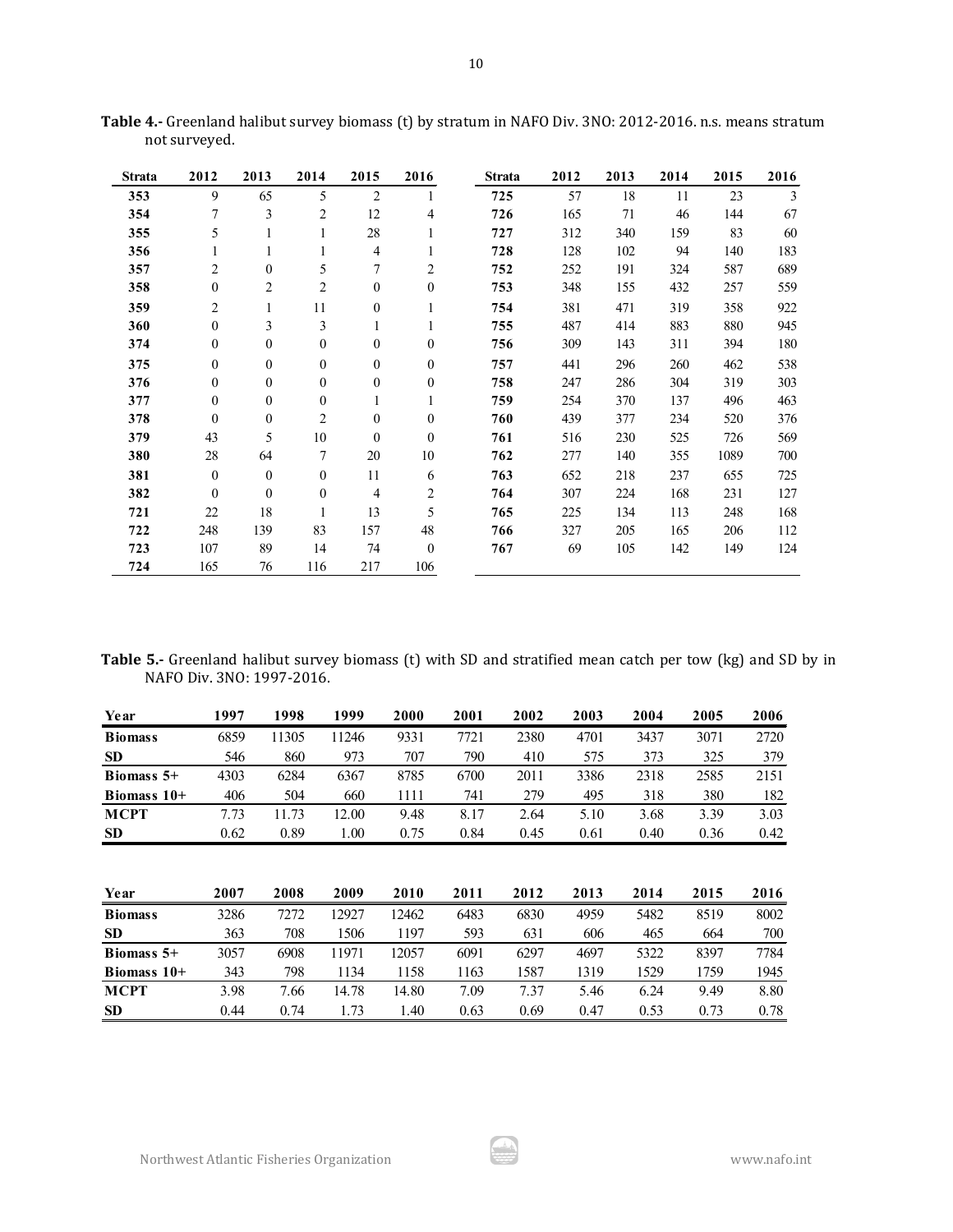|      |         |         |        | <b>Males</b> |                |     |        |        |        | <b>Females</b> |                |     |        |        | Indet. |        |                |      |
|------|---------|---------|--------|--------------|----------------|-----|--------|--------|--------|----------------|----------------|-----|--------|--------|--------|--------|----------------|------|
|      |         | b       | E(a)   | E(b)         | R <sub>2</sub> | N   | a      | b      | E(a)   | E(b)           | R <sub>2</sub> |     |        |        | E(a)   | E(b)   | R <sub>2</sub> |      |
| 2012 | 0.00566 | 3.08178 | 0.0846 | 0.0236       | 0.999          | 44  | 0.0034 | 3.2350 | 0.1038 | 0.0277         | 0.998          | 865 | 0.0037 | 3.2099 | 0.0976 | 0.0267 | 0.998          | 1309 |
| 2013 | 0.00474 | 3.11481 | 0.0763 | 0.0218       | 0.998          | 364 | 0.0038 | 3.2000 | 0.0704 | 0.0191         | 0.998          | 737 | 0.0054 | 3.1051 | 0.1402 | 0.0385 | 0.99           | 1109 |
| 2014 | 0.00449 | 3.14211 | 0.0825 | 0.0239       | 0.997          | 444 | 0.0045 | 3.1576 | 0.0994 | 0.0272         | 0.995          | 719 | 0.0047 | 3.1452 | 0.0913 | 0.0251 | 0.996          | 1164 |
| 2015 | 0.00354 | 3.20453 | 0.0962 | 0.0281       | 0.996          | 44  | 0.0034 | 3.2296 | 0.0638 | 0.0172         | 0.998          | 789 | 0.0028 | 3.2852 | 0.0692 | 0.019  | 0.998          | 1239 |
| 2016 | 0.00353 | 3.20496 | 0.0725 | 0.0207       | 0.998          | 383 | 0.0031 | 3.2581 | 0.066  | 0.0177         | 0.998          | 697 | 0.0029 | 3.2736 | 0.063  | 0.0169 | 0.998          | 1086 |

**Table 6.-** Greenland halibut length weight relationships in Spanish Spring Surveys in NAFO Div. 3NO: 2012-2016. E(x) means Error of the parameter x.

**Table 7.-** Greenland halibut mean number per tow by year in Spanish Spring Surveys in NAFO Div. 3NO: 1997-2016. Indet. means indeterminate.

|             | 1997                                | 1998                                | 1999                                | 2000                               | 2001                              |
|-------------|-------------------------------------|-------------------------------------|-------------------------------------|------------------------------------|-----------------------------------|
|             | Males Females Indet.<br>Total       | Males Females Indet. Total          | Males Females Indet. Total          | Males Females Indet. Total         | Males Females Indet. Total        |
| <b>MNPT</b> | 28.999<br>11.087<br>16.467<br>1.445 | 14.270<br>19.987<br>0.239<br>34.496 | 36.799<br>14.821<br>21.726<br>0.251 | 11.103<br>6.364<br>0.286<br>17.753 | 14.977<br>9.894<br>1.036 25.907   |
|             | 2002                                | 2003                                | 2004                                | 2005                               | 2006                              |
|             | Males Females Indet.<br>Total       | Males Females Indet.<br>Total       | Males Females Indet.<br>Total       | Males Females Indet. Total         | Males Females Indet. Total        |
| <b>MNPT</b> | 3.262<br>4.718<br>8.092<br>0.111    | 8.101<br>13.288<br>5.077<br>0.111   | 6.738<br>8.459<br>0.087<br>15.284   | 3.381<br>5.359<br>0.012<br>8.752   | 4.765<br>3.683<br>0.007<br>8.455  |
|             |                                     |                                     |                                     |                                    |                                   |
|             | 2007                                | 2008                                | 2009                                | 2010                               | 2011                              |
|             | Males Females Indet.<br>Total       | Total<br>Males Females Indet.       | Males Females Indet.<br>Total       | Males Females Indet. Total         | Males Females Indet. Total        |
| <b>MNPT</b> | 2.895<br>4.803<br>0.048<br>7.746    | 3.698<br>0.051<br>10.825<br>7.075   | 8.980<br>0.128<br>23.775<br>14.667  | 13.979<br>6.657<br>0.010 20.646    | 6.847<br>0.107<br>10.802<br>3.849 |
|             | 2012                                | 2013                                | 2014                                | 2015                               | 2016                              |
|             | Males Females Indet.<br>Total       | Males Females<br>Indet.<br>Total    | Males Females<br>Indet.<br>Total    | Total<br>Males Females<br>Indet.   | Males Females<br>Indet.<br>Total  |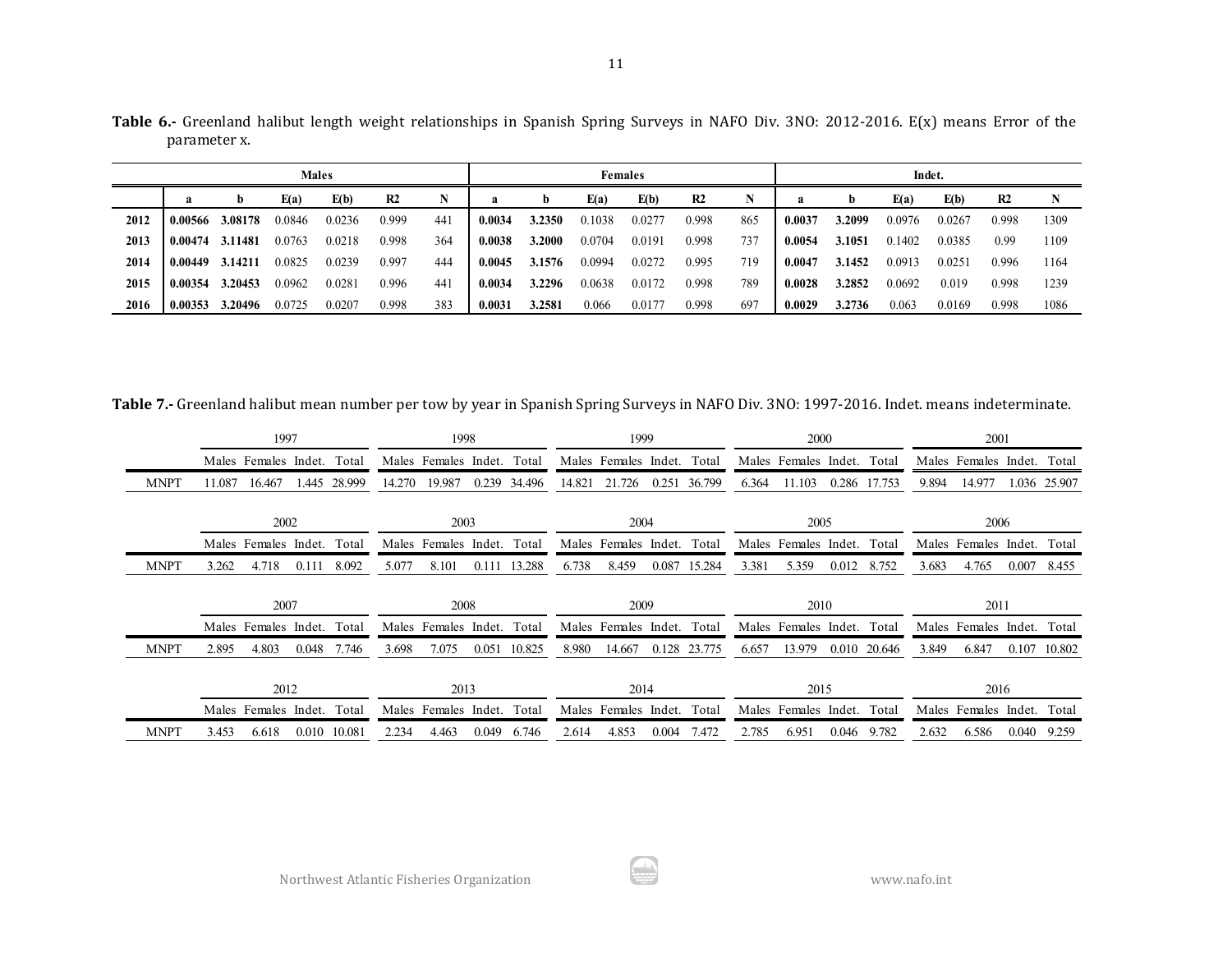|                        |                | 2012           |                |                |                | 2013           |                |                |                | 2014           |                |                |                | 2015           |                |                  |                | 2016           |                |                |
|------------------------|----------------|----------------|----------------|----------------|----------------|----------------|----------------|----------------|----------------|----------------|----------------|----------------|----------------|----------------|----------------|------------------|----------------|----------------|----------------|----------------|
| Lenght (cm.)           | Males          | Females        | Indet.         | Total          | Males          | Females        | Indet.         | Total          | Males          | Females        | Indet.         | Total          | Males          | Females        | Indet.         | Total            | Males          | Females        | Indet.         | Total          |
| 6                      | 0.000          | 0.000          | 0.000          | 0.000          | 0.000          | 0.000          | 0.005          | 0.005          | 0.000          | 0.000          | 0.000          | 0.000          | 0.000          | 0.000          | 0.016          | 0.016            | 0.000          | 0.000          | 0.000          | 0.000          |
| 8                      | 0.000          | 0.000          | 0.000          | 0.000          | 0.000          | 0.000          | 0.000          | 0.000          | 0.000          | 0.000          | 0.004          | 0.004          | 0.021          | 0.000          | 0.010          | 0.031            | 0.000          | 0.000          | 0.000          | 0.000          |
| 10                     | 0.000          | 0.000          | 0.000          | 0.000          | 0.013          | 0.013          | 0.016          | 0.041          | 0.078          | 0.064          | 0.000          | 0.142          | 0.242          | 0.104          | 0.013          | 0.359            | 0.281          | 0.227          | 0.026          | 0.534          |
| 12                     | 0.000          | 0.030          | 0.010          | 0.040          | 0.101          | 0.071          | 0.028          | 0.200          | 0.149          | 0.109          | 0.000          | 0.258          | 0.203          | 0.225          | 0.007          | 0.435            | 0.225          | 0.265          | 0.015          | 0.504          |
| 14                     | 0.018          | 0.019          | 0.000          | 0.036          | 0.017          | 0.014          | 0.000          | 0.031          | 0.049          | 0.020          | 0.000          | 0.069          | 0.054          | 0.046          | 0.000          | 0.100            | 0.016          | 0.012          | 0.000          | 0.028          |
| 16                     | 0.004          | 0.003          | 0.000          | 0.007          | 0.048          | 0.058          | 0.000          | 0.106          | 0.062          | 0.038          | 0.000          | 0.100          | 0.014          | 0.028          | 0.000          | 0.043            | 0.016          | 0.004          | 0.000          | 0.021          |
| 18                     | 0.017          | 0.026          | 0.000          | 0.043          | 0.056          | 0.099          | 0.000          | 0.155          | 0.101          | 0.088          | 0.000          | 0.189          | 0.071          | 0.068          | 0.000          | 0.139            | 0.014          | 0.077          | 0.000          | 0.091          |
| 20<br>22               | 0.058<br>0.139 | 0.075<br>0.241 | 0.000<br>0.000 | 0.133<br>0.380 | 0.057<br>0.053 | 0.066<br>0.058 | 0.000<br>0.000 | 0.122<br>0.111 | 0.118<br>0.237 | 0.224<br>0.348 | 0.000<br>0.000 | 0.342<br>0.585 | 0.117<br>0.090 | 0.101<br>0.099 | 0.000<br>0.000 | 0.219<br>0.189   | 0.104<br>0.075 | 0.113<br>0.106 | 0.000<br>0.000 | 0.217<br>0.181 |
|                        |                | 0.526          |                | 0.874          |                | 0.033          | 0.000          | 0.058          |                |                |                | 0.278          | 0.029          | 0.039          | 0.000          |                  | 0.034          | 0.059          | 0.000          | 0.092          |
| 24<br>26               | 0.348<br>0.358 | 0.625          | 0.000<br>0.000 | 0.983          | 0.026<br>0.005 | 0.000          | 0.000          | 0.005          | 0.081<br>0.020 | 0.197<br>0.033 | 0.000<br>0.000 | 0.053          | 0.022          | 0.009          | 0.000          | 0.068<br>0.031   | 0.014          | 0.048          | 0.000          | 0.063          |
| 28                     | 0.222          | 0.284          | 0.000          | 0.506          | 0.063          | 0.035          | 0.000          | 0.098          | 0.016          | 0.023          | 0.000          | 0.040          | 0.036          | 0.047          | 0.000          | 0.083            | 0.053          | 0.093          | 0.000          | 0.146          |
| 30                     | 0.084          | 0.083          | 0.000          | 0.167          | 0.086          | 0.136          | 0.000          | 0.222          | 0.022          | 0.000          | 0.000          | 0.022          | 0.034          | 0.098          | 0.000          | 0.132            | 0.068          | 0.101          | 0.000          | 0.169          |
| 32                     | 0.126          | 0.106          | 0.000          | 0.232          | 0.111          | 0.228          | 0.000          | 0.339          | 0.035          | 0.033          | 0.000          | 0.068          | 0.042          | 0.076          | 0.000          | 0.118            | 0.078          | 0.162          | 0.000          | 0.240          |
| 34                     | 0.112          | 0.163          | 0.000          | 0.275          | 0.123          | 0.252          | 0.000          | 0.374          | 0.039          | 0.073          | 0.000          | 0.112          | 0.048          | 0.034          | 0.000          | 0.082            | 0.086          | 0.071          | 0.000          | 0.157          |
| 36                     | 0.195          | 0.146          | 0.000          | 0.341          | 0.124          | 0.138          | 0.000          | 0.262          | 0.059          | 0.073          | 0.000          | 0.132          | 0.058          | 0.038          | 0.000          | 0.097            | 0.054          | 0.100          | 0.000          | 0.154          |
| 38                     | 0.152          | 0.326          | 0.000          | 0.478          | 0.146          | 0.278          | 0.000          | 0.424          | 0.121          | 0.136          | 0.000          | 0.258          | 0.096          | 0.050          | 0.000          | 0.146            | 0.204          | 0.129          | 0.000          | 0.334          |
| 40                     | 0.232          | 0.393          | 0.000          | 0.625          | 0.137          | 0.174          | 0.000          | 0.311          | 0.125          | 0.126          | 0.000          | 0.251          | 0.133          | 0.182          | 0.000          | 0.315            | 0.117          | 0.202          | 0.000          | 0.319          |
| 42                     | 0.253          | 0.417          | 0.000          | 0.670          | 0.149          | 0.379          | 0.000          | 0.528          | 0.214          | 0.275          | 0.000          | 0.489          | 0.176          | 0.227          | 0.000          | 0.403            | 0.078          | 0.210          | 0.000          | 0.288          |
| 44                     | 0.240          | 0.450          | 0.000          | 0.690          | 0.098          | 0.359          | 0.000          | 0.457          | 0.186          | 0.323          | 0.000          | 0.509          | 0.132          | 0.446          | 0.000          | 0.577            | 0.194          | 0.334          | 0.000          | 0.528          |
| 46                     | 0.239          | 0.368          | 0.000          | 0.607          | 0.166          | 0.364          | 0.000          | 0.530          | 0.246          | 0.362          | 0.000          | 0.609          | 0.130          | 0.613          | 0.000          | 0.743            | 0.170          | 0.398          | 0.000          | 0.568          |
| 48                     | 0.228          | 0.388          | 0.000          | 0.616          | 0.152          | 0.285          | 0.000          | 0.437          | 0.123          | 0.378          | 0.000          | 0.501          | 0.274          | 0.825          | 0.000          | 1.099            | 0.118          | 0.528          | 0.000          | 0.646          |
| 50                     | 0.144          | 0.326          | 0.000          | 0.470          | 0.107          | 0.205          | 0.000          | 0.312          | 0.190          | 0.472          | 0.000          | 0.663          | 0.292          | 0.756          | 0.000          | 1.048            | 0.211          | 0.535          | 0.000          | 0.747          |
| 52<br>54               | 0.121<br>0.067 | 0.298<br>0.304 | 0.000<br>0.000 | 0.419<br>0.371 | 0.156<br>0.093 | 0.243<br>0.223 | 0.000<br>0.000 | 0.399<br>0.317 | 0.139<br>0.106 | 0.241<br>0.260 | 0.000<br>0.000 | 0.380<br>0.366 | 0.187<br>0.146 | 0.766<br>0.578 | 0.000<br>0.000 | 0.954<br>0.724   | 0.125<br>0.185 | 0.750<br>0.680 | 0.000<br>0.000 | 0.876<br>0.865 |
| 56                     | 0.063          | 0.241          | 0.000          | 0.304          | 0.071          | 0.139          | 0.000          | 0.210          | 0.090          | 0.184          | 0.000          | 0.275          | 0.123          | 0.538          | 0.000          | 0.661            | 0.046          | 0.465          | 0.000          | 0.511          |
| 58                     | 0.018          | 0.219          | 0.000          | 0.237          | 0.038          | 0.079          | 0.000          | 0.116          | 0.007          | 0.162          | 0.000          | 0.170          | 0.014          | 0.310          | 0.000          | 0.323            | 0.056          | 0.237          | 0.000          | 0.293          |
| 60                     | 0.015          | 0.187          | 0.000          | 0.202          | 0.023          | 0.156          | 0.000          | 0.179          | 0.000          | 0.148          | 0.000          | 0.148          | 0.000          | 0.194          | 0.000          | 0.194            | 0.000          | 0.204          | 0.000          | 0.204          |
| 62                     | 0.000          | 0.116          | 0.000          | 0.116          | 0.017          | 0.130          | 0.000          | 0.146          | 0.000          | 0.095          | 0.000          | 0.095          | 0.000          | 0.138          | 0.000          | 0.138            | 0.000          | 0.137          | 0.000          | 0.137          |
| 64                     | 0.000          | 0.064          | 0.000          | 0.064          | 0.000          | 0.072          | 0.000          | 0.072          | 0.000          | 0.073          | 0.000          | 0.073          | 0.000          | 0.086          | 0.000          | 0.086            | 0.008          | 0.055          | 0.000          | 0.064          |
| 66                     | 0.000          | 0.025          | 0.000          | 0.025          | 0.000          | 0.049          | 0.000          | 0.049          | 0.000          | 0.068          | 0.000          | 0.068          | 0.000          | 0.042          | 0.000          | 0.042            | 0.000          | 0.094          | 0.000          | 0.094          |
| 68                     | 0.000          | 0.033          | 0.000          | 0.033          | 0.000          | 0.030          | 0.000          | 0.030          | 0.000          | 0.062          | 0.000          | 0.062          | 0.000          | 0.029          | 0.000          | 0.029            | 0.000          | 0.034          | 0.000          | 0.034          |
| 70                     | 0.000          | 0.025          | 0.000          | 0.025          | 0.000          | 0.015          | 0.000          | 0.015          | 0.000          | 0.025          | 0.000          | 0.025          | 0.000          | 0.047          | 0.000          | 0.047            | 0.000          | 0.021          | 0.000          | 0.021          |
| 72                     | 0.000          | 0.041          | 0.000          | 0.041          | 0.000          | 0.022          | 0.000          | 0.022          | 0.000          | 0.057          | 0.000          | 0.057          | 0.000          | 0.041          | 0.000          | 0.041            | 0.000          | 0.029          | 0.000          | 0.029          |
| 74                     | 0.000          | 0.025          | 0.000          | 0.025          | 0.000          | 0.025          | 0.000          | 0.025          | 0.000          | 0.028          | 0.000          | 0.028          | 0.000          | 0.007          | 0.000          | 0.007            | 0.000          | 0.016          | 0.000          | 0.016          |
| 76                     | 0.000          | 0.021          | 0.000          | 0.021          | 0.000          | 0.006          | 0.000          | 0.006          | 0.000          | 0.039          | 0.000          | 0.039          | 0.000          | 0.015          | 0.000          | 0.015            | 0.000          | 0.030          | 0.000          | 0.030          |
| 78                     | 0.000          | 0.005          | 0.000          | 0.005          | 0.000          | 0.000          | 0.000          | 0.000          | 0.000          | 0.015          | 0.000          | 0.015          | 0.000          | 0.014          | 0.000          | 0.014            | 0.000          | 0.019          | 0.000          | 0.019          |
| 80                     | 0.000          | 0.000          | 0.000          | 0.000          | 0.000          | 0.024          | 0.000          | 0.024          | 0.000          | 0.000          | 0.000          | 0.000          | 0.000          | 0.007          | 0.000          | 0.007            | 0.000          | 0.006          | 0.000          | 0.006          |
| 82                     | 0.000          | 0.000          | 0.000          | 0.000          | 0.000          | 0.000          | 0.000          | 0.000          | 0.000          | 0.000          | 0.000          | 0.000          | 0.000          | 0.006          | 0.000          | 0.006            | 0.000          | 0.014          | 0.000          | 0.014          |
| 84                     | 0.000          | 0.016          | 0.000          | 0.016          | 0.000          | 0.000          | 0.000          | 0.000          | 0.000          | 0.000          | 0.000          | 0.000          | 0.000          | 0.011          | 0.000          | 0.011            | 0.000          | 0.000          | 0.000          | 0.000          |
| 86                     | 0.000          | 0.000          | 0.000          | 0.000<br>0.005 | 0.000          | 0.000<br>0.000 | 0.000          | 0.000          | 0.000          | 0.000          | 0.000          | 0.000          | 0.000          | 0.008<br>0.000 | 0.000          | 0.008            | 0.000          | 0.006<br>0.000 | 0.000          | 0.006          |
| 88<br>90               | 0.000<br>0.000 | 0.005<br>0.000 | 0.000<br>0.000 | 0.000          | 0.000<br>0.000 | 0.006          | 0.000<br>0.000 | 0.000<br>0.006 | 0.000<br>0.000 | 0.000<br>0.000 | 0.000<br>0.000 | 0.000<br>0.000 | 0.000<br>0.000 | 0.000          | 0.000<br>0.000 | 0.000<br>0.000   | 0.000<br>0.000 | 0.008          | 0.000<br>0.000 | 0.000<br>0.008 |
| 92                     | 0.000          | 0.000          | 0.000          | 0.000          | 0.000          | 0.000          | 0.000          | 0.000          | 0.000          | 0.000          | 0.000          | 0.000          | 0.000          | 0.000          | 0.000          | 0.000            | 0.000          | 0.000          | 0.000          | 0.000          |
| 94                     | 0.000          | 0.000          | 0.000          | 0.000          | 0.000          | 0.000          | 0.000          | 0.000          | 0.000          | 0.000          | 0.000          | 0.000          | 0.000          | 0.000          | 0.000          | 0.000            | 0.000          | 0.005          | 0.000          | 0.005          |
| 96                     | 0.000          | 0.000          | 0.000          | 0.000          | 0.000          | 0.000          | 0.000          | 0.000          | 0.000          | 0.000          | 0.000          | 0.000          | 0.000          | 0.000          | 0.000          | 0.000            | 0.000          | 0.000          | 0.000          | 0.000          |
| 98                     | 0.000          | 0.000          | 0.000          | 0.000          | 0.000          | 0.000          | 0.000          | 0.000          | 0.000          | 0.000          | 0.000          | 0.000          | 0.000          | 0.000          | 0.000          | 0.000            | 0.000          | 0.000          | 0.000          | 0.000          |
| 100                    | 0.000          | 0.000          | 0.000          | 0.000          | 0.000          | 0.000          | 0.000          | 0.000          | 0.000          | 0.000          | 0.000          | 0.000          | 0.000          | 0.000          | 0.000          | 0.000            | 0.000          | 0.000          | 0.000          | 0.000          |
| 102                    | 0.000          | 0.000          | 0.000          | 0.000          | 0.000          | 0.000          | 0.000          | 0.000          | 0.000          | 0.000          | 0.000          | 0.000          | 0.000          | 0.000          | 0.000          | 0.000            | 0.000          | 0.000          | 0.000          | 0.000          |
| 104                    | 0.000          | 0.000          | 0.000          | 0.000          | 0.000          | 0.000          | 0.000          | 0.000          | 0.000          | 0.000          | 0.000          | 0.000          | 0.000          | 0.000          | 0.000          | 0.000            | 0.000          | 0.000          | 0.000          | 0.000          |
| Total                  | 3.453          | 6.618          | 0.010          | 10.081         | 2.234          | 4.463          | 0.049          | 6.746          | 2.614          | 4.853          | 0.004          | 7.472          | 2.785          | 6.951          | 0.046          | 9.782            | 2.632          | 6.586          | 0.040          | 9.259          |
|                        |                |                |                |                |                |                |                |                |                |                |                |                |                |                |                |                  |                |                |                |                |
| N° samples:            |                |                |                | 67             |                |                |                | 67             |                |                |                | 77             |                |                |                | 73               |                |                |                | 80             |
| N° Ind.:               | 549            | 1073           | $\,2$          | 1624           | 378            | 756            | 8              | 1142<br>857    | 467            | 863            | $\mathbf{1}$   | 1331<br>956    | 444            | 1119           | 8              | 1571             | 447            | 1074           | 6              | 1527<br>1273   |
| Sampled catch:         |                |                |                | 1149<br>12-89  |                |                |                | $7 - 90$       |                |                |                | 9-79           |                |                |                | 1421<br>$7 - 87$ |                |                |                | $10 - 95$      |
| Range:<br>Total catch: |                |                |                | 1197           |                |                |                | 885            |                |                |                | 961            |                |                |                | 1426             |                |                |                | 1278           |
| Total hauls:           |                |                |                | 122            |                |                |                | 122            |                |                |                | 122            |                |                |                | 122              |                |                |                | 115            |
|                        |                |                |                |                |                |                |                |                |                |                |                |                |                |                |                |                  |                |                |                |                |

**Table 8.-** Greenland halibut mean number per tow by length class and year. Spanish Spring Survey in NAFO 3NO: 2012-2016. Indet. means indeterminate.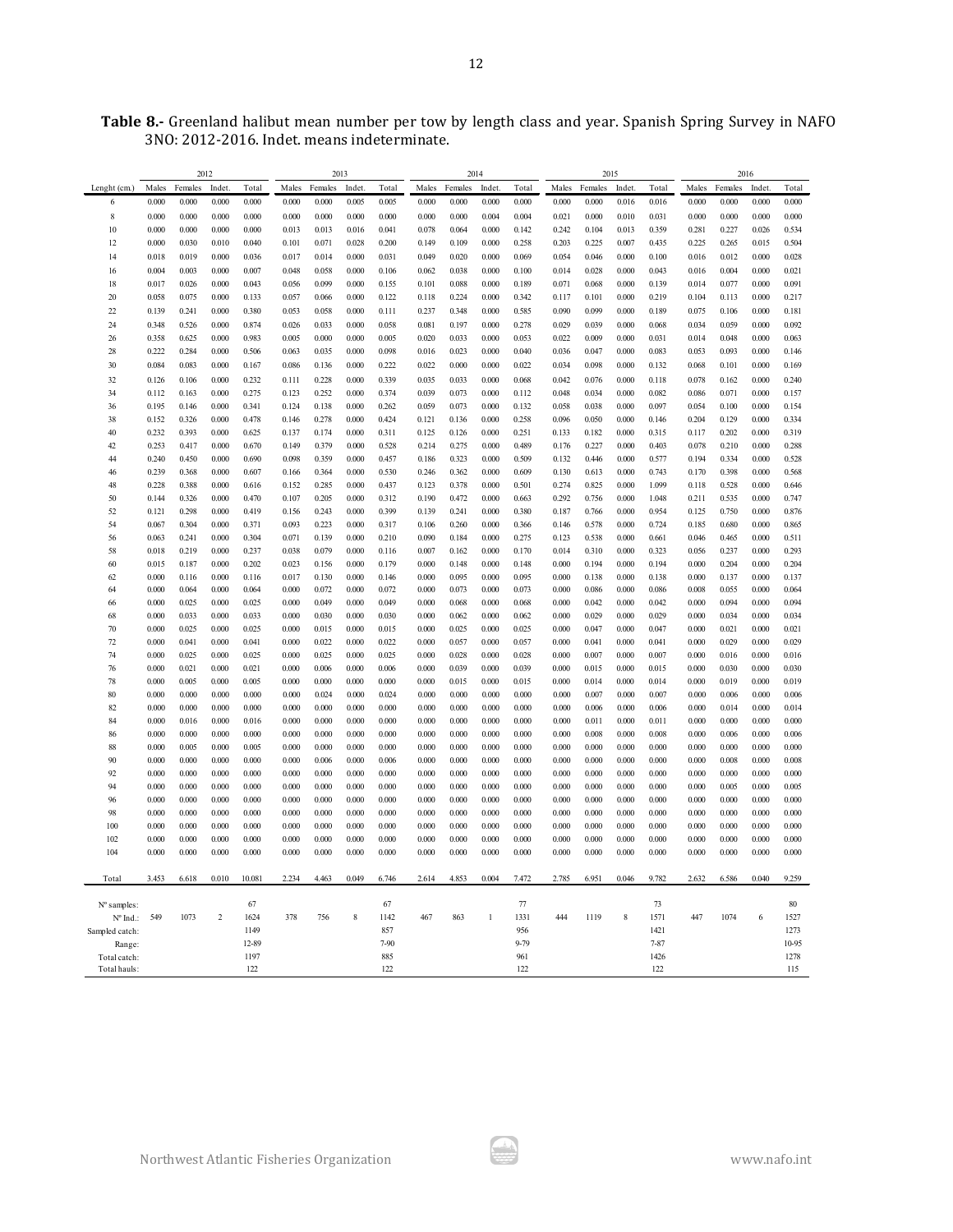|                |                      | 2012 |      |       |                      | 2013 |      |       |                      |      | 2014 |       |                      | 2015 |      |       |                      | 2016 |      |       |
|----------------|----------------------|------|------|-------|----------------------|------|------|-------|----------------------|------|------|-------|----------------------|------|------|-------|----------------------|------|------|-------|
| Age            | Males Females Indet. |      |      | Total | Males Females Indet. |      |      | Total | Males Females Indet. |      |      | Total | Males Females Indet. |      |      | Total | Males Females Indet. |      |      | Total |
| $\mathbf{0}$   |                      |      |      |       |                      |      |      |       |                      |      |      |       |                      |      |      |       |                      |      |      |       |
| 1              | 0.02                 | 0.05 | 0.01 | 0.08  | 0.13                 | 0.09 | 0.05 | 0.27  | 0.31                 | 0.20 | 0.00 | 0.51  | 0.53                 | 0.36 | 0.05 | 0.93  | 0.54                 | 0.50 | 0.04 | 1.08  |
| $\overline{c}$ | 0.65                 | 1.15 |      | 1.80  | 0.20                 | 0.26 |      | 0.45  | 0.46                 | 0.83 |      | 1.28  | 0.28                 | 0.33 |      | 0.62  | 0.19                 | 0.35 |      | 0.54  |
| 3              | 0.63                 | 0.71 |      | 1.34  | 0.09                 | 0.14 |      | 0.23  | 0.14                 | 0.12 |      | 0.26  | 0.10                 | 0.11 |      | 0.20  | 0.15                 | 0.19 |      | 0.34  |
| 4              | 0.17                 | 0.27 |      | 0.44  | 0.24                 | 0.57 |      | 0.81  | 0.04                 | 0.11 |      | 0.14  | 0.04                 | 0.18 |      | 0.21  | 0.19                 | 0.26 |      | 0.45  |
| 5              | 0.47                 | 0.62 |      | 1.09  | 0.40                 | 0.78 |      | 1.17  | 0.26                 | 0.29 |      | 0.54  | 0.26                 | 0.21 |      | 0.47  | 0.22                 | 0.29 |      | 0.51  |
| 6              | 0.55                 | 1.16 |      | 1.71  | 0.46                 | 1.01 |      | 1.48  | 0.69                 | 0.96 |      | 1.65  | 0.55                 | 1.26 |      | 1.81  | 0.54                 | 1.32 |      | 1.86  |
| 7              | 0.77                 | 1.23 |      | 2.00  | 0.55                 | 0.67 |      | 1.22  | 0.60                 | 1.14 |      | 1.74  | 0.86                 | 2.52 |      | 3.38  | 0.48                 | 2.07 |      | 2.55  |
| 8              | 0.13                 | 0.41 |      | 0.54  | 0.07                 | 0.26 |      | 0.33  | 0.10                 | 0.35 |      | 0.45  | 0.14                 | 0.80 |      | 0.94  | 0.28                 | 0.62 |      | 0.90  |
| 9              | 0.03                 | 0.37 |      | 0.40  | 0.06                 | 0.15 |      | 0.21  | 0.03                 | 0.18 |      | 0.21  | 0.03                 | 0.40 |      | 0.44  | 0.03                 | 0.19 |      | 0.22  |
| 10             | 0.03                 | 0.31 |      | 0.34  | 0.02                 | 0.22 |      | 0.24  |                      | 0.23 |      | 0.23  |                      | 0.35 |      | 0.35  | 0.01                 | 0.27 |      | 0.28  |
| 11             |                      | 0.11 |      | 0.11  | 0.01                 | 0.13 |      | 0.13  |                      | 0.18 |      | 0.18  |                      | 0.19 |      | 0.19  | 0.01                 | 0.11 |      | 0.12  |
| 12             |                      | 0.05 |      | 0.05  |                      | 0.09 |      | 0.09  |                      | 0.11 |      | 0.11  |                      | 0.10 |      | 0.10  |                      | 0.17 |      | 0.17  |
| 13             |                      | 0.06 |      | 0.06  |                      | 0.03 |      | 0.03  |                      | 0.05 |      | 0.05  |                      | 0.03 |      | 0.03  |                      | 0.08 |      | 0.08  |
| 14             |                      | 0.05 |      | 0.05  |                      | 0.04 |      | 0.04  |                      | 0.03 |      | 0.03  |                      | 0.04 |      | 0.04  |                      | 0.05 |      | 0.05  |
| 15             |                      | 0.01 |      | 0.01  |                      | 0.01 |      | 0.01  |                      | 0.03 |      | 0.03  |                      | 0.02 |      | 0.02  |                      | 0.03 |      | 0.03  |
| 16             |                      | 0.03 |      | 0.03  |                      | 0.02 |      | 0.02  |                      | 0.03 |      | 0.03  |                      | 0.03 |      | 0.03  |                      | 0.03 |      | 0.03  |
| 17             |                      | 0.02 |      | 0.02  |                      | 0.01 |      | 0.01  |                      |      |      |       |                      | 0.02 |      | 0.02  |                      | 0.01 |      | 0.01  |
| 18             |                      | 0.01 |      | 0.01  |                      | 0.01 |      | 0.01  |                      |      |      |       |                      |      |      |       |                      | 0.00 |      | 0.00  |
| 19             |                      |      |      |       |                      |      |      |       |                      |      |      |       |                      |      |      |       |                      |      |      |       |
| 20             |                      |      |      |       |                      |      |      |       |                      |      |      |       |                      |      |      |       |                      | 0.01 |      | 0.01  |
| Total          | 3.45                 | 6.62 | 0.01 | 10.08 | 2.23                 | 4.46 | 0.05 | 6.75  | 2.61                 | 4.85 | 0.00 | 7.47  | 2.79                 | 6.95 | 0.05 | 9.78  | 2.63                 | 6.59 | 0.04 | 9.26  |

**Table 9.-** Greenland halibut mean number per tow by age, sex and year. Spanish Spring Survey in NAFO 3NO: 2012-2016. Indet. means indeterminate.

**Table 10.-** Greenland halibut mean length (cm) per tow by age, sex and year. Spanish Spring Survey in NAFO 3NO: 2012-2016. Indet. means indeterminate.

|              |                      | 2012  |       |       |                      | 2013  |             |       |       | 2014                 |      |       |       | 2015                 |      |       |                      | 2016  |       |       |
|--------------|----------------------|-------|-------|-------|----------------------|-------|-------------|-------|-------|----------------------|------|-------|-------|----------------------|------|-------|----------------------|-------|-------|-------|
| Age          | Males Females Indet. |       |       | Total | Males Females Indet. |       |             | Total |       | Males Females Indet. |      | Total |       | Males Females Indet. |      | Total | Males Females Indet. |       |       | Total |
| $\mathbf{0}$ |                      |       |       |       |                      |       |             |       |       |                      |      |       |       |                      |      |       |                      |       |       |       |
|              | 15.14                | 14.30 | 13.50 | 14.41 | 13.13                | 12.88 | 12.06       | 12.85 | 13.15 | 12.75                | 9.50 | 12.96 | 12.19 | 12.69                | 9.44 | 12.25 | 12.16                | 12.19 | 11.35 | 12.14 |
| 2            | 24.91                | 25.23 |       | 25.12 | 19.77                | 19.69 |             | 19.73 | 21.35 | 22.28                |      | 21.95 | 21.15 | 20.87                |      | 21.00 | 21.74                | 21.74 |       | 21.74 |
| 3            | 28.30                | 27.61 |       | 27.94 | 27.00                | 27.13 |             | 27.08 | 24.48 | 24.88                |      | 24.66 | 26.32 | 28.59                |      | 27.52 | 28.30                | 29.44 |       | 28.95 |
| 4            | 33.83                | 34.15 |       | 34.02 | 32.39                | 33.72 |             | 33.33 | 31.78 | 34.53                |      | 33.80 | 31.07 | 32.71                |      | 32.43 | 33.85                | 32.95 |       | 33.32 |
| 5            | 38.41                | 39.21 |       | 38.87 | 37.55                | 40.07 |             | 39.21 | 38.51 | 39.07                |      | 38.80 | 37.83 | 40.01                |      | 38.81 | 38.83                | 38.08 |       | 38.41 |
| 6            | 43.29                | 43.64 |       | 43.52 | 44.02                | 45.49 |             | 45.03 | 43.97 | 44.98                |      | 44.56 | 44.08 | 45.61                |      | 45.14 | 44.27                | 45.58 |       | 45.19 |
| 7            | 49.03                | 49.50 |       | 49.32 | 51.04                | 51.26 |             | 51.16 | 51.07 | 50.95                |      | 50.99 | 51.25 | 51.21                |      | 51.22 | 49.95                | 52.50 |       | 52.02 |
| 8            | 54.63                | 55.18 |       | 55.05 | 56.36                | 55.64 |             | 55.80 | 56.10 | 54.58                |      | 54.91 | 55.92 | 55.02                |      | 55.15 | 55.47                | 55.49 |       | 55.49 |
| 9            | 57.28                | 57.15 |       | 57.16 | 58.34                | 56.39 |             | 56.95 | 57.50 | 57.47                |      | 57.47 | 57.50 | 57.28                |      | 57.30 | 58.14                | 58.86 |       | 58.76 |
| 10           | 58.40                | 60.38 |       | 60.21 | 61.14                | 61.68 |             | 61.63 |       | 60.91                |      | 60.91 |       | 60.46                |      | 60.46 | 58.50                | 59.16 |       | 59.15 |
| 11           |                      | 63.57 |       | 63.57 | 63.50                | 63.69 |             | 63.68 |       | 64.75                |      | 64.75 |       | 63.70                |      | 63.70 | 65.50                | 63.35 |       | 63.50 |
| 12           |                      | 66.62 |       | 66.62 |                      | 65.43 |             | 65.43 |       | 67.25                |      | 67.25 |       | 66.82                |      | 66.82 |                      | 64.56 |       | 64.56 |
| 13           |                      | 68.66 |       | 68.66 |                      | 71.23 |             | 71.23 |       | 74.39                |      | 74.39 |       | 72.71                |      | 72.71 |                      | 69.42 |       | 69.42 |
| 14           |                      | 72.80 |       | 72.80 |                      | 71.72 |             | 71.72 |       | 73.34                |      | 73.34 |       | 72.45                |      | 72.45 |                      | 70.39 |       | 70.39 |
| 15           |                      | 72.50 |       | 72.50 |                      | 74.50 |             | 74.50 |       | 74.91                |      | 74.91 |       | 75.21                |      | 75.21 |                      | 75.89 |       | 75.89 |
| 16           |                      | 75.50 |       | 75.50 |                      | 80.98 |             | 80.98 |       | 76.20                |      | 76.20 |       | 77.99                |      | 77.99 |                      | 78.54 |       | 78.54 |
| 17           |                      | 84.50 |       | 84.50 |                      | 81.50 |             | 81.50 |       |                      |      |       |       | 86.05                |      | 86.05 |                      | 81.02 |       | 81.02 |
| 18           |                      | 89.50 |       | 89.50 |                      | 90.50 |             | 90.50 |       |                      |      |       |       |                      |      |       |                      | 95.50 |       | 95.50 |
| 19           |                      |       |       |       |                      |       |             |       |       |                      |      |       |       |                      |      |       |                      |       |       |       |
| 20           |                      |       |       |       |                      |       |             |       |       |                      |      |       |       |                      |      |       |                      | 88.73 |       | 88.73 |
| Total        | 37.75                | 42.30 | 13.50 | 40.71 | 39.73                | 44.60 | 12.06 42.75 |       | 36.84 | 44.22                | 9.50 | 41.62 | 37.34 | 47.91                | 9.44 | 44.72 | 36.45                | 46.30 | 11.35 | 43.35 |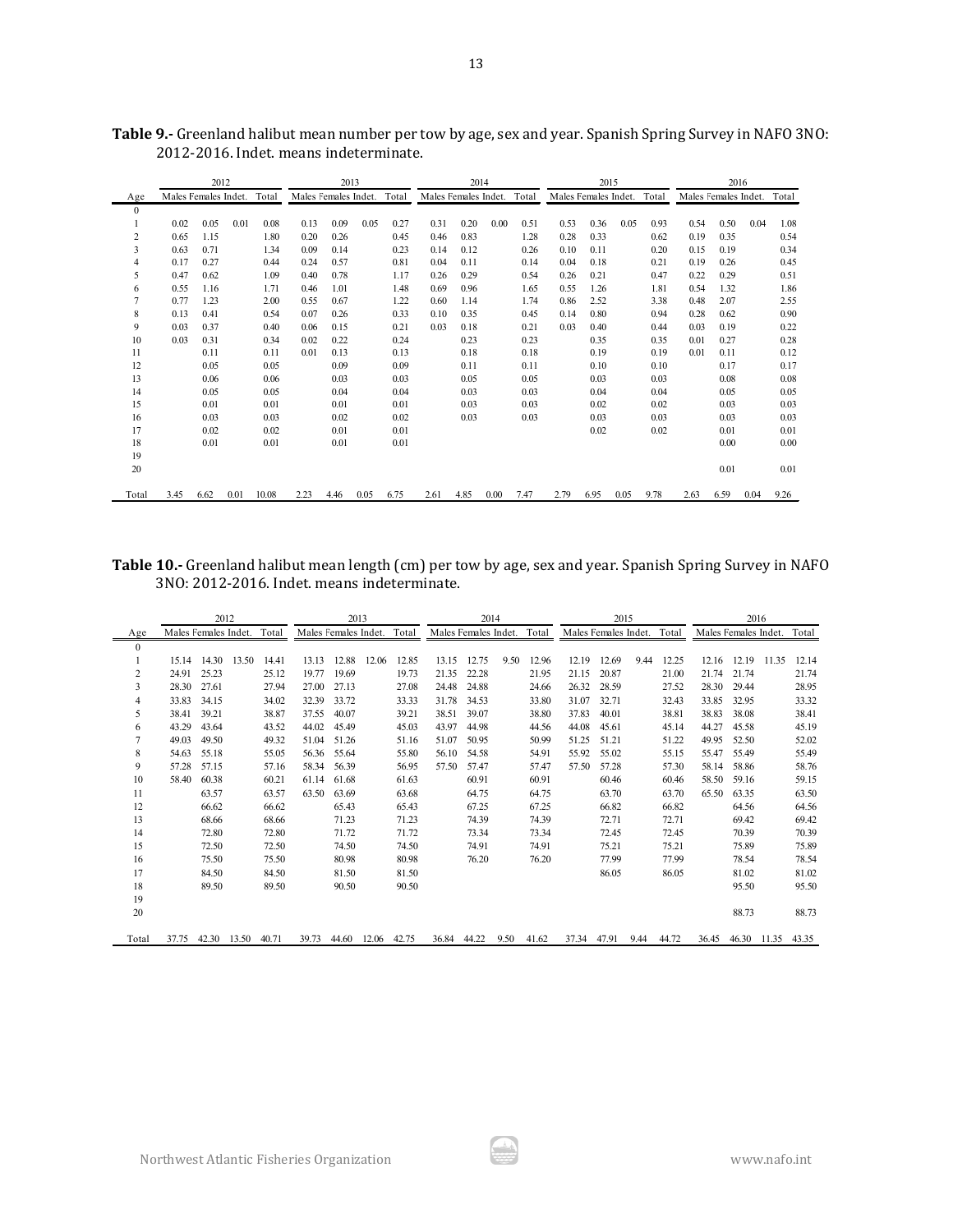|                |      | 2012                 |    |       |      | 2013                 |    |       |                      | 2014 |   |       |      | 2015                 |   |       |      | 2016                 |   |       |
|----------------|------|----------------------|----|-------|------|----------------------|----|-------|----------------------|------|---|-------|------|----------------------|---|-------|------|----------------------|---|-------|
| Age            |      | Males Females Indet. |    | Total |      | Males Females Indet. |    | Total | Males Females Indet. |      |   | Total |      | Males Females Indet. |   | Total |      | Males Females Indet. |   | Total |
| $\mathbf{0}$   |      |                      |    |       |      |                      |    |       |                      |      |   |       |      |                      |   |       |      |                      |   |       |
|                | 25   | 20                   | 16 | 20    | 15   | 14                   | 13 | 14    | 16                   | 15   | 6 | 15    | 11   | 13                   | 5 | 12    | 11   | 11                   | 8 | 11    |
| $\overline{2}$ | 117  | 119                  |    | 118   | 53   | 55                   |    | 54    | 70                   | 84   |   | 79    | 64   | 66                   |   | 65    | 69   | 73                   |   | 72    |
| 3              | 173  | 159                  |    | 165   | 140  | 156                  |    | 150   | 105                  | 119  |   | 111   | 128  | 177                  |   | 154   | 163  | 193                  |   | 180   |
| $\overline{4}$ | 293  | 311                  |    | 304   | 241  | 298                  |    | 281   | 237                  | 326  |   | 302   | 213  | 267                  |   | 258   | 284  | 278                  |   | 280   |
| 5              | 434  | 487                  |    | 465   | 383  | 520                  |    | 473   | 442                  | 483  |   | 463   | 410  | 511                  |   | 456   | 440  | 443                  |   | 442   |
| 6              | 626  | 689                  |    | 669   | 626  | 775                  |    | 728   | 661                  | 755  |   | 716   | 661  | 782                  |   | 745   | 679  | 797                  |   | 762   |
| $\overline{7}$ | 925  | 1036                 |    | 993   | 991  | 1133                 |    | 1069  | 1056                 | 1119 |   | 1098  | 1063 | 1137                 |   | 1118  | 988  | 1256                 |   | 1206  |
| 8              | 1288 | 1461                 |    | 1420  | 1341 | 1471                 |    | 1443  | 1408                 | 1392 |   | 1396  | 1397 | 1432                 |   | 1426  | 1375 | 1497                 |   | 1459  |
| 9              | 1483 | 1640                 |    | 1627  | 1490 | 1529                 |    | 1518  | 1519                 | 1628 |   | 1615  | 1524 | 1622                 |   | 1615  | 1597 | 1811                 |   | 1782  |
| 10             | 1583 | 1958                 |    | 1925  | 1724 | 2039                 |    | 2009  |                      | 1959 |   | 1959  |      | 1932                 |   | 1932  | 1625 | 1848                 |   | 1842  |
| 11             |      | 2313                 |    | 2313  | 1938 | 2266                 |    | 2243  |                      | 2380 |   | 2380  |      | 2288                 |   | 2288  | 2335 | 2305                 |   | 2307  |
| 12             |      | 2702                 |    | 2702  |      | 2471                 |    | 2471  |                      | 2677 |   | 2677  |      | 2673                 |   | 2673  |      | 2462                 |   | 2462  |
| 13             |      | 2976                 |    | 2976  |      | 3256                 |    | 3256  |                      | 3690 |   | 3690  |      | 3510                 |   | 3510  |      | 3148                 |   | 3148  |
| 14             |      | 3603                 |    | 3603  |      | 3315                 |    | 3315  |                      | 3512 |   | 3512  |      | 3462                 |   | 3462  |      | 3260                 |   | 3260  |
| 15             |      | 3523                 |    | 3523  |      | 3721                 |    | 3721  |                      | 3772 |   | 3772  |      | 3919                 |   | 3919  |      | 4150                 |   | 4150  |
| 16             |      | 4032                 |    | 4032  |      | 4861                 |    | 4861  |                      | 3966 |   | 3966  |      | 4414                 |   | 4414  |      | 4673                 |   | 4673  |
| 17             |      | 5782                 |    | 5782  |      | 4960                 |    | 4960  |                      |      |   |       |      | 6030                 |   | 6030  |      | 5128                 |   | 5128  |
| 18             |      | 6963                 |    | 6963  |      | 6935                 |    | 6935  |                      |      |   |       |      |                      |   |       |      | 8752                 |   | 8752  |
| 19             |      |                      |    |       |      |                      |    |       |                      |      |   |       |      |                      |   |       |      |                      |   |       |
| 20             |      |                      |    |       |      |                      |    |       |                      |      |   |       |      |                      |   |       |      | 6900                 |   | 6900  |
| Total          | 509  | 841                  | 16 | 726   | 587  | 930                  | 13 | 810   | 551                  | 989  | 6 | 835   | 602  | 1124                 | 5 | 970   | 569  | 1108                 | 8 | 950   |

**Table 11.-** Greenland halibut mean weight (g) per tow by age, sex and year. Spanish Spring Survey in NAFO 3NO: 2012-2016. Indet. means indeterminate.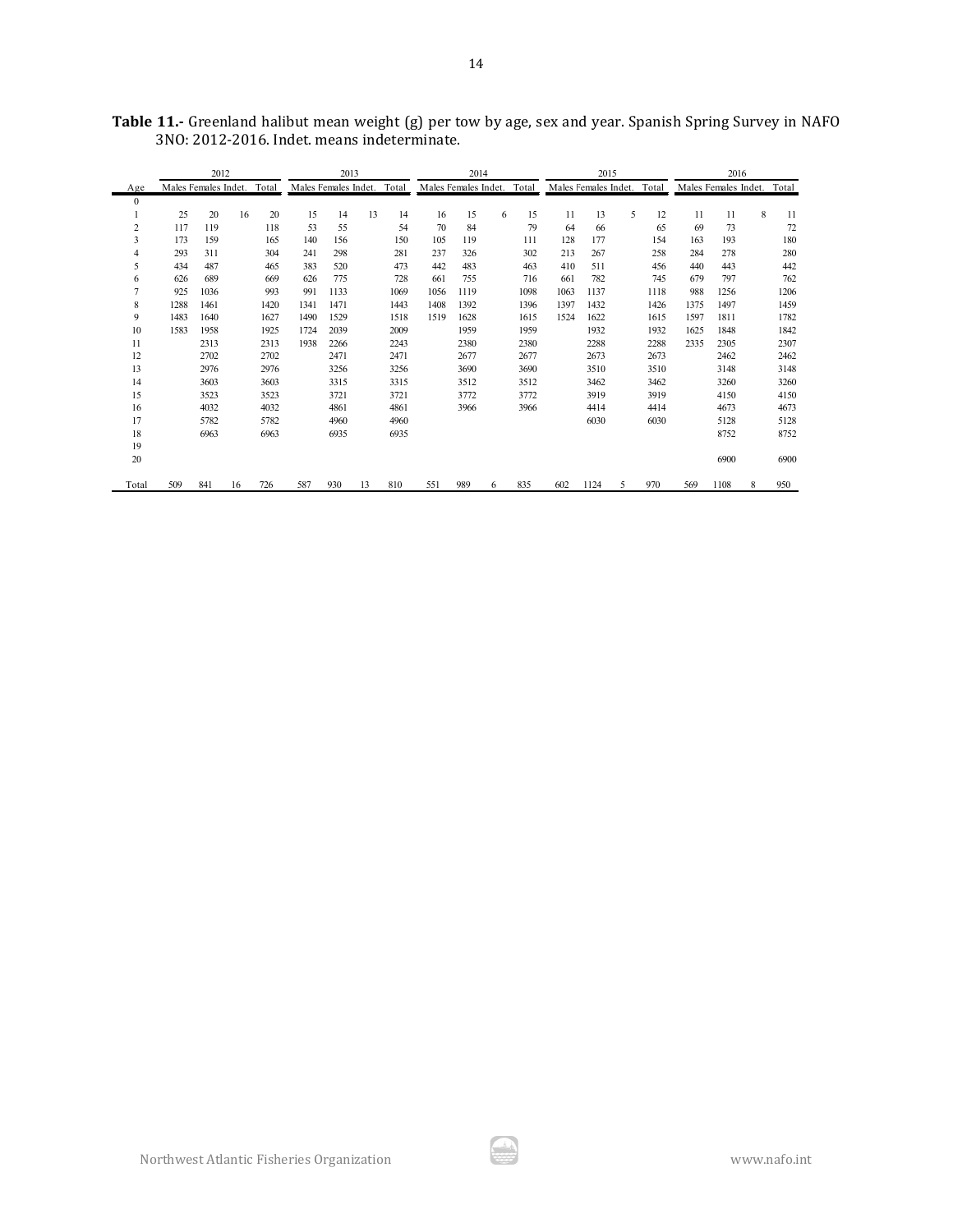|     | 2012               |           | 2013       |           | 2014       |           | 2015       |           | 2016       |           |
|-----|--------------------|-----------|------------|-----------|------------|-----------|------------|-----------|------------|-----------|
|     | A. Plaice          | A. Plaice | A. Plaice  | A. Plaice | A. Plaice  | A. Plaice | A. Plaice  | A. Plaice | A. Plaice  | A. Plaice |
|     | Stratum Mean catch | <b>SD</b> | Mean catch | <b>SD</b> | Mean catch | <b>SD</b> | Mean catch | SD        | Mean catch | <b>SD</b> |
| 353 | 48.19              | 31.32     | 216.48     | 132.63    | 55.51      | 13.19     | 73.66      | 18.18     | 23.23      | 24.97     |
| 354 | 68.89              | 70.27     | 58.79      | 54.85     | 56.70      | 76.25     | 78.85      | 81.90     | 42.63      | 32.66     |
| 355 | 9.62               | 9.50      | 10.40      | 3.41      | 5.34       | 4.13      | 3.96       | 3.35      | 8.66       | 3.17      |
| 356 | 0.51               | 0.72      | 1.08       | 1.53      | 0.00       | 0.00      | 1.09       | 1.54      | 0.10       | 0.14      |
| 357 | 0.00               | 0.00      | 0.00       | 0.00      | 0.64       | 0.90      | 0.18       | 0.25      | 0.01       | 0.02      |
| 358 | 3.15               | 4.42      | 26.27      | 43.04     | 18.71      | 18.22     | 50.48      | 74.16     | 145.62     | 53.39     |
| 359 | 127.72             | 171.24    | 142.43     | 119.20    | 61.36      | 54.21     | 222.91     | 98.41     | 50.75      | 47.15     |
| 360 | 399.52             | 491.34    | 479.42     | 490.74    | 268.10     | 280.43    | 262.51     | 231.68    | 63.87      | 81.60     |
| 374 | 547.80             | 380.00    | 952.66     | 561.92    | 681.86     | 206.84    | 301.29     | 239.68    | 32.03      | 15.03     |
| 375 | 59.42              | 28.10     | 65.63      | 66.77     | 118.37     | 51.35     | 56.90      | 61.60     | 14.22      | 10.12     |
| 376 | 34.36              | 33.89     | 47.28      | 32.12     | 46.20      | 41.87     | 51.41      | 31.11     | 29.99      | 20.60     |
| 377 | 366.11             | 68.67     | 149.80     | 66.76     | 205.18     | 106.95    | 207.38     | 7.64      | 67.83      | 48.01     |
| 378 | 2.93               | 2.73      | 3.77       | 5.33      | 14.44      | 20.41     | 67.52      | 64.74     | 79.65      | 77.57     |
| 379 | 0.00               | 0.00      | 0.00       | $0.00\,$  | $0.00\,$   | 0.00      | 0.00       | $0.00\,$  | 1.85       | 0.49      |
| 380 | 8.95               | 12.66     | 1.81       | 1.56      | 7.74       | 5.90      | 0.78       | 0.69      | 269.90     | 204.64    |
| 381 | 152.70             | 206.76    | 123.28     | 95.78     | 143.99     | 12.46     | 506.96     | 18.72     | 87.31      | 77.48     |
| 382 | 480.11             | 214.81    | 90.53      | 61.16     | 95.91      | 110.71    | 368.11     | 166.21    | 11.63      | 7.91      |
| 721 | $0.00\,$           | 0.00      | 0.02       | 0.03      | 0.00       | $0.00\,$  | 0.01       | 0.02      | 0.00       | $0.00\,$  |
| 722 | 0.00               | 0.00      | 0.00       | 0.00      | 0.00       | $0.00\,$  | 0.00       | $0.00\,$  | 0.00       | $0.00\,$  |
| 723 | 0.11               | 0.15      | 0.00       | 0.00      | 0.00       | $0.00\,$  | 0.00       | $0.00\,$  | 0.00       | $0.00\,$  |
| 724 | 0.00               | 0.00      | 0.00       | 0.00      | 0.00       | 0.00      | 0.00       | 0.00      | 0.00       | 0.00      |
| 725 | 0.00               | 0.00      | 0.00       | 0.00      | 0.00       | 0.00      | 0.21       | 0.30      | 0.87       | 1.22      |
| 726 | 0.00               | 0.00      | 0.00       | 0.00      | 0.00       | 0.00      | 0.00       | $0.00\,$  | 0.00       | $0.00\,$  |
| 727 | 34.82              | 47.76     | 0.00       | 0.00      | 0.07       | 0.10      | 0.00       | $0.00\,$  | 61.38      | 60.13     |
| 728 | 1.30               | 1.84      | 0.00       | $0.00\,$  | 0.00       | $0.00\,$  | 0.00       | $0.00\,$  | 14.77      | 18.71     |
| 752 | 0.00               | 0.00      | 0.00       | 0.00      | 0.00       | 0.00      | 0.00       | 0.00      | 0.00       | $0.00\,$  |
| 753 | 0.00               | 0.00      | 0.00       | 0.00      | 0.00       | 0.00      | 0.00       | 0.00      | 0.00       | 0.00      |
| 754 | 0.00               | 0.00      | 0.00       | 0.00      | 0.00       | 0.00      | 0.00       | $0.00\,$  | 0.00       | $0.00\,$  |
| 755 | 0.00               | 0.00      | 0.00       | 0.00      | 0.00       | $0.00\,$  | 0.00       | $0.00\,$  | 0.00       | $0.00\,$  |
| 756 | 0.00               | 0.00      | 0.00       | 0.00      | 0.00       | 0.00      | 0.00       | 0.00      | 0.00       | $0.00\,$  |
| 757 | 0.00               | 0.00      | 0.00       | 0.00      | 0.00       | $0.00\,$  | 0.00       | $0.00\,$  | 0.00       | 0.00      |
| 758 | 0.00               | 0.00      | 0.00       | 0.00      | 0.00       | 0.00      | 0.00       | 0.00      | 0.00       | 0.00      |
| 759 | 0.00               | 0.00      | 0.00       | 0.00      | 0.00       | 0.00      | 0.00       | 0.00      | 0.00       | 0.00      |
| 760 | 0.00               | 0.00      | 0.00       | 0.00      | 0.00       | 0.00      | 0.00       | $0.00\,$  | 0.00       | $0.00\,$  |
| 761 | 0.00               | 0.00      | 0.00       | 0.00      | 0.00       | $0.00\,$  | 0.00       | $0.00\,$  | 0.00       | $0.00\,$  |
| 762 | 0.00               | 0.00      | 0.00       | 0.00      | 0.00       | 0.00      | 0.00       | $0.00\,$  | 0.00       | 0.00      |
| 763 | 0.00               | 0.00      | 0.00       | 0.00      | 0.00       | 0.00      | 0.00       | 0.00      | 0.00       | 0.00      |
| 764 | 0.00               | 0.00      | 0.00       | 0.00      | 0.00       | 0.00      | 0.00       | 0.00      | 0.00       | 0.00      |
| 765 | 0.00               | 0.00      | 0.00       | 0.00      | 0.00       | 0.00      | 0.00       | 0.00      | 0.00       | $0.00\,$  |
| 766 | 0.00               | $0.00\,$  | 0.00       | $0.00\,$  | 0.00       | $0.00\,$  | 0.00       | $0.00\,$  | 0.00       | $0.00\,$  |
| 767 | 0.00               | 0.00      | 0.00       | 0.00      | 0.00       | 0.00      | 0.00       | 0.00      | 0.00       | 0.00      |

**Table 12.-** American plaice mean catch (kg) and SD by stratum. Spanish Spring Surveys in NAFO Div. 3NO: 2012-2016. n.s. means stratum not surveyed.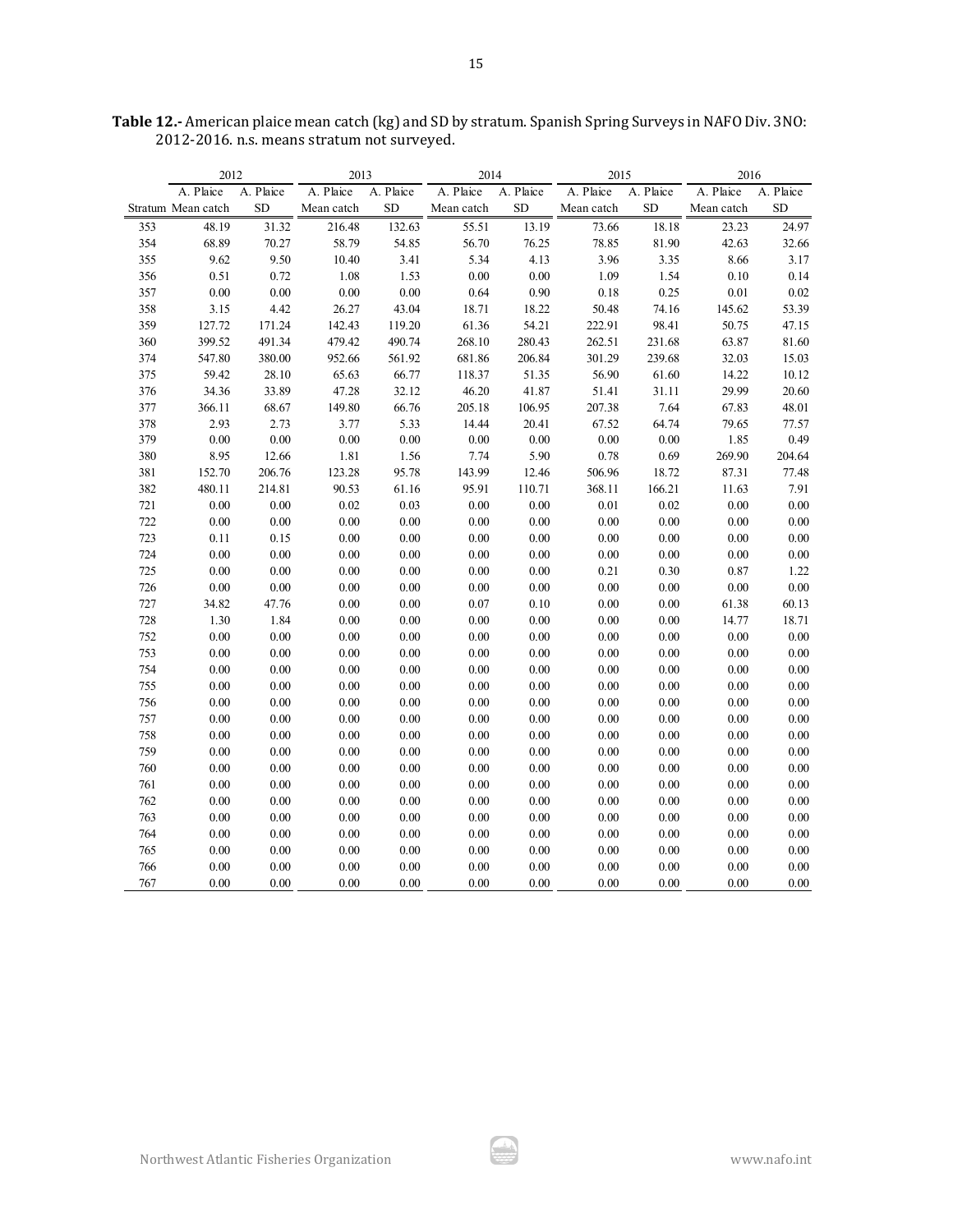| <b>Strata</b> | 2012         | 2013           | 2014             | 2015             | 2016     | <b>Strata</b> | 2012             | 2013             | 2014             | 2015             | 2016             |
|---------------|--------------|----------------|------------------|------------------|----------|---------------|------------------|------------------|------------------|------------------|------------------|
| 353           | 1152         | 5009           | 1183             | 1481             | 526      | 725           | $\theta$         | $\theta$         | $\theta$         | $\overline{c}$   | 8                |
| 354           | 1506         | 1286           | 1063             | 1492             | 912      | 726           | $\theta$         | $\mathbf{0}$     | $\boldsymbol{0}$ | $\mathbf{0}$     | $\theta$         |
| 355           | 62           | 68             | 30               | 22               | 55       | 727           | 288              | $\theta$         |                  | $\mathbf{0}$     | 524              |
| 356           | 2            | 5              | $\mathbf{0}$     | $\overline{4}$   | $\theta$ | 728           | 9                | $\theta$         | $\overline{0}$   | $\mathbf{0}$     | 101              |
| 357           | $\theta$     | $\theta$       | 8                | 3                | $\Omega$ | 752           | $\mathbf{0}$     | $\mathbf{0}$     | $\boldsymbol{0}$ | 0                | $\boldsymbol{0}$ |
| 358           | 65           | 525            | 324              | 977              | 2912     | 753           | $\boldsymbol{0}$ | $\theta$         | $\boldsymbol{0}$ | $\mathbf{0}$     | $\mathbf{0}$     |
| 359           | 4668         | 5065           | 1993             | 7683             | 1803     | 754           | $\mathbf{0}$     | $\theta$         | $\mathbf{0}$     | $\mathbf{0}$     | $\Omega$         |
| 360           | 94879        | 113616         | 56766            | 61846            | 15147    | 755           | $\theta$         | $\mathbf{0}$     | $\boldsymbol{0}$ | $\boldsymbol{0}$ | $\theta$         |
| 374           | 10250        | 17537          | 11279            | 5637             | 590      | 756           | $\Omega$         | $\mathbf{0}$     | 0                | $\mathbf{0}$     | $\Omega$         |
| 375           | 1385         | 1482           | 2468             | 1356             | 321      | 757           | $\Omega$         | $\boldsymbol{0}$ | $\boldsymbol{0}$ | 0                | $\theta$         |
| 376           | 3880         | 5317           | 4655             | 5919             | 3387     | 758           | $\mathbf{0}$     | $\mathbf{0}$     | $\boldsymbol{0}$ | $\mathbf{0}$     | $\Omega$         |
| 377           | 3201         | 1268           | 1586             | 1784             | 583      | 759           | $\Omega$         | $\theta$         | 0                | $\mathbf{0}$     | $\Omega$         |
| 378           | 36           | 47             | 153              | 834              | 984      | 760           | $\mathbf{0}$     | $\theta$         | 0                | $\mathbf{0}$     | $\theta$         |
| 379           | $\theta$     | $\overline{0}$ | $\mathbf{0}$     | $\theta$         | 17       | 761           | $\Omega$         | $\theta$         | 0                | $\mathbf{0}$     | $\Omega$         |
| 380           | 75           | 15             | 57               | $\tau$           | 2193     | 762           | $\Omega$         | $\mathbf{0}$     | 0                | $\mathbf{0}$     | $\Omega$         |
| 381           | 1988         | 1457           | 1603             | 6180             | 1099     | 763           | $\theta$         | $\mathbf{0}$     | 0                | $\mathbf{0}$     | $\Omega$         |
| 382           | 14517        | 2567           | 2525             | 11039            | 343      | 764           | $\mathbf{0}$     | $\mathbf{0}$     | 0                | $\mathbf{0}$     | $\mathbf{0}$     |
| 721           | $\theta$     | $\mathbf{0}$   | $\mathbf{0}$     | $\mathbf{0}$     | $\theta$ | 765           | $\mathbf{0}$     | $\mathbf{0}$     | 0                | $\mathbf{0}$     | $\Omega$         |
| 722           | $\mathbf{0}$ | $\mathbf{0}$   | $\theta$         | $\boldsymbol{0}$ | $\theta$ | 766           | $\theta$         | $\mathbf{0}$     | 0                | $\mathbf{0}$     | $\Omega$         |
| 723           |              | $\mathbf{0}$   | $\boldsymbol{0}$ | $\mathbf{0}$     | $\theta$ | 767           | $\theta$         | $\mathbf{0}$     | $\boldsymbol{0}$ | $\boldsymbol{0}$ | $\mathbf{0}$     |
| 724           | 0            | $\mathbf{0}$   | $\boldsymbol{0}$ | $\boldsymbol{0}$ | $\theta$ |               |                  |                  |                  |                  |                  |

**Table 13.-** American plaice survey biomass (t) by stratum in NAFO Div. 3NO: 2012-2016. n.s. means stratum not surveyed**.** 

**Table 14.-** American plaice survey biomass (t) with SD and stratified mean catch per tow (kg) and SD by in NAFO Div. 3NO: 1997-2016.

| Year           | 1997   | 1998   | 1999   | 2000   | 2001   | 2002   | 2003   | 2004   | 2005   | 2006   |
|----------------|--------|--------|--------|--------|--------|--------|--------|--------|--------|--------|
| <b>Biomass</b> | 21827  | 64635  | 110010 | 152997 | 101137 | 69511  | 116842 | 129432 | 123227 | 170910 |
| <b>SD</b>      | 4495   | 5946   | 5825   | 16740  | 10841  | 7097   | 9777   | 12335  | 11396  | 24806  |
| <b>MCPT</b>    | 25.80  | 72.25  | 128.72 | 175.49 | 115.95 | 77.77  | 127.17 | 143.93 | 138.77 | 202.84 |
| <b>SD</b>      | 5.09   | 6.51   | 6.85   | 19.24  | 12.31  | 7.46   | 10.79  | 13.03  | 12.92  | 29.01  |
|                |        |        |        |        |        |        |        |        |        |        |
| Year           | 2007   | 2008   | 2009   | 2010   | 2011   | 2012   | 2013   | 2014   | 2015   | 2016   |
| <b>Biomass</b> | 112086 | 172735 | 93025  | 112247 | 151160 | 137964 | 155264 | 85691  | 106267 | 31506  |
| <b>SD</b>      | 13032  | 17696  | 10258  | 18089  | 29753  | 27395  | 29284  | 14019  | 13432  | 5257   |
| <b>MCPT</b>    | 141.82 | 193.67 | 106.59 | 134.33 | 172.05 | 155.11 | 176.26 | 108.50 | 121.19 | 35.55  |
| <b>SD</b>      | 15.31  | 20.39  | 11.31  | 22.27  | 34.95  | 30.53  | 31.60  | 17.41  | 14.89  | 5.84   |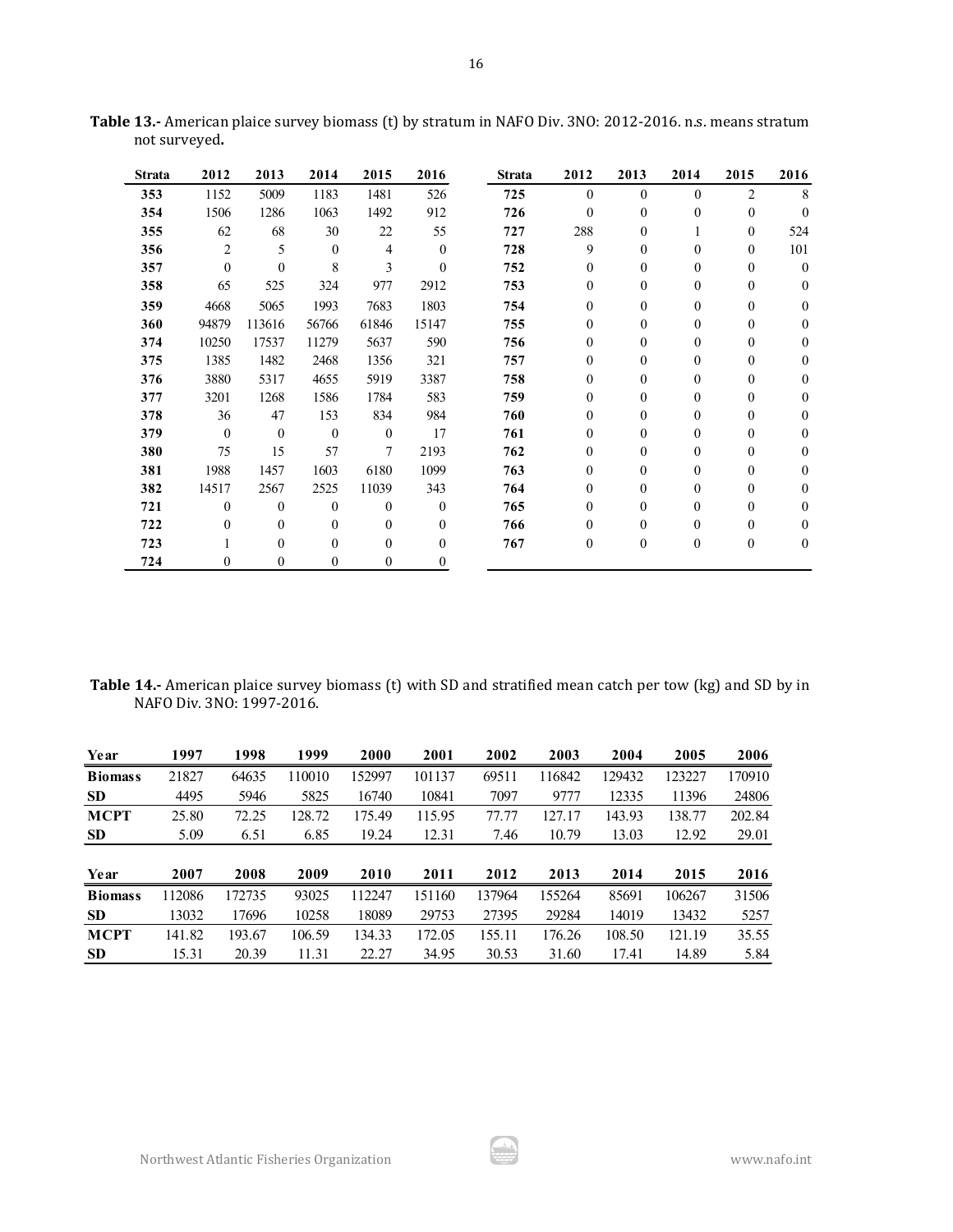| Table 15.- American plaice length weight relationships in Spanish Spring Surveys in NAFO Div. 3NO: 2012-2016. E(x) means Error of the parameter |  |
|-------------------------------------------------------------------------------------------------------------------------------------------------|--|
|                                                                                                                                                 |  |

|      |         |         |        | <b>Males</b> |                |     |        |        |        | Females |       |      |        |        | Indet. |        |                |      |
|------|---------|---------|--------|--------------|----------------|-----|--------|--------|--------|---------|-------|------|--------|--------|--------|--------|----------------|------|
|      | a       |         | E(a)   | E(b)         | R <sub>2</sub> |     | a      | b      | E(a)   | E(b)    | R2    |      |        |        | E(a)   | E(b)   | R <sub>2</sub> | N    |
| 2012 | 0.00525 | 3.13031 | 0.1089 | 0.0323       | 0.998          | 426 | 0.0039 | 3.2240 | 0.0907 | 0.025   | 0.999 | 715  | 0.0043 | 3.1992 | 0.0889 | 0.0243 | 0.999          | 1141 |
| 2013 | 0.01096 | 2.91169 | 0.271' | 0.0846       | 0.972          | 609 | 0.0059 | 3.1190 | 0.1705 | 0.0477  | 0.987 | 987  | 0.0079 | 3.0398 | 0.1175 | 0.0342 | 0.992          | 1695 |
| 2014 | 0.00471 | 3.17431 | 0.0782 | 0.998        | 0.998          | 495 | 0.0044 | 3.2026 | 0.0679 | 0.0194  | 0.998 | 804  | 0.0046 | 3.1909 | 0.0742 | 0.0217 | 0.997          | 1338 |
| 2015 | 0.00585 | 3.09893 | 0.0495 | 0.0157       | 0.999          | 742 | 0.0036 | 3.2490 | 0.0439 | 0.0126  | 0.999 | 1105 | 0.0043 | 3.2033 | 0.062  | 0.018  | 0.998          | 1861 |
| 2016 | 0.00492 | 3.13599 | 0.0965 | 0.0304       | 0.997          | 551 | 0.0037 | 3.2299 | 0.0572 | 0.0162  | 0.999 | 810  | 0.0033 | 3.2565 | 0.0616 | 0.0178 | 0.998          | 1365 |

**Table 16.-** American plaice mean number per tow by year in Spanish Spring Surveys in NAFO Div. 3NO: 1997-2016. Indet. means indeterminate.

|             |                    | 1997    |        |         |         | 1998    |        |         |         | 1999    |        |         |         |         | 2000   |         |         | 2001    |        |         |
|-------------|--------------------|---------|--------|---------|---------|---------|--------|---------|---------|---------|--------|---------|---------|---------|--------|---------|---------|---------|--------|---------|
|             | Males              | Females | Indet. | Total   | Males   | Females | Indet. | Total   | Males   | Females | Indet. | Total   | Males   | Females | Indet. | Total   | Males   | Females | Indet. | Total   |
| <b>MNPT</b> | 40.51 <sub>1</sub> | 38.798  | 0.023  | 79.332  | 56.883  | 108.124 | 0.000  | 165.008 | 122.141 | 183.012 | 10.273 | 315.426 | 222.117 | 359.467 | 0.348  | 581.933 | 252.254 | 261.936 | 5.053  | 519.242 |
|             |                    |         | 2002   |         |         | 2003    |        |         |         | 2004    |        |         |         |         | 2005   |         |         | 2006    |        |         |
|             | Males              | Females | Indet. | Total   | Males   | Females | Indet. | Total   | Males   | Females | Indet. | Total   | Males   | Females | Indet. | Total   | Males   | Females | Indet. | Total   |
| <b>MNPT</b> | 149.083            | 175.044 | 0.319  | 324.447 | 245.522 | 236.752 | 0.407  | 482.682 | 206.765 | 241.817 | 64.714 | 513.296 | 279.087 | 280.604 | 2.603  | 562.294 | 443.600 | 423.144 | 0.191  | 866.936 |
|             |                    |         |        |         |         |         |        |         |         |         |        |         |         |         |        |         |         |         |        |         |
|             |                    | 2007    |        |         |         | 2008    |        |         |         | 2009    |        |         |         |         | 2010   |         |         | 2011    |        |         |
|             | Males              | Females | Indet. | Total   | Males   | Females | Indet. | Total   | Males   | Females | Indet. | Total   | Males   | Females | Indet. | Total   | Males   | Females | Indet. | Total   |
| <b>MNPT</b> | 249.539            | 242.885 | 3.602  | 496.025 | 351.426 | 361.373 | 12.541 | 725.340 | 134.548 | 186.163 | 4.328  | 325.039 | 281.719 | 234.732 | 0.195  | 516.645 | 385.477 | 286.713 | 0.010  | 672.200 |
|             |                    | 2012    |        |         |         | 2013    |        |         |         | 2014    |        |         |         | 2015    |        |         |         | 2016    |        |         |
|             | Males              | Females | Indet. | Total   | Males   | Females | Indet. | Total   | Males   | Females | Indet. | Total   | Males   | Females | Indet. | Total   | Males   | Females | Indet. | Total   |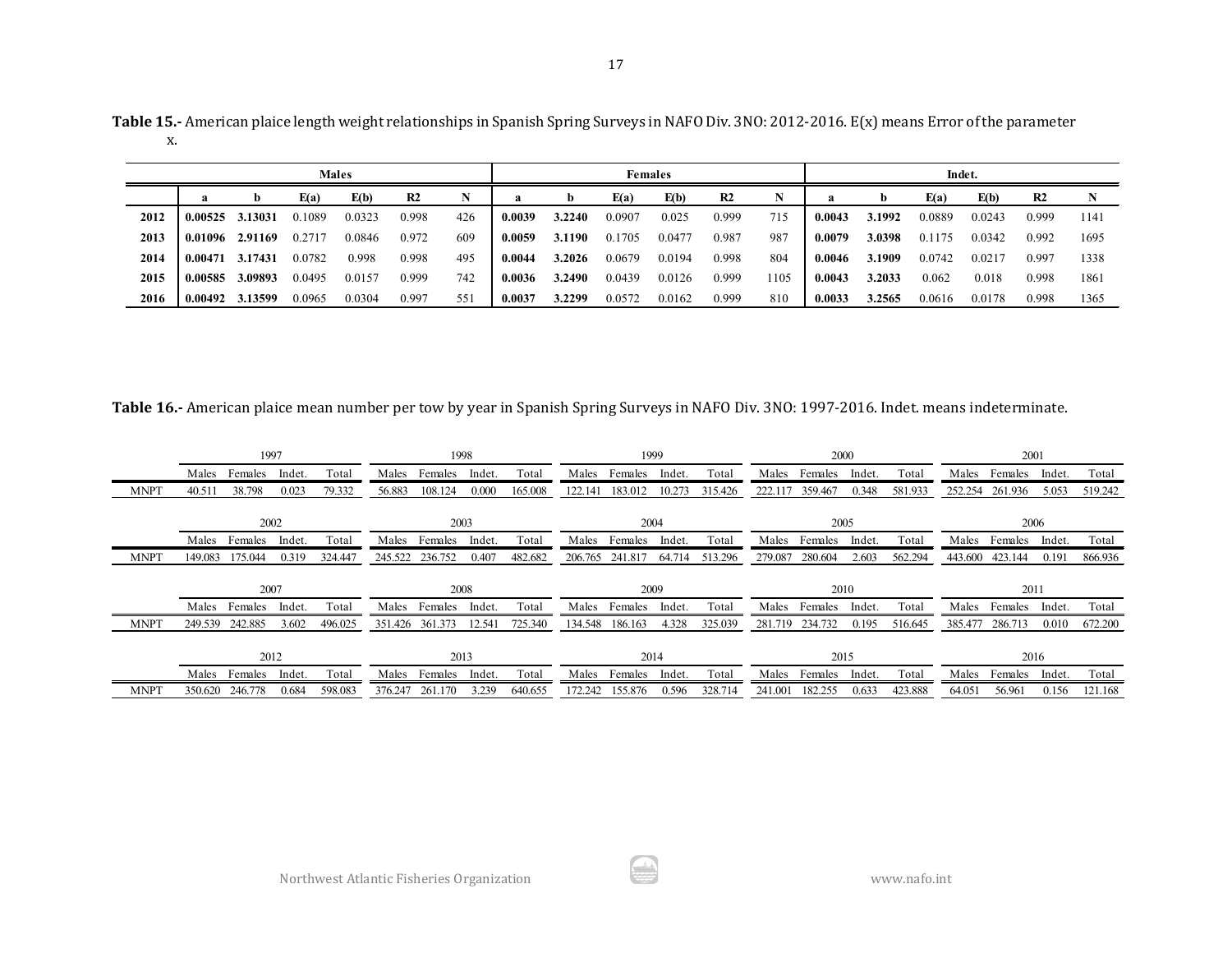**Table 17.-** American plaice mean number per tow by length class and year. Spanish Spring Survey in NAFO 3NO: 2012-2016. Indet. means indeterminate.

|                   |                | 2012            |                |                |                | 2013           |                |                |                | 2014           |                |                |                | 2015           |                |                |                | 2016           |                |                |
|-------------------|----------------|-----------------|----------------|----------------|----------------|----------------|----------------|----------------|----------------|----------------|----------------|----------------|----------------|----------------|----------------|----------------|----------------|----------------|----------------|----------------|
| Lenght (cm.)      | Males          | Females         | Indet          | Total          | Males          | Females        | Indet.         | Total          | Males          | Females        | Indet          | Total          | Males          | Females        | Indet          | Total          | Males          | Females        | Indet          | Total          |
| $\mathfrak{D}$    | 0.000          | 0.000           | 0.000          | 0.000          | 0.000          | 0.000          | 0.000          | 0.000          | 0.000          | 0.000          | 0.000          | 0.000          | 0.000          | 0.000          | 0.000          | 0.000          | 0.000          | 0.000          | 0.000          | 0.000          |
| 4                 | 0.000          | 0.000           | 0.000          | 0.000          | 0.000          | 0.000          | 0.253          | 0.253          | 0.000          | 0.000          | 0.008          | 0.008          | 0.000          | 0.000          | 0.026          | 0.026          | 0.000          | 0.000          | 0.000          | 0.000          |
| 6                 | 0.000          | 0.000           | 0.079          | 0.079          | 0.144          | 0.011          | 1.490          | 1.645          | 0.013          | 0.008          | 0.163          | 0.183          | 0.000          | 0.005          | 0.178          | 0.183          | 0.000          | 0.000          | 0.000          | 0.000          |
| 8                 | 0.000          | 0.000           | 0.135          | 0.135          | 0.031          | 0.000          | 0.652          | 0.683          | 0.079          | 0.045          | 0.209          | 0.333          | 0.303          | 0.182          | 0.322          | 0.807          | 0.000          | 0.016          | 0.008          | 0.024          |
| 10                | 0.064          | 0.016           | 0.277          | 0.357          | 0.044          | 0.030          | 0.127          | 0.200          | 0.645          | 0.142          | 0.178          | 0.965          | 1.632          | 1.327          | 0.107          | 3.066          | 0.201          | 0.154          | 0.061          | 0.416          |
| 12                | 0.038          | 0.033           | 0.194          | 0.265          | 0.100          | 0.125          | 0.041          | 0.267          | 4.782          | 3.064          | 0.013          | 7.858          | 7.178          | 5.396          | 0.000          | 12.574         | 0.441          | 0.504          | 0.071          | 1.017          |
| 14                | 0.037          | 0.332           | 0.000          | 0.369          | 0.110          | 0.436          | 0.326          | 0.873          | 2.953          | 3.567          | 0.026          | 6.546          | 5.752          | 4.795          | 0.000          | 10.547         | 1.185          | 1.080          | 0.016          | 2.280          |
| 16                | 0.379          | 0.496           | 0.000          | 0.875          | 0.385          | 1.038          | 0.337          | 1.760          | 0.908          | 1.014          | 0.000          | 1.922          | 9.844          | 9.659          | 0.000          | 19.503         | 1.983          | 2.957          | 0.000          | 4.940          |
| 18                | 3.398          | 1.464           | 0.000          | 4.863          | 1.082          | 0.556          | 0.011          | 1.648          | 0.309          | 0.160          | 0.000          | 0.469          | 11.529         | 12.282         | 0.000          | 23.810         | 2.286          | 2.716          | 0.000          | 5.003          |
| 20                | 16.317         | 12.092          | 0.000          | 28.409         | 3.729          | 2.642          | 0.000          | 6.371          | 0.642          | 1.065          | 0.000          | 1.707          | 5.084          | 5.797          | 0.000          | 10.881         | 3.162          | 3.999          | 0.000          | 7.161          |
| 22                | 30.991         | 21.311          | 0.000          | 52.301         | 17.122         | 8.493          | 0.000          | 25.615         | 1.666          | 1.710          | 0.000          | 3.376          | 2.107          | 1.564          | 0.000          | 3.670          | 2.755          | 3.430          | 0.000          | 6.185          |
| 24                | 34.632         | 20.584          | 0.000          | 55.215         | 50.459         | 26.073         | 0.000          | 76.533         | 8.759          | 3.393          | 0.000          | 12.152         | 2.802          | 1.954          | 0.000          | 4.756          | 1.995          | 1.518          | 0.000          | 3.513          |
| 26                | 54.164         | 22.669          | 0.000          | 76.833         | 70.033         | 34.461         | 0.000          | 104.494        | 27.272         | 9.528          | 0.000          | 36.799         | 14.845         | 4.340          | 0.000          | 19.185         | 2.844          | 1.439          | 0.000          | 4.283          |
| 28                | 74.377         | 30.164          | 0.000          | 104.542        | 75.578         | 25.543         | 0.000          | 101.121        | 41.309         | 12.821         | 0.000          | 54.130         | 46.555         | 6.934          | 0.000          | 53.489         | 6.996          | 1.551          | 0.000          | 8.547          |
| 30                | 64.827         | 20.397          | 0.000          | 85.224         | 77.589         | 27.953         | 0.000          | 105.542        | 36.716         | 15.350         | 0.000          | 52.066         | 56.759         | 14.921         | 0.000          | 71.680         | 14.755         | 2.456          | 0.000          | 17.211         |
| 32                | 40.060         | 21.282          | 0.000          | 61.342         | 43.729         | 26.620         | 0.000          | 70.349         | 26.480         | 14.748         | 0.000          | 41.228         | 44.302         | 22.259         | 0.000          | 66.561         | 13.875         | 4.106          | 0.000          | 17.982         |
| 34                | 20.386         | 23.807          | 0.000          | 44.192         | 26.539         | 23.731         | 0.000          | 50.270         | 12.459         | 17.318         | 0.000          | 29.777         | 22.175         | 20.642         | 0.000          | 42.817         | 7.580          | 4.986          | 0.000          | 12.565         |
| 36                | 7.540          | 25.102          | 0.000          | 32.642         | 5.972          | 23.152         | 0.000          | 29.124         | 4.978          | 20.084         | 0.000          | 25.062         | 8.837          | 19.273         | 0.000          | 28.109         | 2.945          | 7.238          | 0.000          | 10.183         |
| 38                | 2.028          | 15.882          | 0.000          | 17.910         | 2.891          | 22.206         | 0.000          | 25.097         | 2.084          | 20.020         | 0.000          | 22.104         | 1.064          | 18.609         | 0.000          | 19.673         | 0.813          | 6.827          | 0.000          | 7.640          |
| 40                | 0.960          | 8.640           | 0.000          | 9.601          | 0.615          | 13.225         | 0.000          | 13.839         | 0.109          | 13.481         | 0.000          | 13.590         | 0.188          | 12.337         | 0.000          | 12.525         | 0.228          | 5.013          | 0.000          | 5.241          |
| 42                | 0.209          | 7.553           | 0.000          | 7.762          | 0.050          | 8.535          | 0.000          | 8.585          | 0.024          | 7.229          | 0.000          | 7.252          | 0.021          | 10.183         | 0.000          | 10.204         | 0.000          | 3.262          | 0.000          | 3.262          |
| 44                | 0.114          | 4.944           | 0.000          | 5.058          | 0.000          | 6.836          | 0.000          | 6.836          | 0.015          | 4.752          | 0.000          | 4.768          | 0.011          | 3.169          | 0.000          | 3.179          | 0.007          | 1.376          | 0.000          | 1.383          |
| 46                | 0.000          | 3.619           | 0.000          | 3.619          | 0.022          | 3.599          | 0.000          | 3.622          | 0.000          | 1.771          | 0.000          | 1.771          | 0.016          | 2.416          | 0.000          | 2.432          | 0.000          | 0.639          | 0.000          | 0.639          |
| 48                | 0.039          | 2.431           | 0.000          | 2.470          | 0.000          | 2.020          | 0.000          | 2.020          | 0.000          | 1.320          | 0.000          | 1.320          | 0.000          | 1.547          | 0.000          | 1.547          | 0.000          | 0.483          | 0.000          | 0.483          |
| 50<br>52          | 0.012<br>0.049 | 1.191<br>1.035  | 0.000<br>0.000 | 1.203<br>1.084 | 0.023<br>0.000 | 1.427<br>0.444 | 0.000<br>0.000 | 1.450<br>0.444 | 0.000<br>0.041 | 0.866<br>0.779 | 0.000<br>0.000 | 0.866<br>0.820 | 0.000<br>0.000 | 0.793<br>0.455 | 0.000<br>0.000 | 0.793<br>0.455 | 0.000<br>0.000 | 0.303<br>0.269 | 0.000<br>0.000 | 0.303<br>0.269 |
| 54                | 0.000          | 0.585           | 0.000          | 0.585          | 0.000          | 0.282          | 0.000          | 0.282          | 0.000          | 0.732          | 0.000          | 0.732          | 0.000          | 0.417          | 0.000          | 0.417          | 0.000          | 0.102          | 0.000          | 0.102          |
| 56                | 0.000          | 0.626           | 0.000          | 0.626          | 0.000          | 0.305          | 0.000          | 0.305          | 0.000          | 0.215          | 0.000          | 0.215          | 0.000          | 0.260          | 0.000          | 0.260          | 0.000          | 0.167          | 0.000          | 0.167          |
| 58                | 0.000          | 0.121           | 0.000          | 0.121          | 0.000          | 0.584          | 0.000          | 0.584          | 0.000          | 0.436          | 0.000          | 0.436          | 0.000          | 0.216          | 0.000          | 0.216          | 0.000          | 0.195          | 0.000          | 0.195          |
| 60                | 0.000          | 0.266           | 0.000          | 0.266          | 0.000          | 0.233          | 0.000          | 0.233          | 0.000          | 0.117          | 0.000          | 0.117          | 0.000          | 0.104          | 0.000          | 0.104          | 0.000          | 0.065          | 0.000          | 0.065          |
| 62                | 0.000          | 0.088           | 0.000          | 0.088          | 0.000          | 0.292          | 0.000          | 0.292          | 0.000          | 0.099          | 0.000          | 0.099          | 0.000          | 0.118          | 0.000          | 0.118          | 0.000          | 0.042          | 0.000          | 0.042          |
| 64                | 0.000          | 0.026           | 0.000          | 0.026          | 0.000          | 0.188          | 0.000          | 0.188          | 0.000          | 0.021          | 0.000          | 0.021          | 0.000          | 0.245          | 0.000          | 0.245          | 0.000          | 0.041          | 0.000          | 0.041          |
| 66                | 0.000          | 0.021           | 0.000          | 0.021          | 0.000          | 0.094          | 0.000          | 0.094          | 0.000          | 0.009          | 0.000          | 0.009          | 0.000          | 0.013          | 0.000          | 0.013          | 0.000          | 0.016          | 0.000          | 0.016          |
| 68                | 0.000          | 0.000           | 0.000          | 0.000          | 0.000          | 0.011          | 0.000          | 0.011          | 0.000          | 0.012          | 0.000          | 0.012          | 0.000          | 0.032          | 0.000          | 0.032          | 0.000          | 0.009          | 0.000          | 0.009          |
| 70                | 0.000          | 0.000           | 0.000          | 0.000          | 0.000          | 0.019          | 0.000          | 0.019          | 0.000          | 0.000          | 0.000          | 0.000          | 0.000          | 0.013          | 0.000          | 0.013          | 0.000          | 0.000          | 0.000          | 0.000          |
| 72                | 0.000          | 0.000           | 0.000          | 0.000          | 0.000          | 0.005          | 0.000          | 0.005          | 0.000          | 0.000          | 0.000          | 0.000          | 0.000          | 0.000          | 0.000          | 0.000          | 0.000          | 0.000          | 0.000          | 0.000          |
| 74                | 0.000          | 0.000           | 0.000          | 0.000          | 0.000          | 0.000          | 0.000          | 0.000          | 0.000          | 0.000          | 0.000          | 0.000          | 0.000          | 0.000          | 0.000          | 0.000          | 0.000          | 0.000          | 0.000          | 0.000          |
| 76                | 0.000          | 0.000           | 0.000          | 0.000          | 0.000          | 0.000          | 0.000          | 0.000          | 0.000          | 0.000          | 0.000          | 0.000          | 0.000          | 0.000          | 0.000          | 0.000          | 0.000          | 0.000          | 0.000          | 0.000          |
| Total             |                | 350.620 246.778 | 0.684          | 598.083        | 376.247        | 261.170        | 3.239          | 640.655        | 172.242        | 155.876        | 0.596          | 328.714        | 241.001        | 182.255        | 0.633          | 423.888        | 64.051         | 56.961         | 0.156          | 121.168        |
| N° samples:       |                |                 |                | 67             |                |                |                | 66             |                |                |                | 65             |                |                |                | 68             |                |                |                | 67             |
| $N^{\circ}$ Ind.: | 4712           | 5894            | 37             | 10643          | 6627           | 7310           | 98             | 14035          | 4696           | 5066           | 49             | 9811           | 6727           | 6444           | 17             | 13188          | 2986           | 3583           | 16             | 6585           |
| Sampled catch:    |                |                 |                | 3067           |                |                |                | 4027           |                |                |                | 3316           |                |                |                | 4013           |                |                |                | 1970           |
| Range:            |                |                 |                | 6-67           |                |                |                | $5 - 72$       |                |                |                | 4-68           |                |                |                | 4-70           |                |                |                | 8-68           |
| Total catch:      |                |                 |                | 13937          |                |                |                | 14575          |                |                |                | 9503           |                |                |                | 11756          |                |                |                | 3552           |
| Total hauls:      |                |                 |                | 122            |                |                |                | 122            |                |                |                | 122            |                |                |                | 122            |                |                |                | 115            |

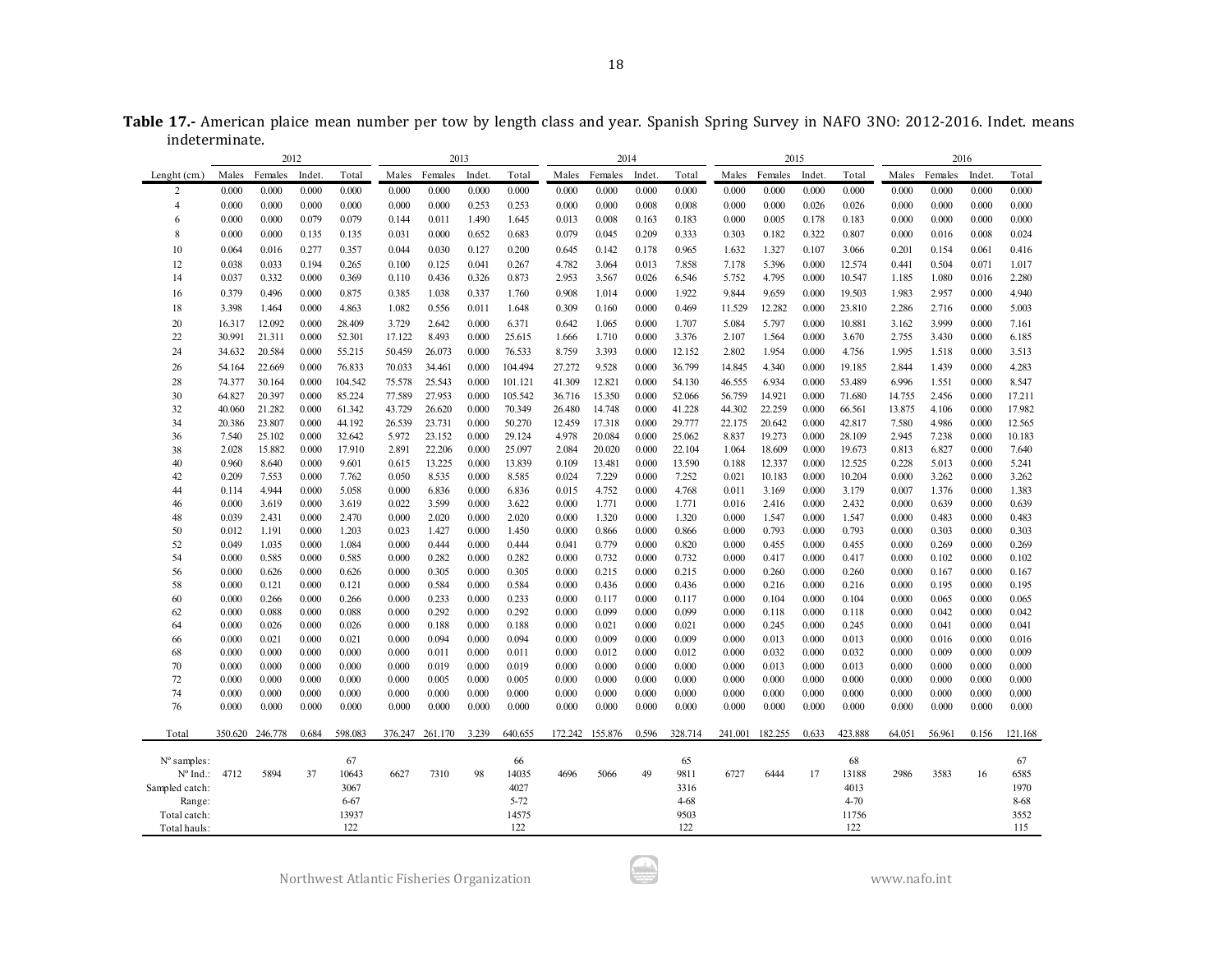**Table 18.-** American plaice mean number per tow by age, sex and year. Spanish Spring Survey in NAFO 3NO: 2012-2016. Indet. means indeterminate. The 2016 ALK is not available yet, so the numbers are not displayed.

|       | 2012<br>Males Females Indet. Total<br>Males Females Indet. Total |                         |      |        |        | 2013                    |      |             |                            | 2014        |                         |       |                            | 2015  |             |        | 2016                       |  |
|-------|------------------------------------------------------------------|-------------------------|------|--------|--------|-------------------------|------|-------------|----------------------------|-------------|-------------------------|-------|----------------------------|-------|-------------|--------|----------------------------|--|
| Age   |                                                                  |                         |      |        |        |                         |      |             | Males Females Indet. Total |             |                         |       | Males Females Indet. Total |       |             |        | Males Females Indet. Total |  |
| 1     |                                                                  |                         | 0.68 | 0.68   | 0.08   | 0.01                    | 2.44 | 2.52        | 0.02                       | 0.05        | 0.25                    | 0.32  | 0.04                       | 0.19  | 0.20        | 0.43   |                            |  |
| 2     | 0.11                                                             | 0.21                    |      | 0.32   | 0.33   | 0.24                    | 0.15 | 0.72        | 0.81                       | 1.67        | 0.24                    | 2.73  | 4.35                       | 1.67  | 0.43        | 6.45   |                            |  |
| 3     | 2.02                                                             | 1.94                    |      | 3.96   | 0.16   | 0.63                    | 0.28 | 1.07        | 8.61                       | 5.40        | 0.09                    | 14.10 | 30.99                      | 29.61 |             | 60.61  |                            |  |
| 4     | 33.17                                                            | 25.18                   |      | 58.35  | 7.69   | 4.16                    | 0.30 | 12.15       | 7.42                       | 2.18        | 0.01                    | 9.61  | 9.59                       | 10.05 |             | 19.64  |                            |  |
| 5     | 47.78                                                            | 23.62                   |      | 71.40  | 94.09  | 38.48                   |      | 0.07 132.64 | 5.31                       | 4.38        |                         | 9.69  | 12.10                      | 1.76  |             | 13.86  |                            |  |
| 6     | 114.42                                                           | 53.55                   |      | 167.96 | 104.24 | 56.26                   |      | 0.00 160.50 | 42.75                      | 18.20       |                         | 60.94 | 65.55                      | 11.54 |             | 77.09  |                            |  |
| 7     | 84.64 40.56                                                      |                         |      | 125.20 | 124.59 | 58.25                   |      | 182.84      |                            | 42.54 24.96 |                         | 67.50 | 103.99 53.47               |       |             | 157.46 |                            |  |
| 8     |                                                                  | 50.29 34.16             |      | 84.46  | 34.41  | 30.40                   |      | 64.82       | 37.89                      | 36.75       |                         | 74.63 | 12.96                      | 26.04 |             | 39.00  |                            |  |
| 9     | 12.38                                                            | 37.15                   |      | 49.52  | 8.83   | 33.12                   |      | 41.94       | 16.95                      | 25.31       |                         | 42.27 | 1.35                       | 26.39 |             | 27.75  |                            |  |
| 10    | 5.20                                                             | 12.44                   |      | 17.64  | 0.97   | 20.80                   |      | 21.77       |                            | 6.45 15.96  |                         | 22.41 | 0.06                       | 10.93 |             | 10.99  |                            |  |
| 11    | 0.37                                                             | 6.61                    |      | 6.98   | 0.84   | 7.33                    |      | 8.17        | 3.45                       | 11.41       |                         | 14.86 |                            | 6.05  |             | 6.05   |                            |  |
| 12    | 0.07                                                             | 5.03                    |      | 5.10   | 0.02   | 5.21                    |      | 5.23        | 0.02                       | 3.62        |                         | 3.64  | 0.00                       | 2.09  |             | 2.10   |                            |  |
| 13    | 0.05                                                             | 2.62                    |      | 2.67   |        | 2.62                    |      | 2.62        | 0.02                       | 1.70        |                         | 1.71  | 0.00                       | 0.70  |             | 0.71   |                            |  |
| 14    | 0.08                                                             | 1.58                    |      | 1.65   |        | 1.31                    |      | 1.31        | 0.02                       | 1.86        |                         | 1.88  | 0.00                       | 0.38  |             | 0.38   |                            |  |
| 15    | 0.05                                                             | 0.34                    |      | 0.39   |        | 0.61                    |      | 0.61        |                            | 1.12        |                         | 1.12  | 0.00                       | 0.23  |             | 0.23   |                            |  |
| 16    |                                                                  | 0.79                    |      | 0.79   |        | 0.52                    |      | 0.52        |                            | 0.38        |                         | 0.38  |                            | 0.10  |             | 0.10   |                            |  |
| 17    |                                                                  | 0.64                    |      | 0.64   |        | 0.32                    |      | 0.32        |                            | 0.53        |                         | 0.53  |                            | 0.37  |             | 0.37   |                            |  |
| 18    |                                                                  | 0.20                    |      | 0.20   |        | 0.48                    |      | 0.48        |                            | 0.23        |                         | 0.23  |                            | 0.07  |             | 0.07   |                            |  |
| 19    |                                                                  | 0.07                    |      | 0.07   |        | 0.13                    |      | 0.13        |                            | 0.11        |                         | 0.11  |                            | 0.16  |             | 0.16   |                            |  |
| 20    |                                                                  | 0.08                    |      | 0.08   |        | 0.11                    |      | 0.11        |                            | 0.04        |                         | 0.04  |                            | 0.07  |             | 0.07   |                            |  |
| 21    |                                                                  | 0.01                    |      | 0.01   |        | 0.19                    |      | 0.19        |                            | 0.02        |                         | 0.02  |                            | 0.24  |             | 0.24   |                            |  |
| 22    |                                                                  |                         |      |        |        |                         |      |             |                            |             |                         |       |                            | 0.06  |             | 0.06   |                            |  |
| 23    |                                                                  |                         |      |        |        |                         |      |             |                            |             |                         |       |                            |       |             |        |                            |  |
| 24    |                                                                  |                         |      |        |        |                         |      |             |                            |             |                         |       |                            | 0.08  |             | 0.08   |                            |  |
| Total |                                                                  | 350.6 246.8 0.684 598.1 |      |        |        | 376.2 261.2 3.239 640.7 |      |             |                            |             | 172.2 155.9 0.596 328.7 |       | 241                        | 182.3 | 0.633 423.9 |        |                            |  |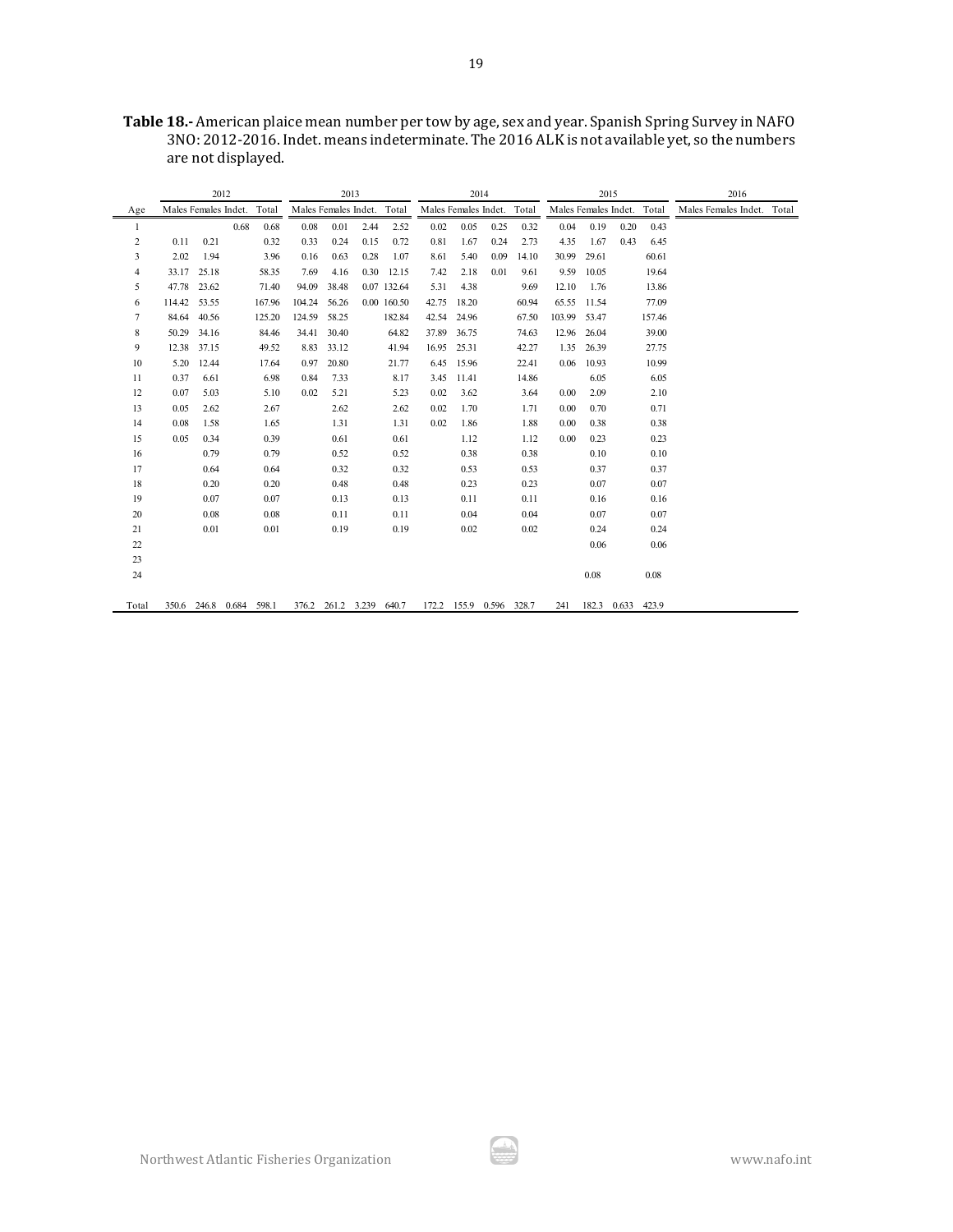|       |                            | 2012        |             |       |                            | 2013        |             |       |                            | 2014        |             |       |                            | 2015        |             |       | 2016                       |  |
|-------|----------------------------|-------------|-------------|-------|----------------------------|-------------|-------------|-------|----------------------------|-------------|-------------|-------|----------------------------|-------------|-------------|-------|----------------------------|--|
| Age   | Males Females Indet. Total |             |             |       | Males Females Indet. Total |             |             |       | Males Females Indet. Total |             |             |       | Males Females Indet. Total |             |             |       | Males Females Indet. Total |  |
| 1     |                            |             | 10.71       | 10.71 | 7.10                       | 7.00        | 7.43        | 7.42  | 8.21                       | 8.71        | 7.79        | 7.96  | 9.00                       | 8.95        | 6.74        | 7.90  |                            |  |
| 2     |                            | 12.41 14.46 |             | 13.73 | 13.45                      | 16.24       | 15.77       | 14.86 | 11.91                      | 12.83       | 9.84        | 12.29 | 12.54                      | 11.82       | 9.50        | 12.15 |                            |  |
| 3     | 20.59                      | 20.82       |             | 20.70 | 13.64                      | 16.90       | 13.65       | 15.56 | 14.16                      | 15.21       | 11.65       | 14.55 | 17.06                      | 16.95       |             | 17.01 |                            |  |
| 4     |                            | 23.24 23.29 |             | 23.26 | 23.29                      | 21.93       | 16.07       | 22.65 | 26.87                      | 19.17       | 15.00       | 25.11 | 20.98                      | 20.65       |             | 20.81 |                            |  |
| 5     | 26.19                      | 25.91       |             | 26.10 | 26.45                      | 25.89       | 17.22       | 26.28 | 27.04                      | 26.86       |             | 26.96 | 27.57                      | 23.35       |             | 27.04 |                            |  |
| 6     |                            | 27.82 27.07 |             | 27.59 |                            | 28.56 28.50 | 19.00       | 28.54 | 29.49                      | 28.75       |             | 29.27 | 30.21                      | 29.50       |             | 30.11 |                            |  |
| 7     |                            | 30.30 31.66 |             | 30.74 |                            | 30.42 31.48 |             | 30.76 | 29.99                      | 32.97       |             | 31.09 |                            | 32.02 33.15 |             | 32.41 |                            |  |
| 8     | 32.38                      | 34.76       |             | 33.34 | 34.17                      | 35.81       |             | 34.94 | 30.90                      | 35.13       |             | 32.98 | 35.07                      | 37.48       |             | 36.68 |                            |  |
| 9     | 34.37                      | 37.58       |             | 36.77 | 33.87                      | 38.23       |             | 37.31 | 32.08                      | 36.17       |             | 34.53 | 38.51                      | 38.91       |             | 38.89 |                            |  |
| 10    | 34.85                      | 40.62       |             | 38.92 | 39.71                      | 40.47       |             | 40.43 |                            | 33.38 39.72 |             | 37.90 | 42.80                      | 42.46       |             | 42.46 |                            |  |
| 11    | 40.03                      | 43.88       |             | 43.68 | 37.87                      | 42.59       |             | 42.10 | 34.41                      | 41.38       |             | 39.76 |                            | 44.80       |             | 44.80 |                            |  |
| 12    | 44.34                      | 45.68       |             | 45.66 | 46.87                      | 45.49       |             | 45.49 | 53.00                      | 46.31       |             | 46.34 | 45.00                      | 48.56       |             | 48.56 |                            |  |
| 13    |                            | 46.62 47.75 |             | 47.73 |                            | 47.20       |             | 47.20 | 45.00                      | 45.29       |             | 45.28 | 45.00                      | 52.66       |             | 52.62 |                            |  |
| 14    | 50.04                      | 50.68       |             | 50.65 |                            | 51.41       |             | 51.41 | 53.00                      | 47.99       |             | 48.04 | 45.00                      | 52.90       |             | 52.85 |                            |  |
| 15    |                            | 46.62 54.39 |             | 53.43 |                            | 51.84       |             | 51.84 |                            | 52.23       |             | 52.23 | 45.00                      | 53.00       |             | 52.93 |                            |  |
| 16    |                            | 55.48       |             | 55.48 |                            | 56.22       |             | 56.22 |                            | 53.46       |             | 53.46 |                            | 57.71       |             | 57.71 |                            |  |
| 17    |                            | 55.95       |             | 55.95 |                            | 59.56       |             | 59.56 |                            | 57.51       |             | 57.51 |                            | 59.68       |             | 59.68 |                            |  |
| 18    |                            | 61.40       |             | 61.40 |                            | 59.79       |             | 59.79 |                            | 58.26       |             | 58.26 |                            | 58.28       |             | 58.28 |                            |  |
| 19    |                            | 61.80       |             | 61.80 |                            | 59.91       |             | 59.91 |                            | 61.92       |             | 61.92 |                            | 56.99       |             | 56.99 |                            |  |
| 20    |                            | 58.31       |             | 58.31 |                            | 63.62       |             | 63.62 |                            | 65.00       |             | 65.00 |                            | 63.70       |             | 63.70 |                            |  |
| 21    |                            | 65.00       |             | 65.00 |                            | 64.97       |             | 64.97 |                            | 65.90       |             | 65.90 |                            | 60.75       |             | 60.75 |                            |  |
| 22    |                            |             |             |       |                            |             |             |       |                            |             |             |       |                            | 62.21       |             | 62.21 |                            |  |
| 23    |                            |             |             |       |                            |             |             |       |                            |             |             |       |                            |             |             |       |                            |  |
| 24    |                            |             |             |       |                            |             |             |       |                            |             |             |       |                            | 65.00       |             | 65.00 |                            |  |
| Total | 28.74 32.05                |             | 10.71 30.08 |       | 29.21                      | 32.97       | 9.369 30.64 |       | 29.39                      | 34.57       | 9.346 31.81 |       | 28.79                      | 32.17       | 8.608 30.21 |       |                            |  |

**Table 19.-** American plaice mean length (cm) per tow by age, sex and year. Spanish Spring Survey in NAFO 3NO: 2012-2016. Indet. means indeterminate. The 2016 ALK is not available yet, so the mean lengths are not displayed.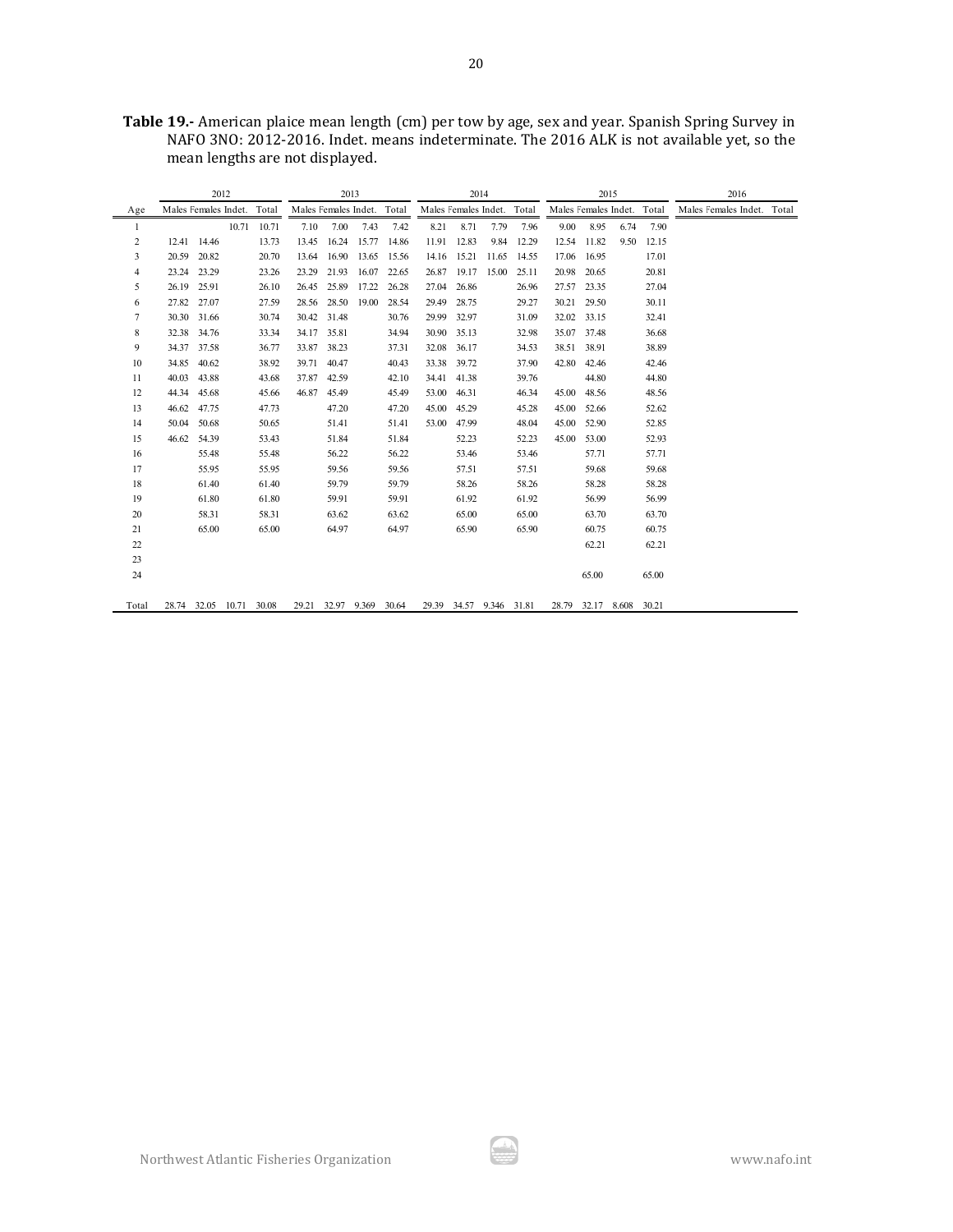|                |                            | 2012 |             |      |                            | 2013 |                |                |                            | 2014 |                |                |     | 2015                       |   |      | 2016                       |  |
|----------------|----------------------------|------|-------------|------|----------------------------|------|----------------|----------------|----------------------------|------|----------------|----------------|-----|----------------------------|---|------|----------------------------|--|
| Age            | Males Females Indet. Total |      |             |      | Males Females Indet. Total |      |                |                | Males Females Indet. Total |      |                |                |     | Males Females Indet. Total |   |      | Males Females Indet. Total |  |
| 1              |                            |      | $\mathbf Q$ | 9    | $\overline{3}$             | 3    | $\overline{4}$ | $\overline{4}$ | $\overline{4}$             | 5    | $\overline{4}$ | $\overline{4}$ | 5   | 5                          | 2 | 3    |                            |  |
| $\overline{c}$ | 15                         | 22   |             | 19   | 27                         | 37   | 37             | 32             | 14                         | 16   | 7              | 15             | 16  | 12                         | 6 | 14   |                            |  |
| 3              | 68                         | 70   |             | 69   | 22                         | 45   | 23             | 36             | 22                         | 29   | 12             | 25             | 42  | 39                         |   | 41   |                            |  |
| 4              | 102                        | 104  |             | 103  | 107                        | 95   | 37             | 101            | 168                        | 66   | 26             | 144            | 79  | 72                         |   | 75   |                            |  |
| 5              | 152                        | 147  |             | 151  | 154                        | 155  | 45             | 154            | 170                        | 175  |                | 172            | 173 | 104                        |   | 164  |                            |  |
| 6              | 181                        | 170  |             | 178  | 194                        | 210  | 61             | 200            | 224                        | 215  |                | 222            | 229 | 222                        |   | 228  |                            |  |
| 7              | 234                        | 275  |             | 247  | 234                        | 289  |                | 251            | 236                        | 334  |                | 272            | 275 | 324                        |   | 291  |                            |  |
| 8              | 286                        | 377  |             | 323  | 323                        | 425  |                | 371            | 263                        | 411  |                | 336            | 364 | 478                        |   | 440  |                            |  |
| 9              | 347                        | 474  |             | 443  | 318                        | 519  |                | 477            | 292                        | 453  |                | 388            | 481 | 539                        |   | 537  |                            |  |
| 10             | 357                        | 608  |             | 534  | 498                        | 618  |                | 612            | 329                        | 594  |                | 518            | 673 | 712                        |   | 712  |                            |  |
| 11             | 551                        | 778  |             | 766  | 437                        | 730  |                | 700            | 359                        | 672  |                | 600            |     | 850                        |   | 850  |                            |  |
| 12             | 756                        | 887  |             | 885  | 820                        | 889  |                | 889            | 1400                       | 974  |                | 977            | 777 | 1099                       |   | 1098 |                            |  |
| 13             | 883                        | 1015 |             | 1012 |                            | 990  |                | 990            | 833                        | 903  |                | 902            | 777 | 1432                       |   | 1428 |                            |  |
| 14             | 1117                       | 1237 |             | 1231 |                            | 1306 |                | 1306           | 1400                       | 1093 |                | 1096           | 777 | 1455                       |   | 1451 |                            |  |
| 15             | 883                        | 1541 |             | 1460 |                            | 1358 |                | 1358           |                            | 1429 |                | 1429           | 777 | 1457                       |   | 1450 |                            |  |
| 16             |                            | 1653 |             | 1653 |                            | 1732 |                | 1732           |                            | 1516 |                | 1516           |     | 1923                       |   | 1923 |                            |  |
| 17             |                            | 1696 |             | 1696 |                            | 2067 |                | 2067           |                            | 1927 |                | 1927           |     | 2220                       |   | 2220 |                            |  |
| 18             |                            | 2275 |             | 2275 |                            | 2079 |                | 2079           |                            | 1994 |                | 1994           |     | 2021                       |   | 2021 |                            |  |
| 19             |                            | 2320 |             | 2320 |                            | 2104 |                | 2104           |                            | 2424 |                | 2424           |     | 1858                       |   | 1858 |                            |  |
| 20             |                            | 1947 |             | 1947 |                            | 2498 |                | 2498           |                            | 2848 |                | 2848           |     | 2706                       |   | 2706 |                            |  |
| 21             |                            | 2728 |             | 2728 |                            | 2668 |                | 2668           |                            | 2959 |                | 2959           |     | 2277                       |   | 2277 |                            |  |
| 22             |                            |      |             |      |                            |      |                |                |                            |      |                |                |     | 2465                       |   | 2465 |                            |  |
| 23             |                            |      |             |      |                            |      |                |                |                            |      |                |                |     |                            |   |      |                            |  |
| 24             |                            |      |             |      |                            |      |                |                |                            |      |                |                |     | 2827                       |   | 2827 |                            |  |
|                |                            |      |             |      |                            |      |                |                |                            |      |                |                |     |                            |   |      |                            |  |
| Total          | 206                        | 334  | 9           | 259  | 211                        | 370  | 11             | 275            | 234                        | 438  | $\overline{7}$ | 330            | 221 | 375                        | 5 | 287  |                            |  |

**Table 20.-** American plaice mean weight (g) per tow by age, sex and year. Spanish Spring Survey in NAFO 3NO: 2012-2016. Indet. means indeterminate. The 2016 ALK is not available yet, so the mean weights are not displayed.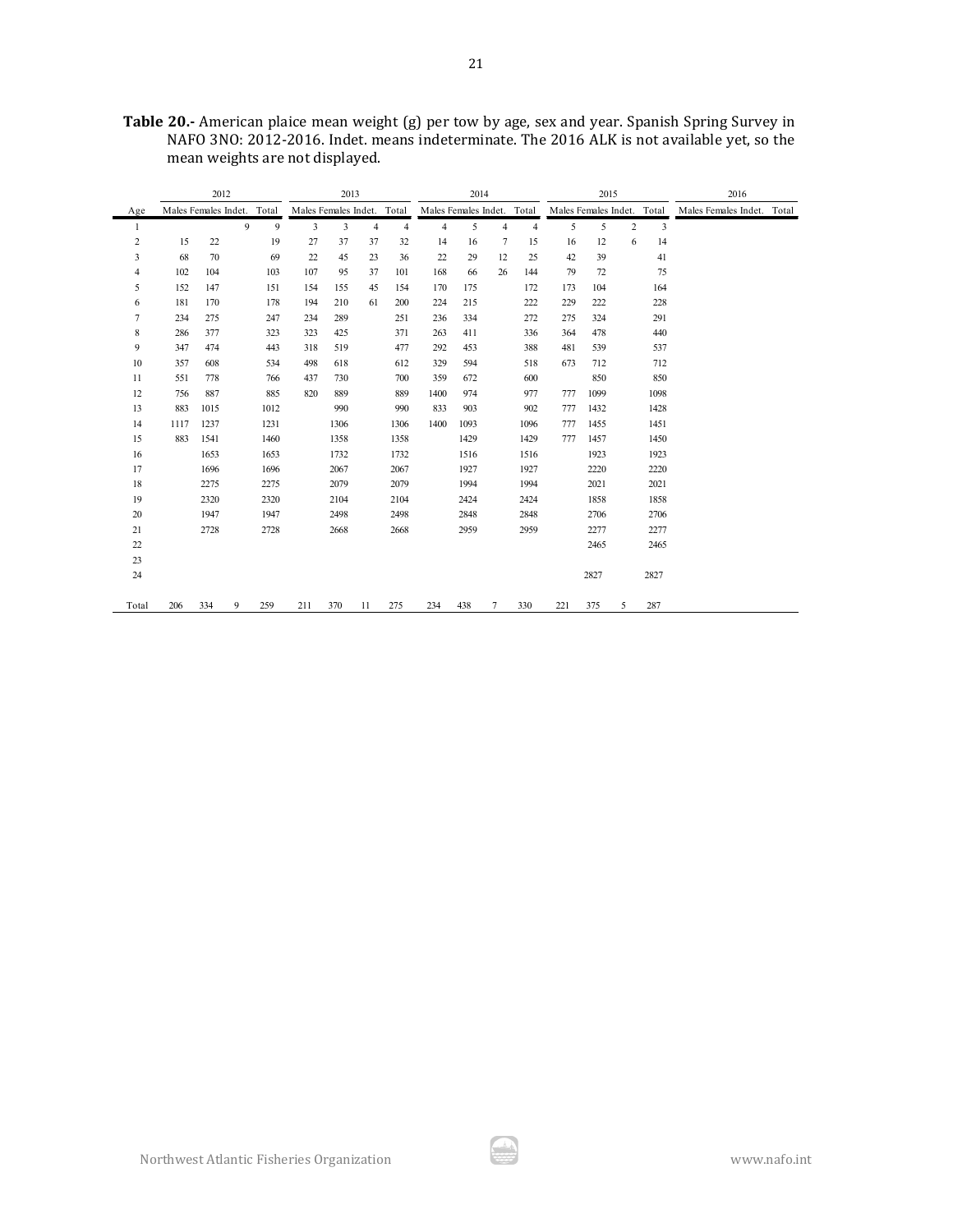|         | 2012     |           | 2013     |           | 2014     |           | 2015     |          | 2016     |            |
|---------|----------|-----------|----------|-----------|----------|-----------|----------|----------|----------|------------|
|         | Cod Mean | Cod       | Cod Mean | Cod       | Cod Mean | Cod       | Cod Mean | Cod      | Cod Mean | Cod        |
| Stratum | catch    | <b>SD</b> | catch    | <b>SD</b> | catch    | <b>SD</b> | catch    | SD       | catch    | ${\rm SD}$ |
| 353     | 15.47    | 26.79     | 23.85    | 27.59     | 5.13     | 8.89      | 70.81    | 104.76   | 12.22    | 9.54       |
| 354     | 6.40     | 11.09     | 14.17    | 21.04     | 75.46    | 99.83     | 180.78   | 213.46   | 125.13   | 96.34      |
| 355     | 9.13     | 1.77      | 1.01     | 1.42      | $0.00\,$ | $0.00\,$  | 21.53    | 30.44    | 29.56    | 39.65      |
| 356     | 3.48     | 0.39      | 0.00     | $0.00\,$  | 1.25     | 1.76      | 5.47     | 4.32     | 4.84     | 3.17       |
| 357     | 5.80     | 1.13      | 4.96     | 1.96      | 3.52     | 4.98      | 5.31     | 6.04     | 1.01     | 1.43       |
| 358     | 19.26    | 21.03     | 164.20   | 153.12    | 213.36   | 233.77    | 1268.78  | 2109.79  | 430.29   | 527.16     |
| 359     | 793.65   | 1704.52   | 92.73    | 108.90    | 1676.53  | 2880.87   | 196.07   | 362.84   | 14.56    | 24.02      |
| 360     | 75.23    | 291.00    | 48.81    | 64.30     | 220.65   | 711.44    | 50.46    | 119.32   | 111.17   | 302.23     |
| 374     | 106.60   | 133.22    | 8.27     | 11.70     | 271.12   | 302.52    | $0.00\,$ | $0.00\,$ | 0.00     | 0.00       |
| 375     | 55.99    | 50.30     | 15.22    | 24.10     | 54.57    | 94.51     | 4.85     | 3.13     | 0.15     | 0.26       |
| 376     | 1.72     | 3.33      | 11.71    | 21.15     | 11.38    | 24.32     | 18.63    | 39.72    | 0.15     | 0.16       |
| 377     | 759.15   | 371.58    | 684.24   | 249.87    | 754.88   | 259.76    | 549.79   | 14.52    | 26.82    | 37.93      |
| 378     | 21.83    | 20.40     | 67.71    | 72.25     | 1989.05  | 2779.71   | 1286.60  | 1620.13  | 178.50   | 147.64     |
| 379     | 2.99     | 4.23      | 4.73     | 2.28      | 10.03    | 4.49      | 1.56     | 2.21     | 28.86    | 29.20      |
| 380     | 374.96   | 523.02    | 0.00     | 0.00      | 47.61    | 26.88     | 23.10    | 28.99    | 201.32   | 263.77     |
| 381     | 435.15   | 80.26     | 214.50   | 97.86     | 216.67   | 196.91    | 400.87   | 196.56   | 341.10   | 482.39     |
| 382     | 666.47   | 483.49    | 274.53   | 160.99    | 12.07    | 4.02      | 183.58   | 118.93   | 0.02     | 0.02       |
| 721     | 5.00     | 1.13      | 0.00     | 0.00      | 0.00     | $0.00\,$  | 5.09     | 4.41     | 0.00     | $0.00\,$   |
| 722     | $0.00\,$ | $0.00\,$  | $0.00\,$ | $0.00\,$  | 0.85     | $1.20\,$  | $0.00\,$ | $0.00\,$ | 0.00     | 0.00       |
| 723     | 4.42     | 2.66      | 3.81     | 0.22      | 2.98     | 4.21      | $0.00\,$ | 0.00     | 0.00     | 0.00       |
| 724     | 0.00     | 0.00      | 0.00     | 0.00      | 0.00     | 0.00      | 0.00     | 0.00     | 0.00     | 0.00       |
| 725     | 2.59     | 3.66      | 0.00     | 0.00      | 0.00     | $0.00\,$  | $0.00\,$ | $0.00\,$ | 3.74     | 5.29       |
| 726     | 0.00     | 0.00      | 0.00     | 0.00      | 0.00     | 0.00      | $0.00\,$ | 0.00     | 0.00     | 0.00       |
| 727     | 0.00     | 0.00      | 0.00     | 0.00      | 0.00     | 0.00      | 0.00     | 0.00     | 8.83     | 8.02       |
| 728     | $0.00\,$ | 0.00      | 0.00     | 0.00      | 0.00     | $0.00\,$  | 0.00     | 0.00     | 0.00     | 0.00       |
| 752     | 0.00     | 0.00      | 0.00     | 0.00      | 0.00     | 0.00      | 0.00     | 0.00     | 0.00     | 0.00       |
| 753     | $0.00\,$ | $0.00\,$  | 0.00     | 0.00      | 0.00     | $0.00\,$  | $0.00\,$ | 0.00     | 0.00     | 0.00       |
| 754     | 0.00     | 0.00      | 0.00     | 0.00      | 0.00     | 0.00      | 0.00     | 0.00     | 0.00     | 0.00       |
| 755     | 0.00     | 0.00      | 0.00     | 0.00      | 0.00     | 0.00      | $0.00\,$ | 0.00     | 0.00     | $0.00\,$   |
| 756     | $0.00\,$ | $0.00\,$  | 0.00     | 0.00      | 0.00     | $0.00\,$  | $0.00\,$ | $0.00\,$ | 0.00     | $0.00\,$   |
| 757     | 0.00     | 0.00      | 0.00     | 0.00      | 0.00     | 0.00      | 0.00     | 0.00     | 0.00     | 0.00       |
| 758     | $0.00\,$ | $0.00\,$  | 0.00     | 0.00      | 0.00     | $0.00\,$  | $0.00\,$ | $0.00\,$ | 0.00     | 0.00       |
| 759     | $0.00\,$ | 0.00      | 0.00     | 0.00      | 0.00     | $0.00\,$  | $0.00\,$ | 0.00     | 0.00     | $0.00\,$   |
| 760     | 0.00     | 0.00      | 0.00     | 0.00      | 0.00     | 0.00      | 0.00     | 0.00     | 0.00     | 0.00       |
| 761     | $0.00\,$ | $0.00\,$  | 0.00     | 0.00      | 0.00     | $0.00\,$  | $0.00\,$ | $0.00\,$ | 0.00     | $0.00\,$   |
| 762     | 0.00     | 0.00      | 0.00     | 0.00      | 0.00     | $0.00\,$  | 0.00     | 0.00     | 0.00     | 0.00       |
| 763     | 0.00     | 0.00      | 0.00     | 0.00      | 0.00     | 0.00      | 0.00     | 0.00     | 0.00     | 0.00       |
| 764     | $0.00\,$ | 0.00      | 0.00     | 0.00      | 0.00     | $0.00\,$  | $0.00\,$ | $0.00\,$ | 0.00     | 0.00       |
| 765     | 0.00     | 0.00      | 0.00     | 0.00      | 0.00     | 0.00      | 0.00     | 0.00     | 0.00     | 0.00       |
| 766     | $0.00\,$ | $0.00\,$  | 0.00     | 0.00      | 0.00     | $0.00\,$  | $0.00\,$ | 0.00     | 0.00     | 0.00       |
| 767     | 0.00     | 0.00      | 0.00     | 0.00      | 0.00     | 0.00      | 0.00     | 0.00     | 0.00     | 0.00       |

**Table 21.-** Atlantic cod mean catch (kg) and SD by stratum. Spanish Spring Surveys in NAFO Div. 3NO: 2012-2016. n.s. means stratum not surveyed.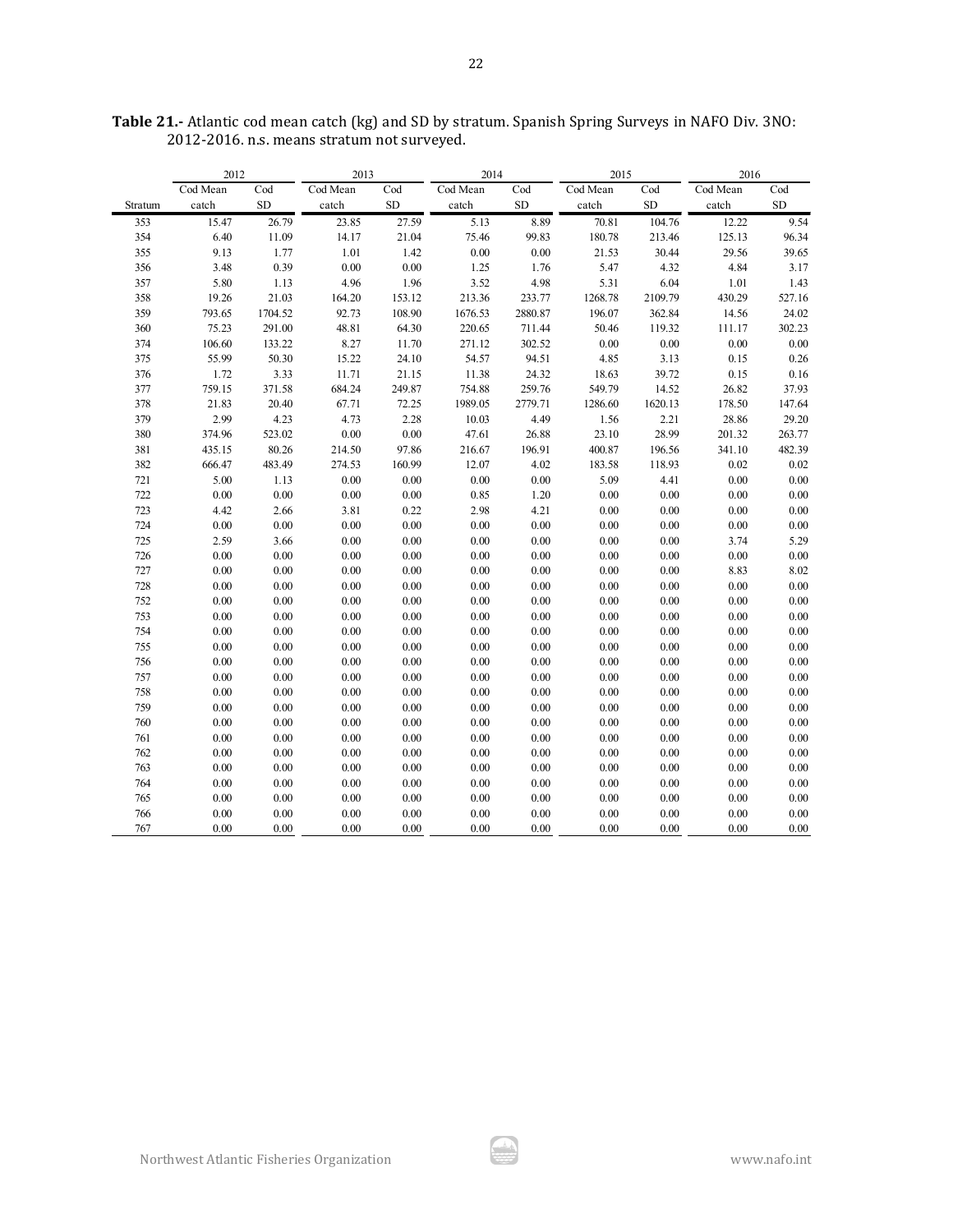| Strata | 2012             | 2013         | 2014         | 2015         | 2016             | <b>Strata</b> | 2012             | 2013             | 2014             | 2015             | 2016         |
|--------|------------------|--------------|--------------|--------------|------------------|---------------|------------------|------------------|------------------|------------------|--------------|
| 353    | 370              | 552          | 1381         | 1424         | 277              | 725           | 24               | $\theta$         | $\theta$         | $\theta$         | 34           |
| 354    | 140              | 310          | 18564        | 3421         | 2677             | 726           | $\theta$         | $\boldsymbol{0}$ | $\mathbf{0}$     | $\boldsymbol{0}$ | $\theta$     |
| 355    | 59               | 7            | $\mathbf{0}$ | 121          | 188              | 727           | $\mathbf{0}$     | $\boldsymbol{0}$ | $\mathbf{0}$     | $\mathbf{0}$     | 75           |
| 356    | 15               | $\theta$     | 59           | 20           | 20               | 728           | $\theta$         | $\boldsymbol{0}$ | $\mathbf{0}$     | $\boldsymbol{0}$ | $\mathbf{0}$ |
| 357    | 83               | 69           | 577          | 75           | 14               | 752           | $\theta$         | $\boldsymbol{0}$ | $\overline{0}$   | $\boldsymbol{0}$ | $\theta$     |
| 358    | 394              | 3284         | 48007        | 24557        | 8606             | 753           | $\mathbf{0}$     | $\boldsymbol{0}$ | $\boldsymbol{0}$ | $\mathbf{0}$     | $\theta$     |
| 359    | 29009            | 3297         | 705820       | 6758         | 517              | 754           | $\theta$         | $\boldsymbol{0}$ | $\overline{0}$   | $\mathbf{0}$     | $\theta$     |
| 360    | 17866            | 11568        | 614072       | 11888        | 26364            | 755           | $\boldsymbol{0}$ | $\boldsymbol{0}$ | $\boldsymbol{0}$ | $\mathbf{0}$     | $\Omega$     |
| 374    | 1995             | 152          | 58019        | $\mathbf{0}$ | $\mathbf{0}$     | 756           | $\boldsymbol{0}$ | $\boldsymbol{0}$ | $\boldsymbol{0}$ | $\boldsymbol{0}$ | $\Omega$     |
| 375    | 1305             | 344          | 14788        | 115          | 3                | 757           | $\mathbf{0}$     | $\boldsymbol{0}$ | $\overline{0}$   | $\boldsymbol{0}$ | $\theta$     |
| 376    | 194              | 1317         | 15180        | 2145         | 17               | 758           | $\theta$         | $\boldsymbol{0}$ | $\boldsymbol{0}$ | $\boldsymbol{0}$ | $\theta$     |
| 377    | 6637             | 5792         | 75488        | 4729         | 231              | 759           | $\mathbf{0}$     | $\mathbf{0}$     | $\boldsymbol{0}$ | 0                | $\theta$     |
| 378    | 265              | 837          | 276478       | 15897        | 2205             | 760           | 0                | $\boldsymbol{0}$ | $\overline{0}$   | $\mathbf{0}$     | $\theta$     |
| 379    | 28               | 42           | 1063         | 15           | 267              | 761           | $\theta$         | $\boldsymbol{0}$ | $\boldsymbol{0}$ | $\boldsymbol{0}$ | $\theta$     |
| 380    | 3147             | $\mathbf{0}$ | 4571         | 194          | 1636             | 762           | 0                | $\mathbf{0}$     | $\overline{0}$   | 0                | $\theta$     |
| 381    | 5664             | 2534         | 31200        | 4887         | 4295             | 763           | 0                | $\boldsymbol{0}$ | $\boldsymbol{0}$ | $\boldsymbol{0}$ | $\Omega$     |
| 382    | 20152            | 7786         | 4141         | 5505         | 1                | 764           | $\theta$         | $\mathbf{0}$     | $\boldsymbol{0}$ | $\boldsymbol{0}$ | $\theta$     |
| 721    | 28               | $\mathbf{0}$ | $\theta$     | 28           | $\mathbf{0}$     | 765           | 0                | $\theta$         | $\boldsymbol{0}$ | 0                | $\theta$     |
| 722    | $\boldsymbol{0}$ | $\mathbf{0}$ | 71           | $\mathbf{0}$ | $\boldsymbol{0}$ | 766           | 0                | $\boldsymbol{0}$ | $\boldsymbol{0}$ | 0                | $\theta$     |
| 723    | 61               | 53           | 462          | $\mathbf{0}$ | $\theta$         | 767           | $\boldsymbol{0}$ | $\boldsymbol{0}$ | $\boldsymbol{0}$ | 0                | $\mathbf{0}$ |
| 724    | $\mathbf{0}$     | $\mathbf{0}$ | $\mathbf{0}$ | $\mathbf{0}$ | $\theta$         |               |                  |                  |                  |                  |              |

**Table 22.-** Atlantic cod survey biomass (t) by stratum in NAFO Div. 3NO: 2012-2016. n.s. means stratum not surveyed.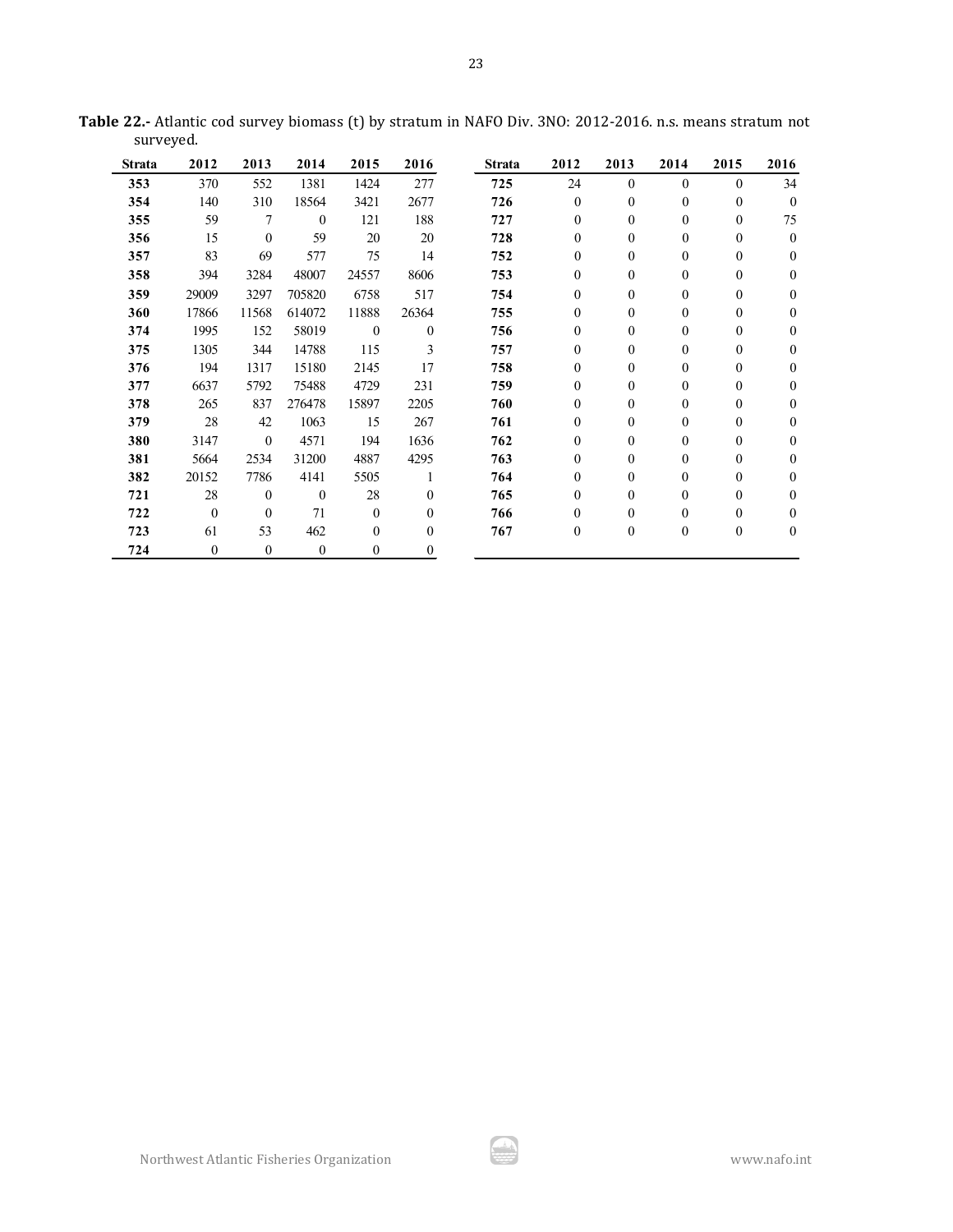| Year           | 1997  | 1998  | 1999  | 2000  | 2001   | 2002  | 2003  | 2004   | 2005  | 2006  |
|----------------|-------|-------|-------|-------|--------|-------|-------|--------|-------|-------|
| <b>Biomass</b> | 2131  | 19444 | 3054  | 7576  | 32548  | 10502 | 5455  | 3712   | 4509  | 19921 |
| <b>SD</b>      | 1322  | 18206 | 655   | 2566  | 15903  | 7971  | 3016  | 848    | 1984  | 8109  |
| <b>MCPT</b>    | 2.50  | 19.47 | 3.50  | 8.46  | 36.96  | 11.07 | 5.93  | 4.09   | 5.06  | 23.35 |
| <b>SD</b>      | 1.54  | 17.82 | 0.75  | 2.58  | 17.97  | 7.82  | 3.29  | 0.95   | 2.16  | 9.39  |
|                |       |       |       |       |        |       |       |        |       |       |
| Year           | 2007  | 2008  | 2009  | 2010  | 2011   | 2012  | 2013  | 2014   | 2015  | 2016  |
| <b>Biomass</b> | 10592 | 23817 | 72757 | 76856 | 137378 | 87436 | 37945 | 143299 | 81780 | 47429 |
| <b>SD</b>      | 5853  | 5221  | 40466 | 37369 | 54393  | 30292 | 5114  | 54386  | 28297 | 19188 |
| <b>MCPT</b>    | 13.47 | 26.55 | 80.73 | 90.96 | 155.16 | 97.02 | 43.33 | 180.81 | 92.64 | 53.13 |
| <b>SD</b>      | 7.44  | 5.71  | 46.81 | 43.41 | 64.42  | 32.90 | 5.90  | 67.34  | 32.30 | 21.51 |

**Table 23.-** At lantic cod survey biomass (t) with SD and stratified mean catch per tow (kg) and SD by in NAFO Div. 3NO: 1997-2016.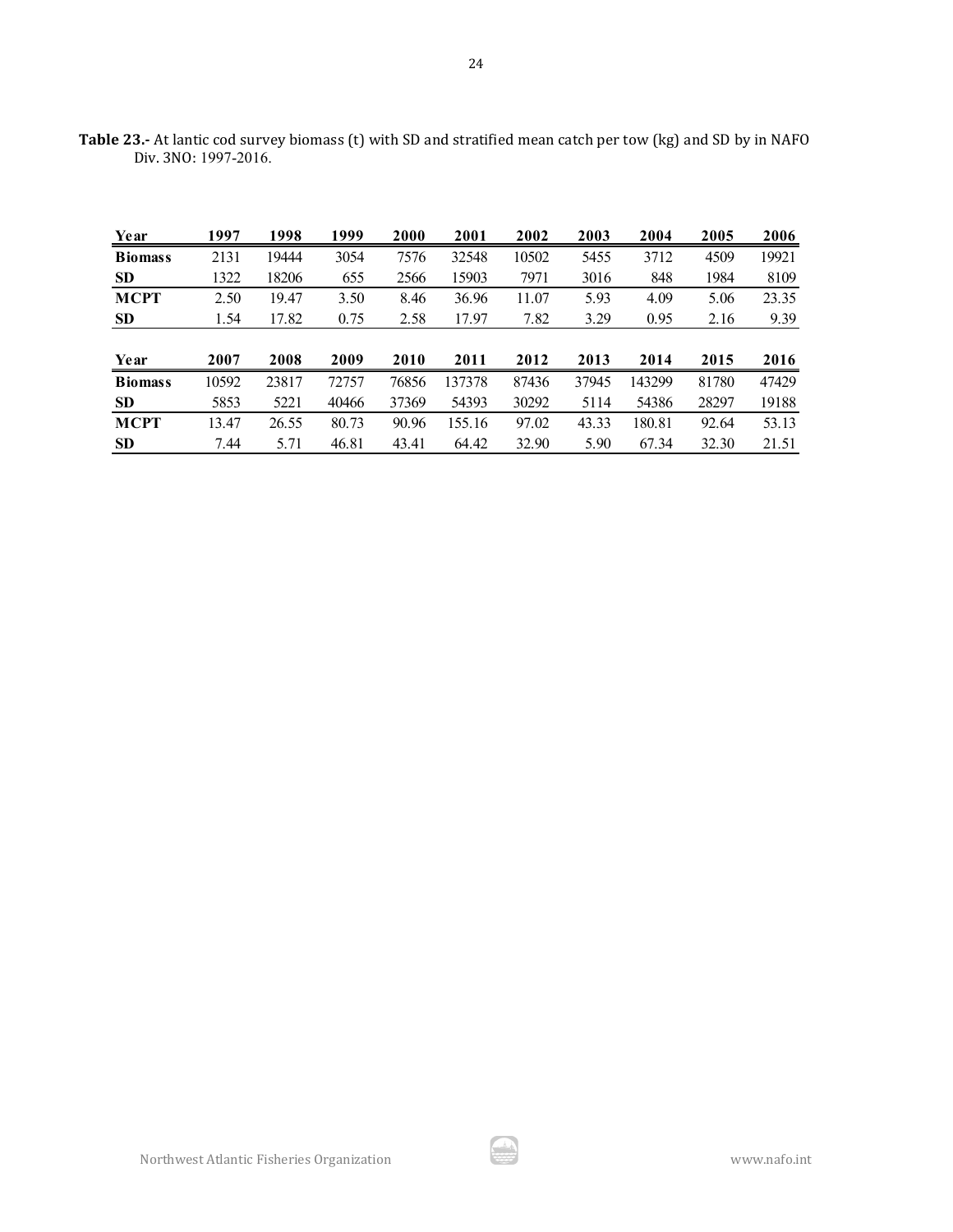|      | a       |         | E(a)   | E(b)   | R <sub>2</sub> | N    |
|------|---------|---------|--------|--------|----------------|------|
| 2012 | 0.00571 | 3.09345 | 0.1091 | 0.0273 | 0.994          | 768  |
| 2013 | 0.00586 | 3.09132 | 0.0670 | 0.0170 | 0.997          | 1853 |
| 2014 | 0.00434 | 3.16276 | 0.0551 | 0.0139 | 0.998          | 2554 |
| 2015 | 0.00514 | 3.11990 | 0.0452 | 0.0116 | 0.999          | 2733 |
| 2016 | 0.00419 | 3.16019 | 0.0446 | 0.0112 | 0.999          | 1375 |

**Table 24.-** Atlantic cod length weight relationships in Spanish Spring Surveys in NAFO Div. 3NO: 2012-2016. E(x) means Error of the parameter x.

**Table 25.-** Atlantic cod mean number per tow by year in Spanish Spring Surveys in NAFO Div. 3NO: 1997-2016. Indet. means indeterminate.

|             | 1997   | 1998   | 1999       | 2000   | 2001    | 2002   | 2003   | 2004   | 2005   | 2006   |
|-------------|--------|--------|------------|--------|---------|--------|--------|--------|--------|--------|
| <b>MNPT</b> | .997   | 12.378 | 8.847      | 9.220  | 41.290  | 12.930 | 4.684  | 9.035  | 9.005  | 40.718 |
|             |        |        |            |        |         |        |        |        |        |        |
|             | 2007   | 2008   | 2009       | 2010   | 2011    | 2012   | 2013   | 2014   | 2015   | 2016   |
| <b>MNPT</b> | 32.605 | 49.717 | 31<br>.444 | 18.451 | 139.982 | 79.685 | 26.421 | 82.688 | 83.149 | 22.87  |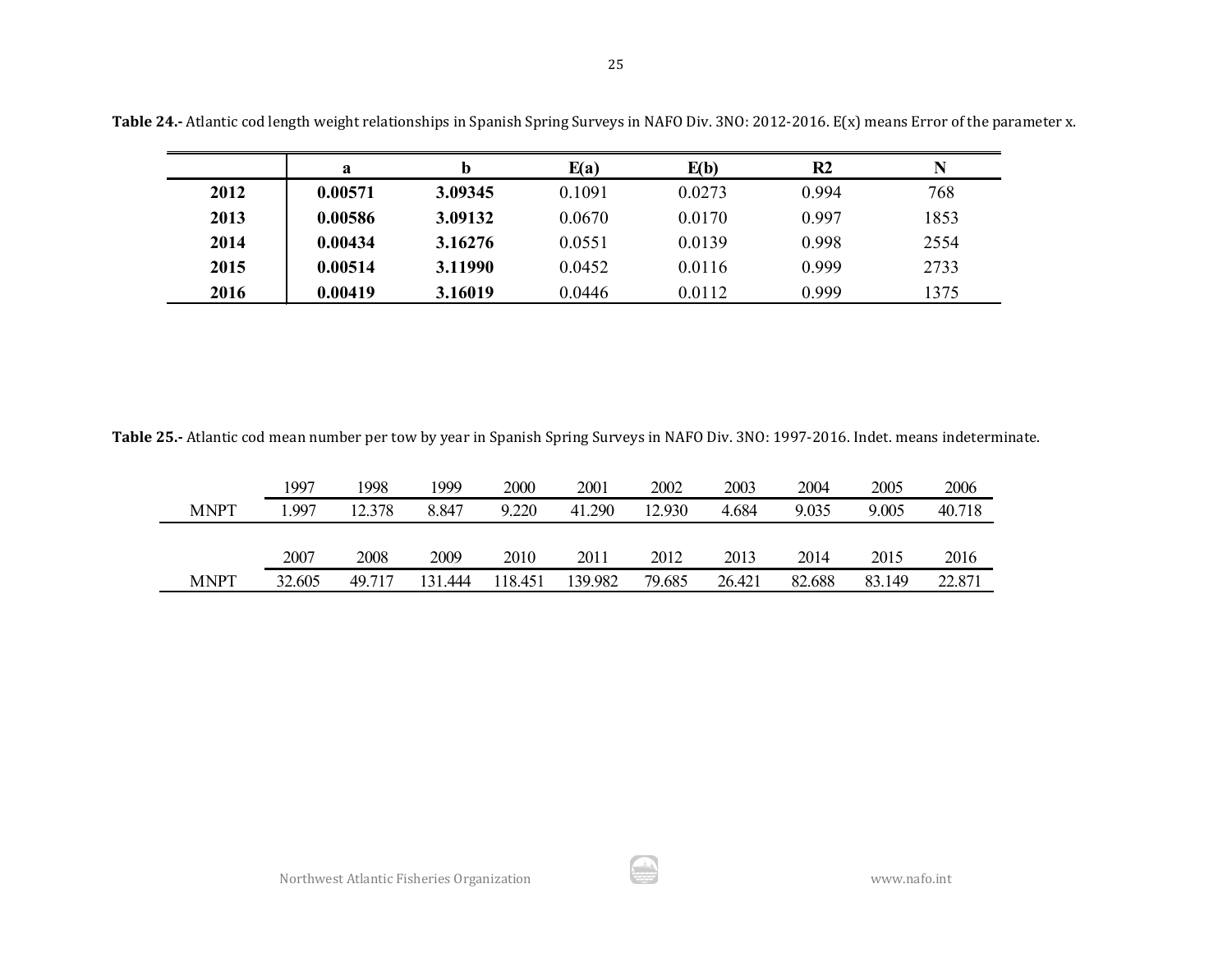| Table 26.- Atlantic cod mean number per tow by length class and year. Spanish Spring Survey in NAFO 3NO: 2012-2016. |  |
|---------------------------------------------------------------------------------------------------------------------|--|
|---------------------------------------------------------------------------------------------------------------------|--|

|                      | 2012           | 2013         | 2014           | 2015         | 2016           |
|----------------------|----------------|--------------|----------------|--------------|----------------|
| Lenght (cm.)         | Total          | Total        | Total          | Total        | Total          |
| 6                    | 0.000          | 0.000        | 0.000          | 0.039        | 0.000          |
| 8                    | 0.000          | 0.014        | 0.000          | 0.013        | 0.000          |
| 10                   | 0.000          | 0.000        | 0.027          | 0.026        | 0.000          |
| 12                   | 0.012          | 0.143        | 0.058          | 0.091        | 0.024          |
| 14                   | 0.037          | 0.165        | 0.048          | 0.229        | 0.149          |
| 16                   | 0.049          | 0.217        | 0.105          | 0.358        | 0.445          |
| 18                   | 0.024          | 0.089        | 0.165          | 0.179        | 0.314          |
| 20                   | 0.012          | 0.055        | 0.203          | 0.142        | 0.405          |
| 22                   | 0.034          | 0.020        | 0.308          | 0.711        | 0.806          |
| 24                   | 0.019          | 0.054        | 0.233          | 2.836        | 1.189          |
| 26                   | 0.059          | 0.081        | 0.528          | 4.258        | 1.082          |
| 28                   | 0.089          | 0.119        | 0.469          | 3.838        | 0.721          |
| 30                   | 0.264          | 0.175        | 0.510          | 2.722        | 0.627          |
| 32                   | 0.555          | 0.256        | 0.501          | 3.328        | 0.629          |
| 34                   | 0.801          | 0.322        | 0.969          | 5.313        | 0.629          |
| 36                   | 1.047          | 0.407        | 1.135          | 7.129        | 0.455          |
| 38                   | 2.665          | 0.858        | 1.131          | 4.582        | 0.307          |
| 40                   | 4.911          | 1.195        |                |              | 0.439          |
| 42                   |                | 1.493        | 1.585          | 4.773        |                |
| 44                   | 6.423          |              | 1.575          | 4.396        | 0.392          |
|                      | 6.058          | 1.789        | 2.098          | 4.105        | 0.333          |
| 46                   | 5.256          | 1.765        | 2.377          | 3.406        | 0.319          |
| 48                   | 7.065          | 1.749        | 3.219          | 2.181        | 0.328          |
| 50                   | 7.811          | 1.664        | 3.263          | 3.019        | 0.287          |
| 52                   | 7.273          | 1.770        | 3.855          | 2.460        | 0.375          |
| 54                   | 7.583          | 1.686        | 4.588          | 2.697        | 0.549          |
| 56                   | 6.798          | 1.522        | 4.616          | 2.535        | 0.654          |
| 58                   | 5.188          | 1.583        | 4.332          | 2.458        | 0.644          |
| 60                   | 3.408          | 1.340        | 4.987          | 2.265        | 0.782          |
| 62                   | 1.889          | 1.226        | 5.393          | 1.677        | 0.579          |
| 64                   | 1.106          | 0.809        | 5.866          | 1.953        | 0.675          |
| 66                   | 0.639          | 0.706        | 5.383          | 1.390        | 0.568          |
| 68                   | 0.612          | 0.446        | 4.021          | 1.096        | 0.679          |
| 70                   | 0.492          | 0.272        | 4.384          | 1.084        | 0.533          |
| 72                   | 0.208          | 0.369        | 3.238          | 1.099        | 0.527          |
| 74                   | 0.352          | 0.251        | 2.517          | 0.804        | 0.535          |
| 76                   | 0.249          | 0.174        | 2.456          | 0.566        | 0.398          |
| 78                   | 0.145          | 0.161        | 1.425          | 0.502        | 0.566          |
| 80                   | 0.063          | 0.198        | 0.967          | 0.549        | 0.564          |
| 82                   | 0.055          | 0.133        | 0.934          | 0.498        | 0.774          |
| 84                   | 0.059          | 0.194        | 0.957          | 0.408        | 0.725          |
| 86                   | 0.054          | 0.143        | 0.350          | 0.331        | 0.581          |
| 88                   | 0.063          | 0.126        | 0.456          | 0.237        | 0.560          |
| 90                   | 0.091          | 0.110        | 0.420          | 0.114        | 0.359          |
| 92                   | 0.060          | 0.114        | 0.224          | 0.199        | 0.254          |
| 94                   | 0.012          | 0.087        | 0.186          | 0.197        | 0.390          |
| 96                   | 0.021          | 0.084        | 0.331          | 0.125        | 0.212          |
| 98                   | 0.036          | 0.061        | 0.085          | 0.044        | 0.031          |
| 100                  | 0.000          | 0.092        | 0.078          | 0.088        | 0.155          |
| 102                  | 0.020          | 0.050        | 0.052          | 0.026        | 0.055          |
| 104                  | 0.005          | 0.039        | 0.026          | 0.027        | 0.084          |
| 106                  | 0.000          | 0.000        | 0.000          | 0.000        | 0.040          |
| 108                  | 0.000          | 0.005        | 0.013          | 0.031        | 0.037          |
| 110                  | 0.008<br>0.000 | 0.027        | 0.012<br>0.000 | 0.013        | 0.099<br>0.007 |
| 112                  |                | 0.000        |                | 0.000        |                |
| 114                  | 0.000          | 0.000        | 0.000          | 0.000        | 0.000          |
| 116                  | 0.000          | 0.000        | 0.000          | 0.000        | 0.000          |
| 118                  | 0.000          | 0.000        | 0.000          | 0.000        | 0.000          |
| 120                  | 0.000          | 0.014        | 0.013          | 0.000        | 0.000          |
| 122                  | 0.000          | 0.000        | 0.012          | 0.000        | 0.000          |
| 124                  | 0.000          | 0.000        | 0.000          | 0.000        | 0.000          |
| 126                  | 0.000          | 0.000        | 0.000          | 0.000        | 0.000          |
| 128                  | 0.000          | 0.000        | 0.000          | 0.000        | 0.000          |
| 130                  | 0.000          | 0.000        | 0.000          | 0.000        | 0.000          |
| 132                  | 0.000          | 0.000        | 0.000          | 0.000        | 0.000          |
|                      |                |              |                |              |                |
| Total<br>N° samples: | 79.685<br>57   | 26.421<br>57 | 82.688<br>55   | 83.149       | 22.871<br>49   |
| $N^{\circ}$ Ind.:    |                | 3571         | 4700           | 61           |                |
| Sampled catch:       | 5107<br>6371   | 5251         | 8988           | 4728<br>7607 | 2255<br>3959   |
| Range:               | 13-110         | $9 - 120$    | 10-122         | $6 - 110$    | 13-113         |
| Total catch:         | 13497          | 5434         | 23952          | 12477        | 5317           |
| Total hauls:         | 122            | 122          | 122            | 122          | 115            |
|                      |                |              |                |              |                |

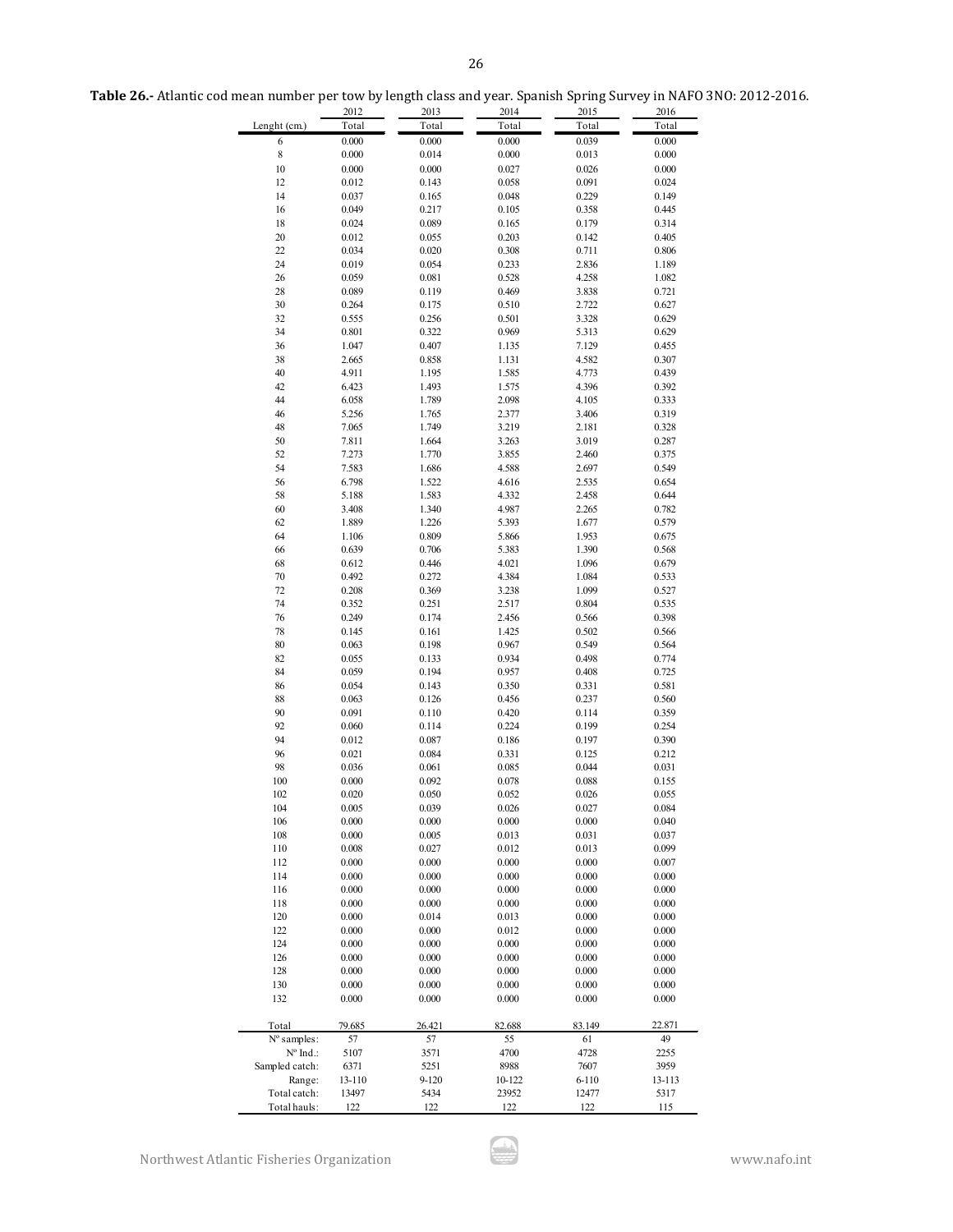| Age   | 2012  | 2013  | 2014  | 2015  | 2016  |
|-------|-------|-------|-------|-------|-------|
| 1     | 0.14  | 0.67  | 0.15  | 0.96  | 0.71  |
| 2     | 0.58  | 0.46  | 2.51  | 13.89 | 4.56  |
| 3     | 9.74  | 1.86  | 5.00  | 23.68 | 2.26  |
| 4     | 19.04 | 7.13  | 8.10  | 14.29 | 1.53  |
| 5     | 4.81  | 4.20  | 31.29 | 5.04  | 1.40  |
| 6     | 38.65 | 1.06  | 12.21 | 10.62 | 0.74  |
| 7     | 4.19  | 9.26  | 1.53  | 4.45  | 4.48  |
| 8     | 1.86  | 0.23  | 16.69 | 1.26  | 2.61  |
| 9     | 0.55  | 0.91  | 1.93  | 8.29  | 0.26  |
| 10    | 0.06  | 0.58  | 2.53  | 0.21  | 3.82  |
| 11    | 0.04  | 0.05  | 0.70  | 0.36  | 0.24  |
| 12    | 0.01  | 0.00  | 0.01  | 0.09  | 0.07  |
| 13    | 0.02  |       | 0.01  | 0.01  | 0.12  |
| 14    | 0.01  | 0.01  | 0.01  |       | 0.06  |
| 15    |       |       |       |       |       |
| 16    |       |       |       |       |       |
| 17    |       |       |       |       |       |
| 18    |       |       |       |       |       |
| 19    |       |       |       |       |       |
| 20    |       |       |       |       |       |
| Total | 79.69 | 26.42 | 82.69 | 83.15 | 22.87 |

**Table 27.-** Atlantic cod mean number per tow by age and year. Spanish Spring Survey in NAFO 3NO: 2012- 2016.

| <b>Table 28.-</b> Atlantic cod mean length (cm) per tow by age and year. Spanish Spring Survey in NAFO 3NO: 2012- |  |  |
|-------------------------------------------------------------------------------------------------------------------|--|--|
| 2016.                                                                                                             |  |  |

| Age            | 2012   | 2013   | 2014   | 2015   | 2016   |
|----------------|--------|--------|--------|--------|--------|
| 1              | 16.90  | 16.10  | 13.86  | 15.98  | 16.60  |
| $\overline{c}$ | 31.15  | 28.64  | 26.29  | 27.61  | 25.66  |
| 3              | 40.56  | 38.43  | 38.44  | 36.90  | 33.53  |
| 4              | 46.22  | 46.44  | 47.42  | 44.63  | 43.35  |
| 5              | 53.15  | 51.81  | 58.26  | 52.27  | 51.25  |
| 6              | 54.56  | 53.11  | 62.97  | 59.86  | 60.02  |
| 7              | 56.10  | 61.16  | 73.54  | 61.79  | 71.50  |
| 8              | 70.19  | 71.43  | 72.87  | 64.69  | 73.17  |
| 9              | 80.76  | 84.43  | 73.76  | 69.76  | 76.90  |
| 10             | 80.63  | 93.60  | 83.93  | 88.22  | 80.81  |
| 11             | 96.45  | 92.49  | 92.39  | 90.55  | 103.52 |
| 12             | 89.50  | 109.50 | 122.50 | 92.05  | 99.77  |
| 13             | 99.19  |        | 103.50 | 103.50 | 99.10  |
| 14             | 104.50 | 110.50 | 120.50 |        | 107.52 |
| 15             |        |        |        |        |        |
| 16             |        |        |        |        |        |
| 17             |        |        |        |        |        |
| 18             |        |        |        |        |        |
| 19             |        |        |        |        |        |
| 20             |        |        |        |        |        |
| Total          | 51.21  | 53.77  | 60.34  | 45.76  | 55.89  |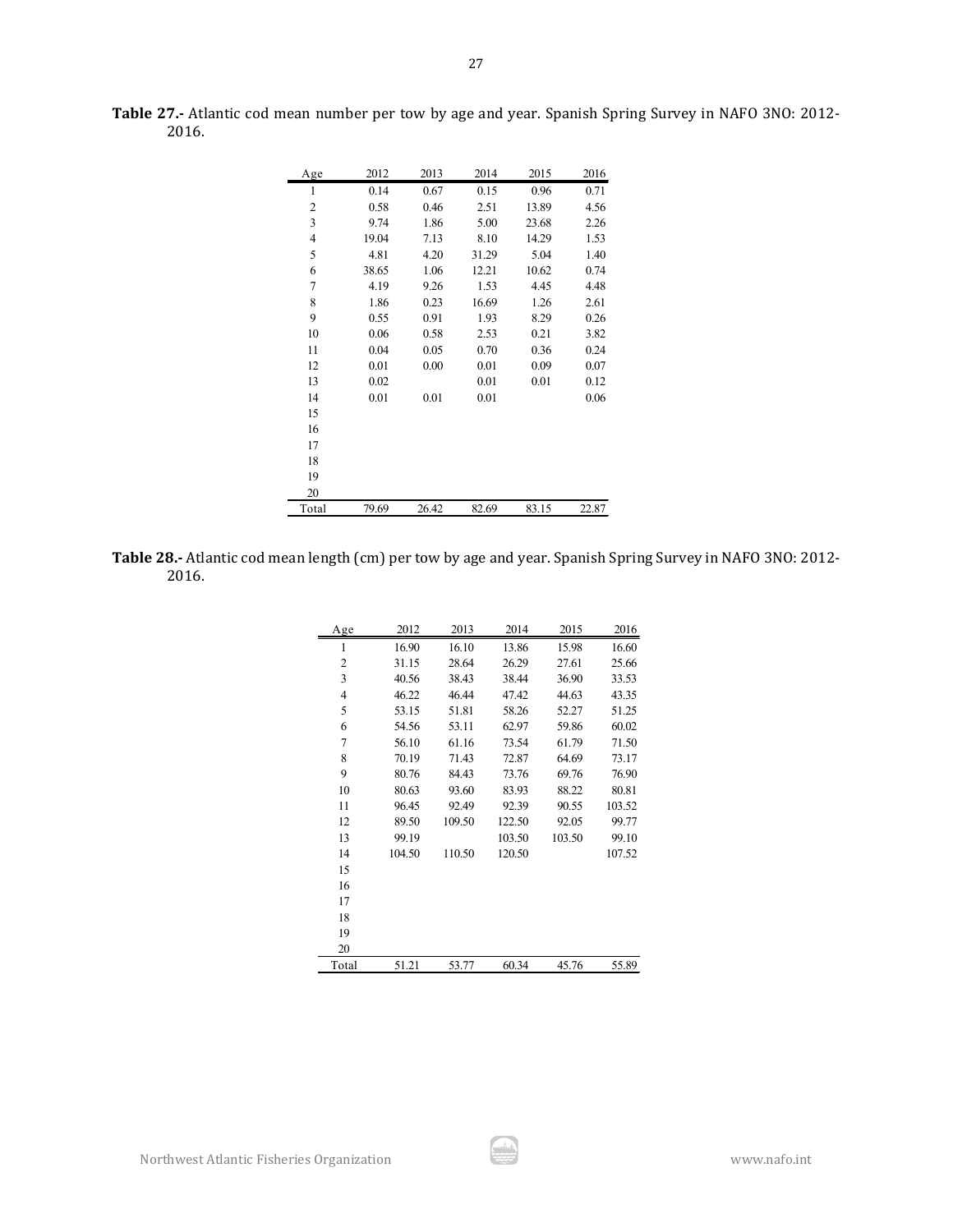| Age            | 2012  | 2013  | 2014  | 2015 | 2016  |
|----------------|-------|-------|-------|------|-------|
| 1              | 38    | 34    | 19    | 33   | 31    |
| 2              | 247   | 194   | 146   | 165  | 126   |
| 3              | 553   | 479   | 460   | 408  | 287   |
| $\overline{4}$ | 833   | 865   | 898   | 740  | 649   |
| 5              | 1277  | 1211  | 1730  | 1220 | 1095  |
| 6              | 1397  | 1359  | 2207  | 1914 | 1847  |
| 7              | 1516  | 2046  | 3546  | 2191 | 3239  |
| 8              | 3073  | 3417  | 3470  | 2544 | 3580  |
| 9              | 4748  | 5454  | 3667  | 3142 | 4132  |
| 10             | 4803  | 7531  | 5430  | 6493 | 4793  |
| 11             | 7888  | 7143  | 7245  | 6788 | 9859  |
| 12             | 6229  | 11820 | 17443 | 7061 | 8751  |
| 13             | 8630  |       | 10236 | 9937 | 8635  |
| 14             | 10059 | 12157 | 16558 |      | 11085 |
| 15             |       |       |       |      |       |
| 16             |       |       |       |      |       |
| 17             |       |       |       |      |       |
| 18             |       |       |       |      |       |
| 19             |       |       |       |      |       |
| 20             |       |       |       |      |       |
| Total          | 1218  | 1640  | 2187  | 1114 | 2323  |

**Table 29.-** Atlantic cod mean weight (g) per tow by age and year. Spanish Spring Survey in NAFO 3NO: 2012- 2016.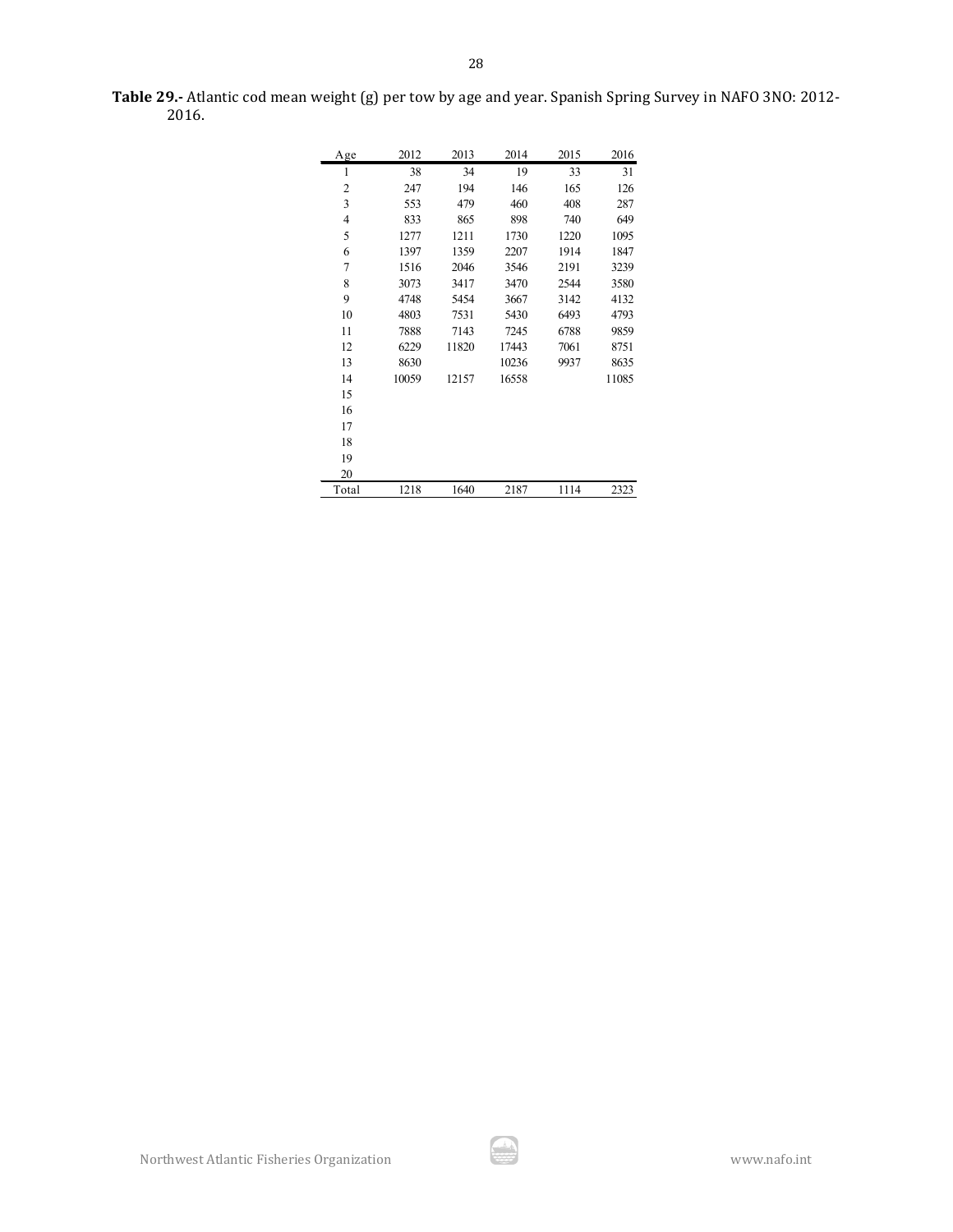

Fig. 1. Position of the hauls and the catch of Greenland halibut, American plaice and Atlantic cod during the 2016 Spanish 3NO survey. Note that the scale is different in the three graphs.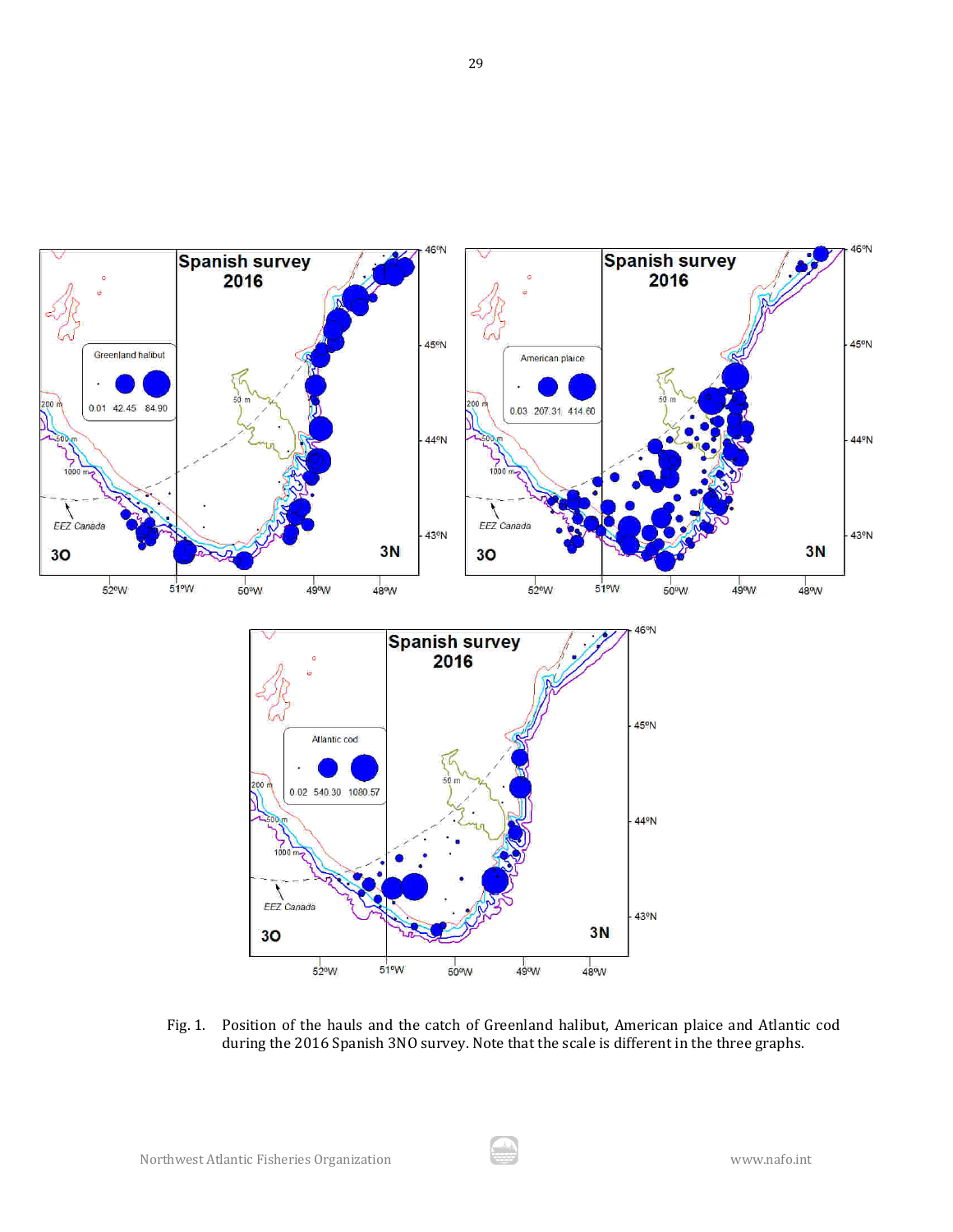

Fig. 2. Greenland halibut stratified mean catches in Kg and  $\pm SD$  by year and mean number by year. Spanish Spring surveys in NAFO Div. 3NO: 1997-2016.



Fig. 3. Greenland halibut biomass calculated by the swept area method in tons and  $\pm$ SD by year. Spanish Spring surveys in NAFO Div. 3NO: 1997-2016.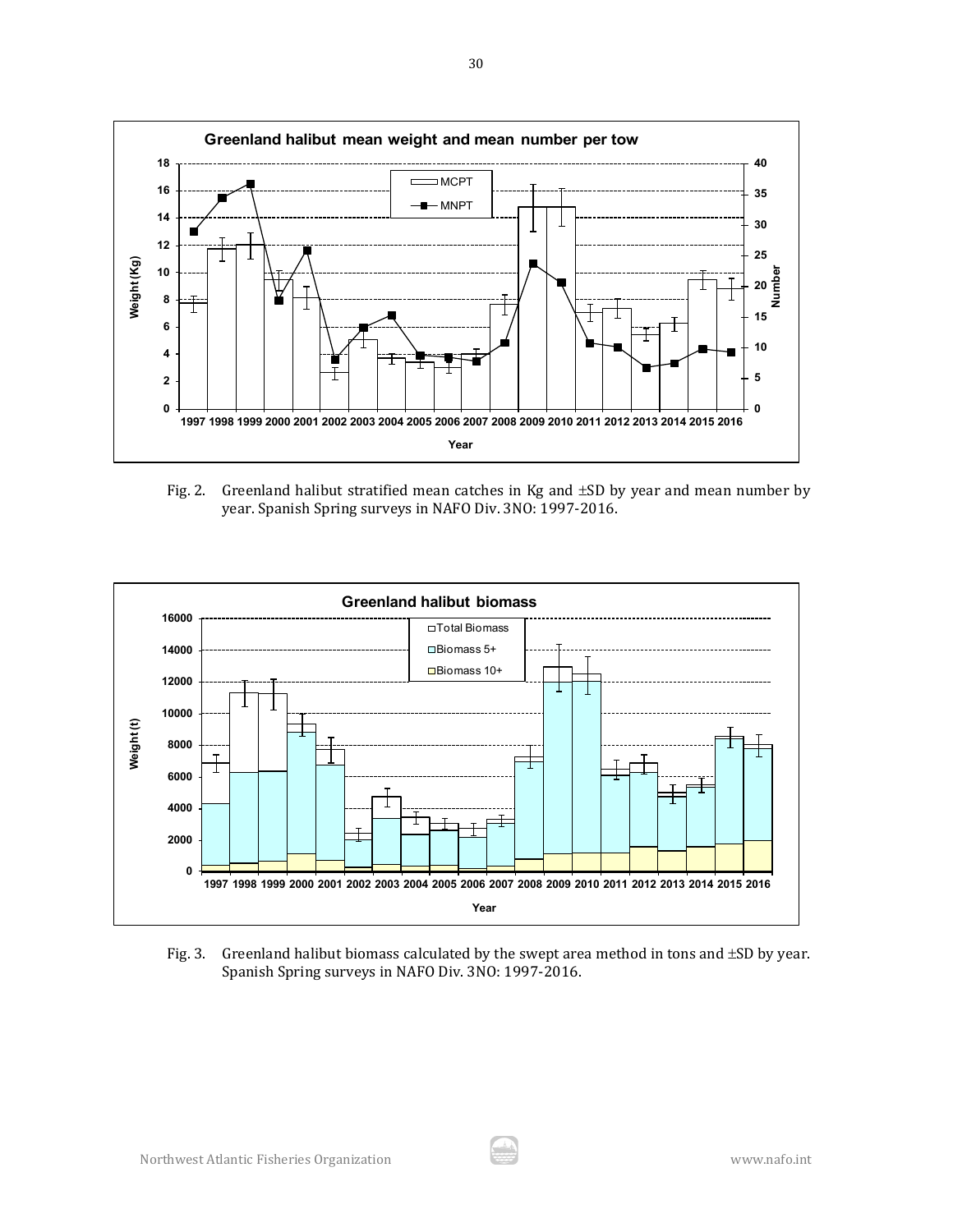

Fig. 4. Greenland halibut length distribution (cm) on NAFO 3NO: 1997-2016. Mean catches per tow number. Data from 2012 to 2016 are in Table 8; data for 1997-2011 can be seen in SCR Doc 13/10.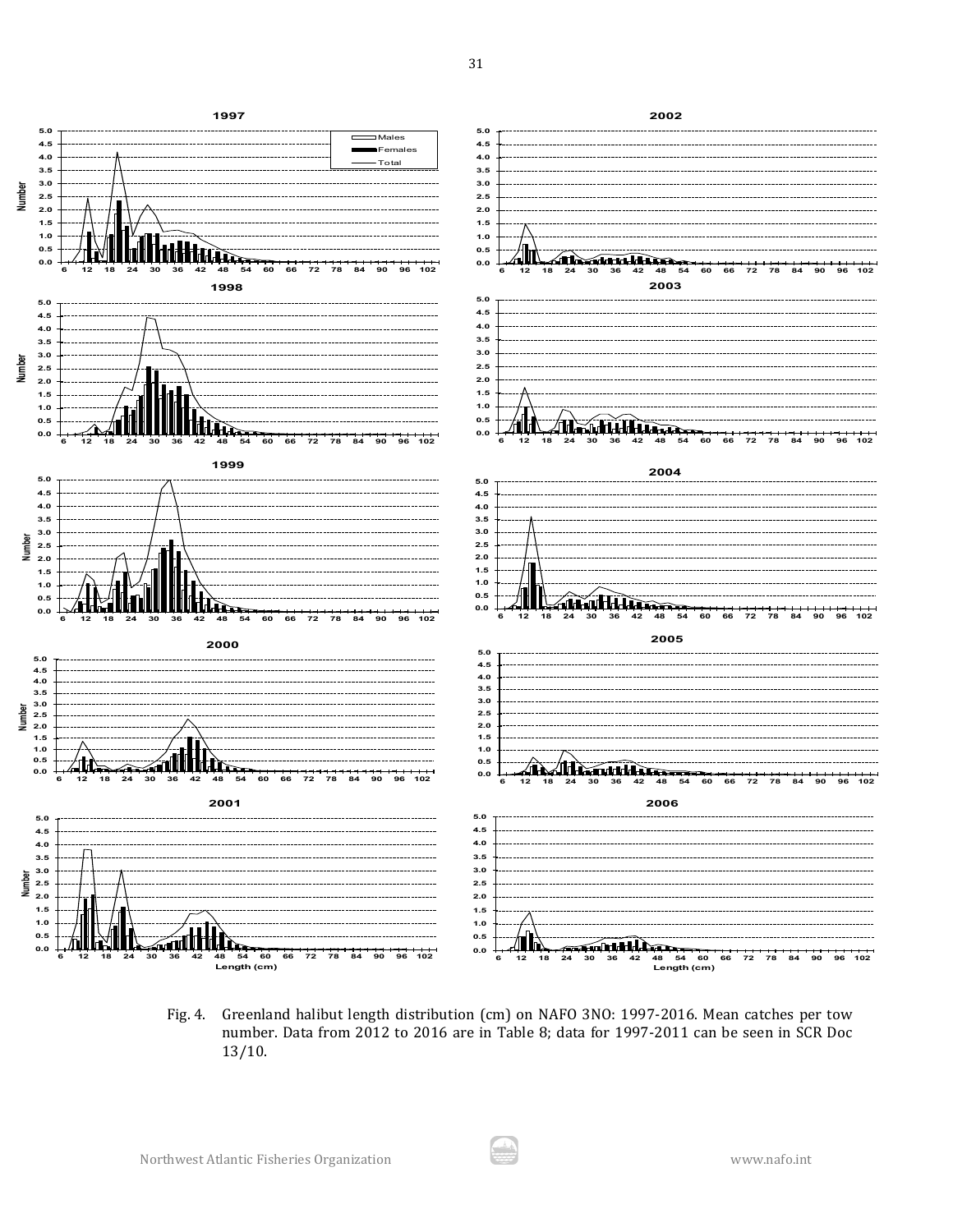

Fig.4 (cont.). Greenland halibut length distribution (cm) on NAFO 3NO: 1997-2016. Mean catches per tow number. Data from 2012 to 2016 are in Table 8; data for 1997-2011 can be seen in SCR Doc 13/10.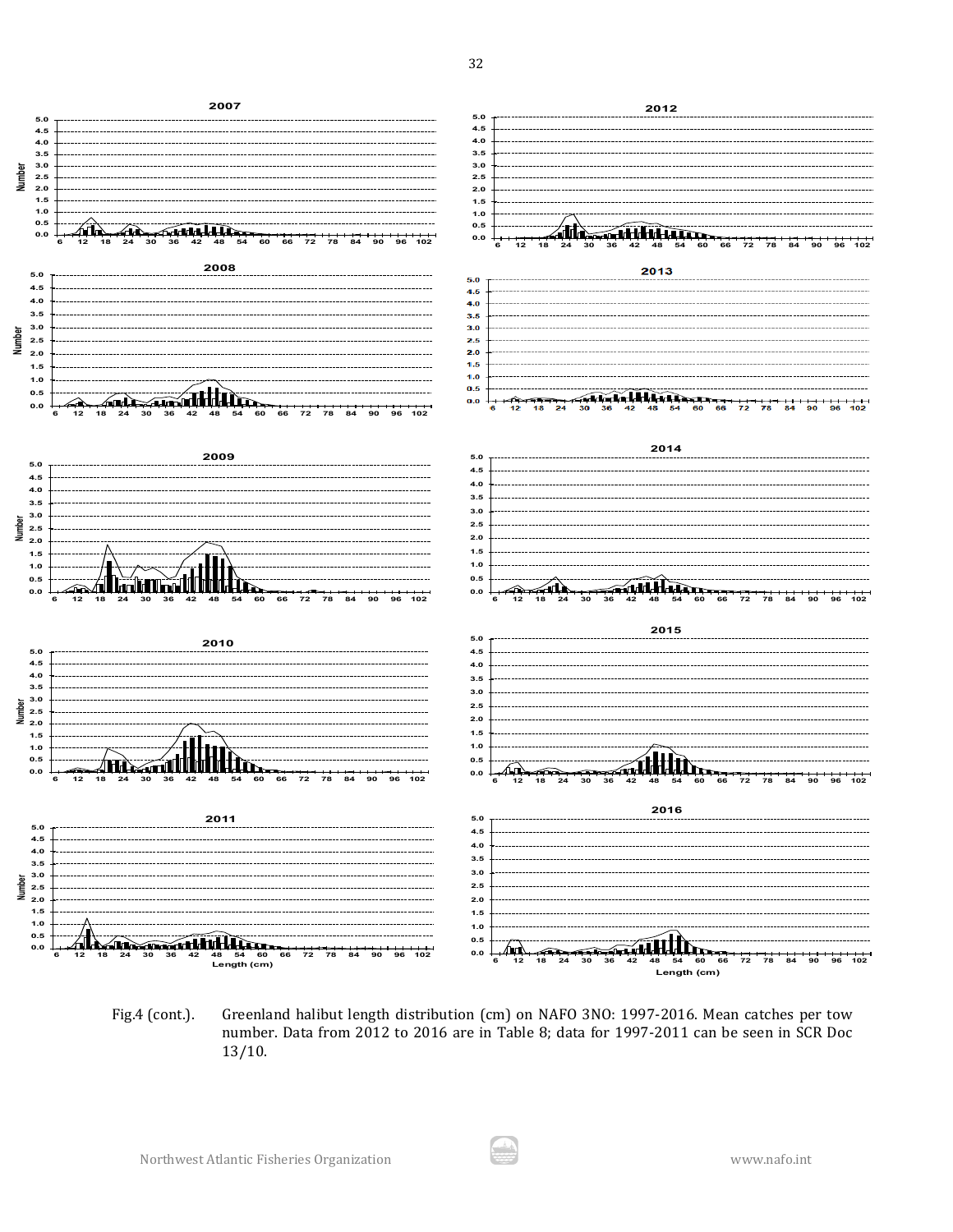

Fig. 5**.** Greenland halibut mean number per tow by length (cm) on NAFO 3NO: 1997-2016. Data from 2012 to 2016 are in Table 8; data for 1997-2011 can be seen in SCR Doc 13/10.



Fig. 6**.** Greenland halibut mean numbers per tow by age on NAFO 3NO: 1997-2016. Data from 2012 to 2016 are in Table 9; data for 1997-2011 can be seen in SCR Doc 13/10.

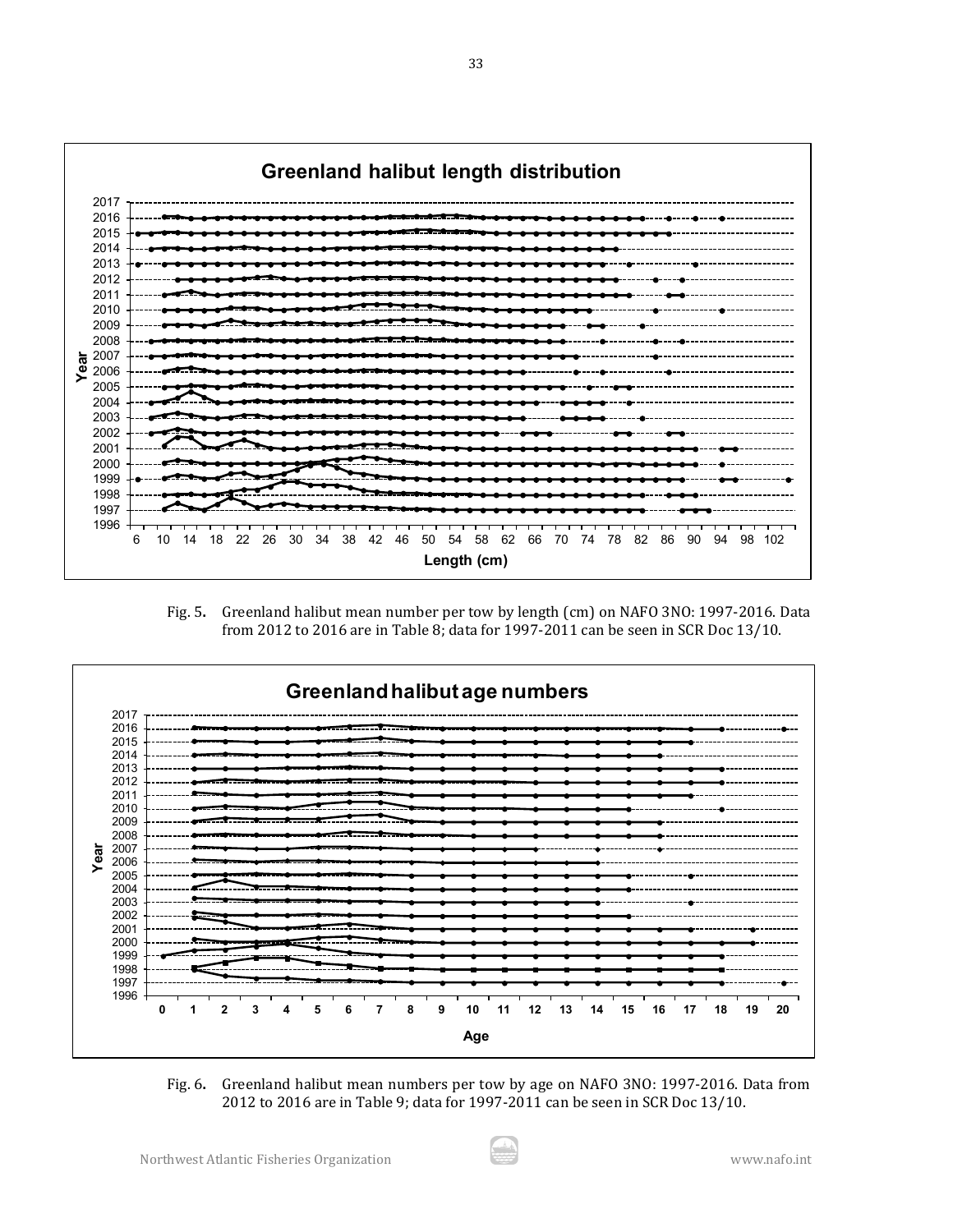

Fig. 7. Greenland halibut mean length (cm) at age on NAFO 3NO: 1997-2016. Data from 2012 to 2016 are in Table 10; data for 1997-2011 can be seen in SCR Doc 13/10.



Fig. 8. Greenland halibut mean weight (gr) at age on NAFO 3NO: 1997-2016. Data from 2012 to 2016 are in Table 11; data for 1997-2011 can be seen in SCR Doc 13/10.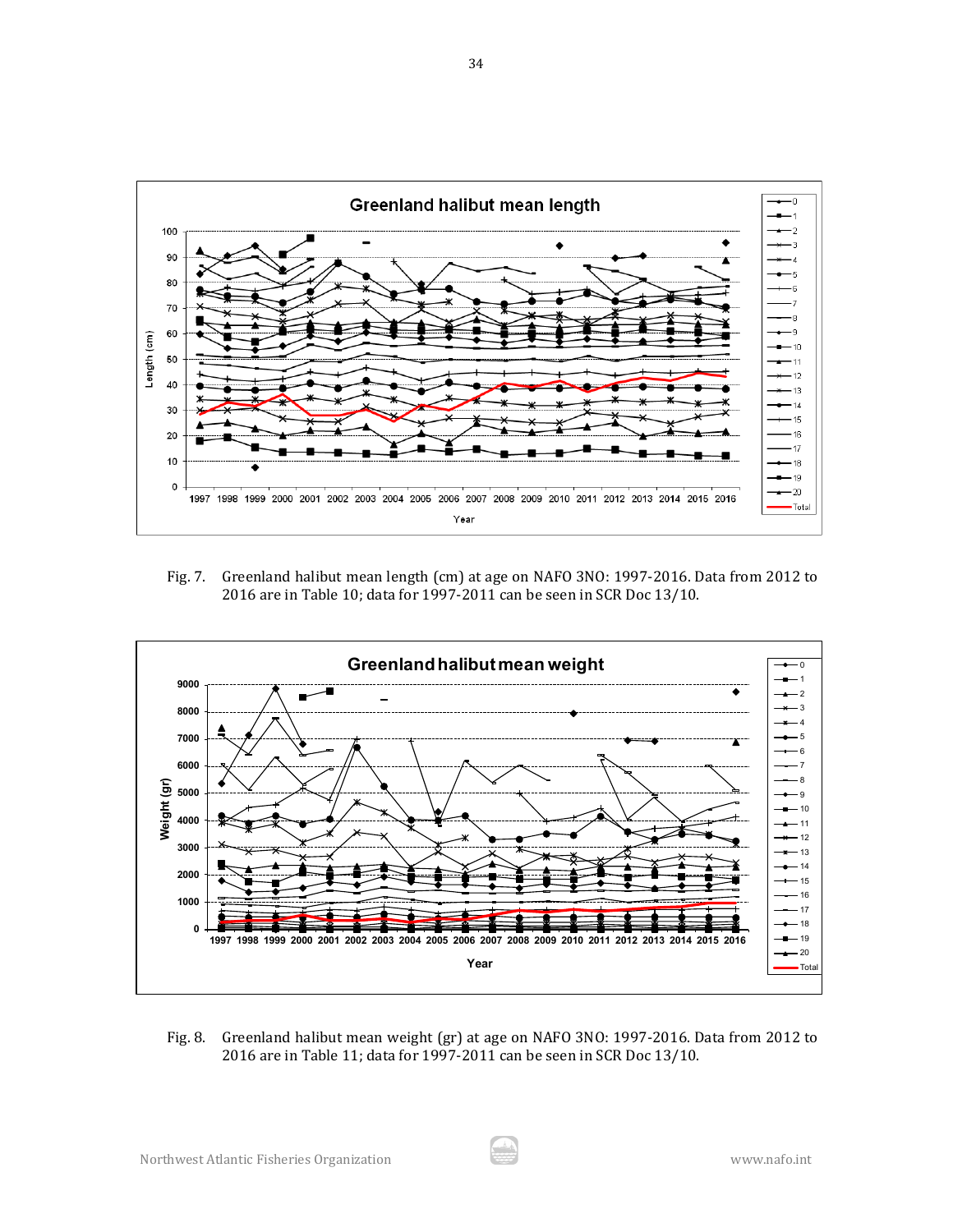

Fig. 9. American plaice stratified mean catches in Kg and ±SD by year and mean number by year. Spanish Spring surveys in NAFO Div. 3NO: 1997-2016.



Fig. 10. American plaice biomass calculated by the swept method in tons and ±SD by year. Spanish Spring surveys in NAFO Div. 3NO: 1997-2016.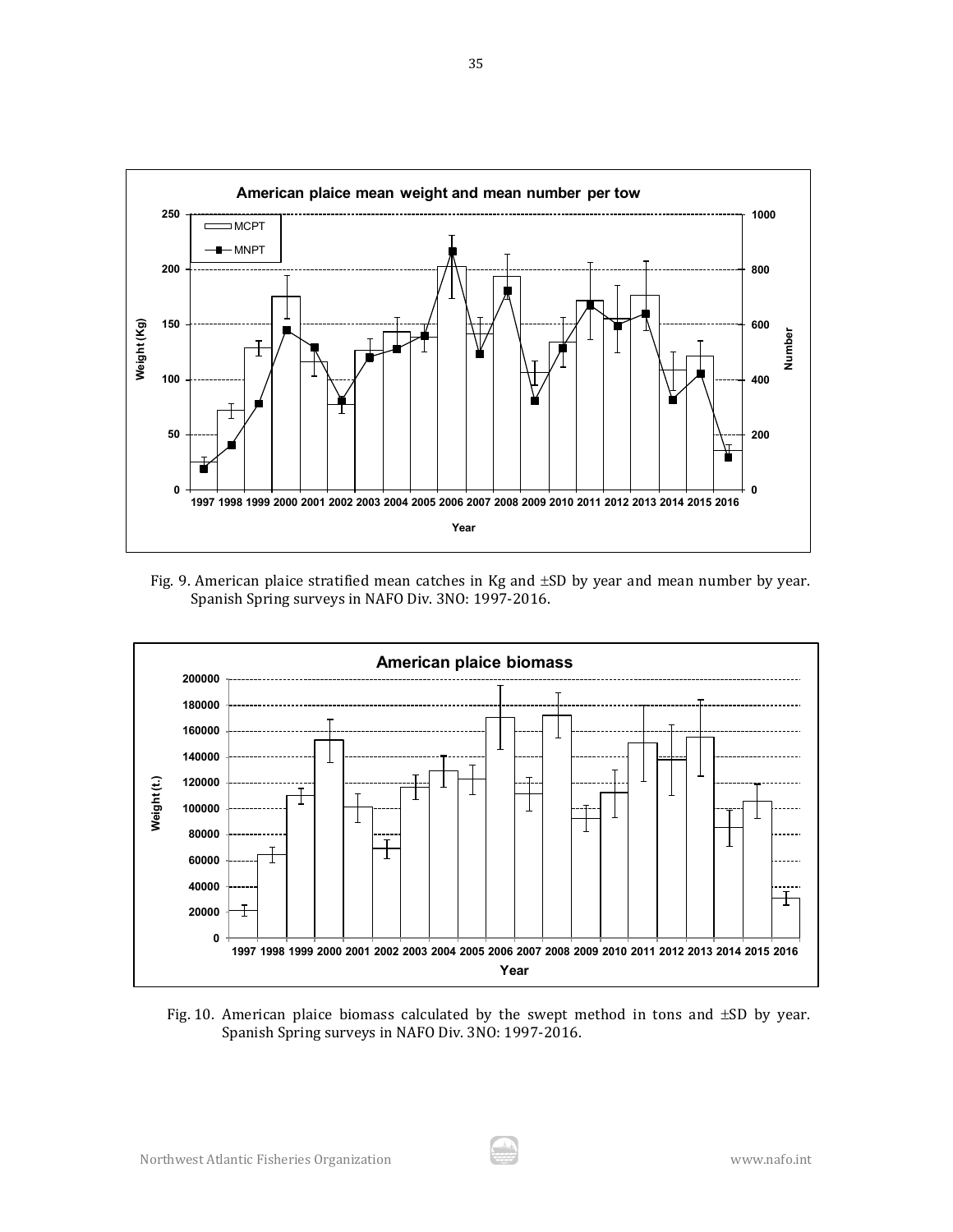

Fig. 11. American plaice length distribution (cm) on NAFO 3NO: 1997-2016. Mean catches per tow number. Data from 2012 to 2016 are in Table 17; data for 1997-2011 can be seen in SCR Doc 13/10.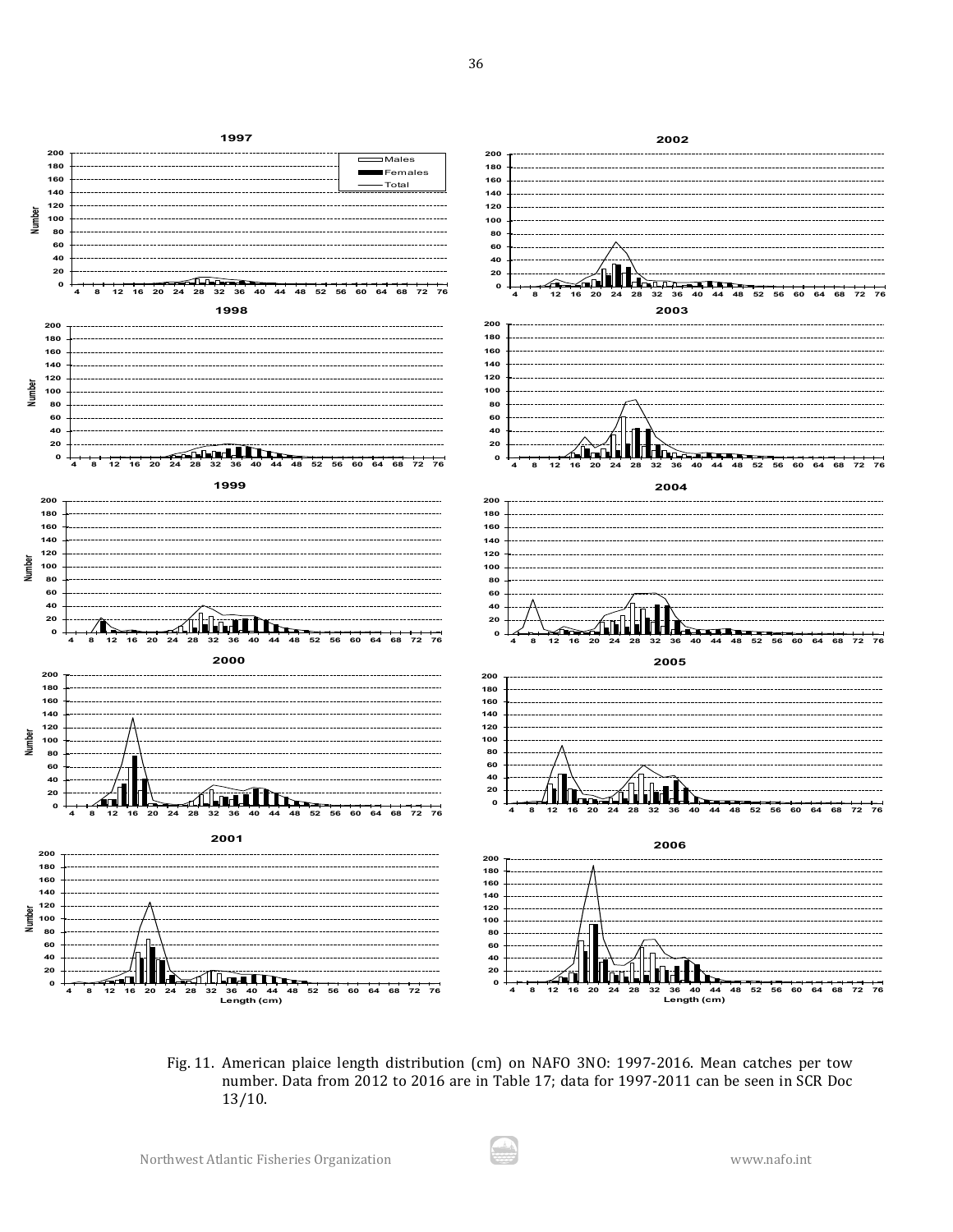

Fig. 11 (cont.). American plaice length distribution (cm) on NAFO 3NO: 1997-2016. Mean catches per tow number. Data from 2012 to 2016 are in Table 17; data for 1997-2011 can be seen in SCR Doc 13/10.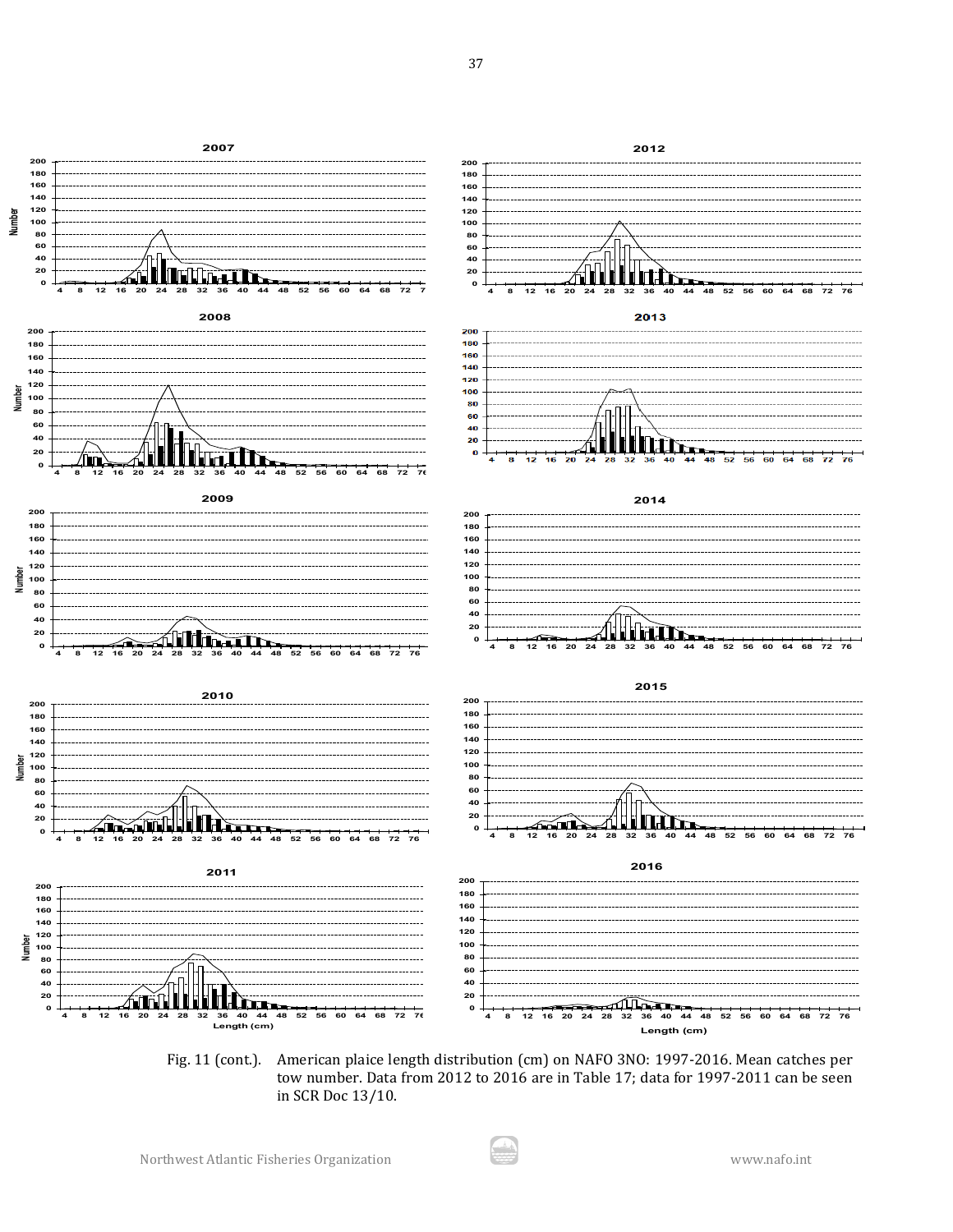

Fig. 12. American plaice mean catches per tow by length (cm) on NAFO 3NO: 1997-2016. Data from 2012 to 2016 are in Table 17; data for 1997-2011 can be seen in SCR Doc 13/10.



Fig. 13. American plaice mean catches per tow by age on NAFO 3NO: 1997-2016. Data from 2012 to 2016 are in Table 18; data for 1997-2011 can be seen in SCR Doc 13/10. The 2016 ALK is not available yet, so the numbers are not displayed.

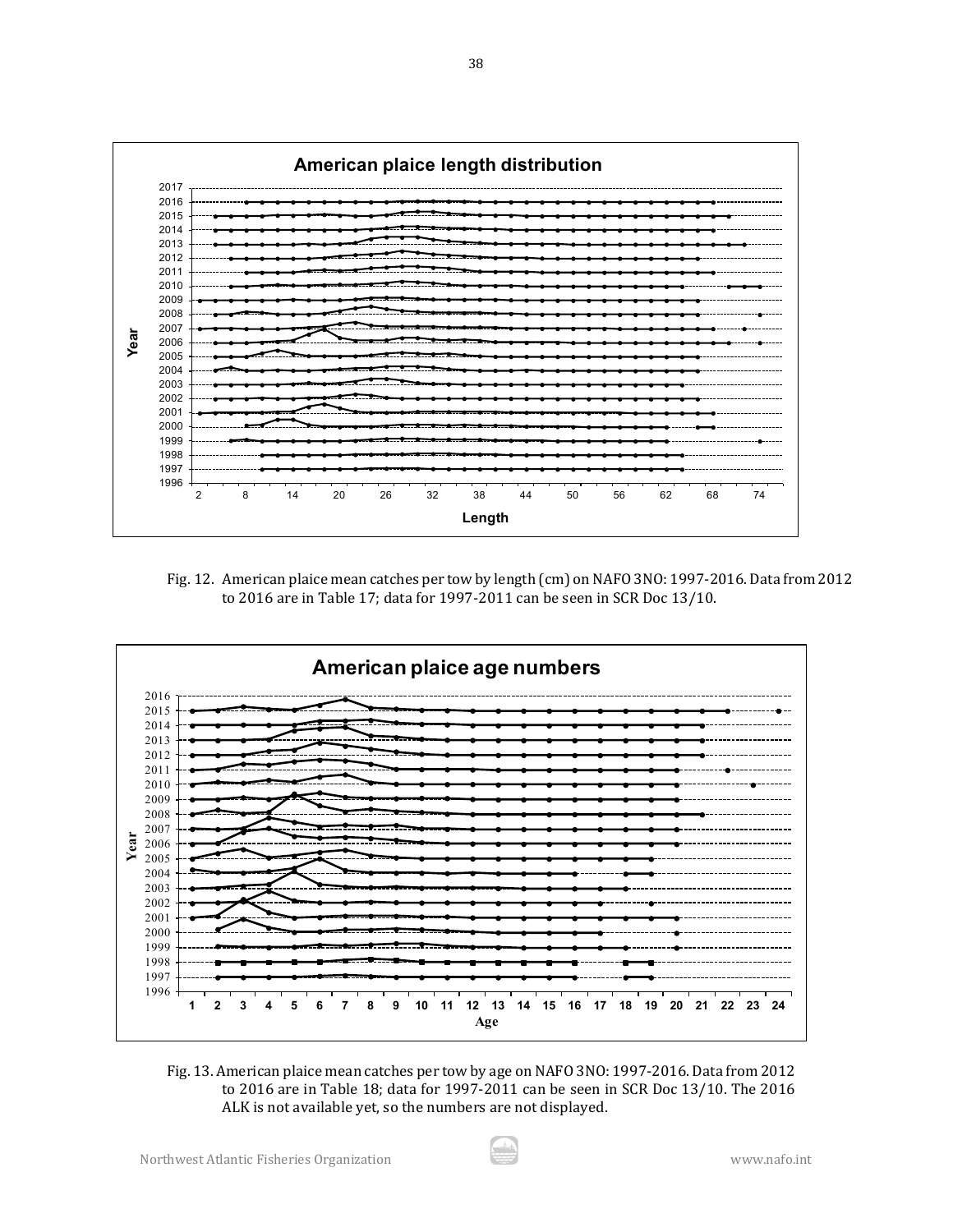

Fig.14. American plaice mean length (cm) at age on NAFO 3NO: 1997-2016. Data from 2012 to 2016 are in Table 19; data for 1997-2011 can be seen in SCR Doc 13/10. The 2016 ALK is not available yet, so the mean lengths are not displayed.



Fig.15. American plaice mean weight (gr) at age on NAFO 3NO: 1997-2016. Data from 2012 to 2016 are in Table 20; data for 1997-2011 can be seen in SCR Doc 13/10. The 2016 ALK is not available yet, so the mean weights are not displayed.

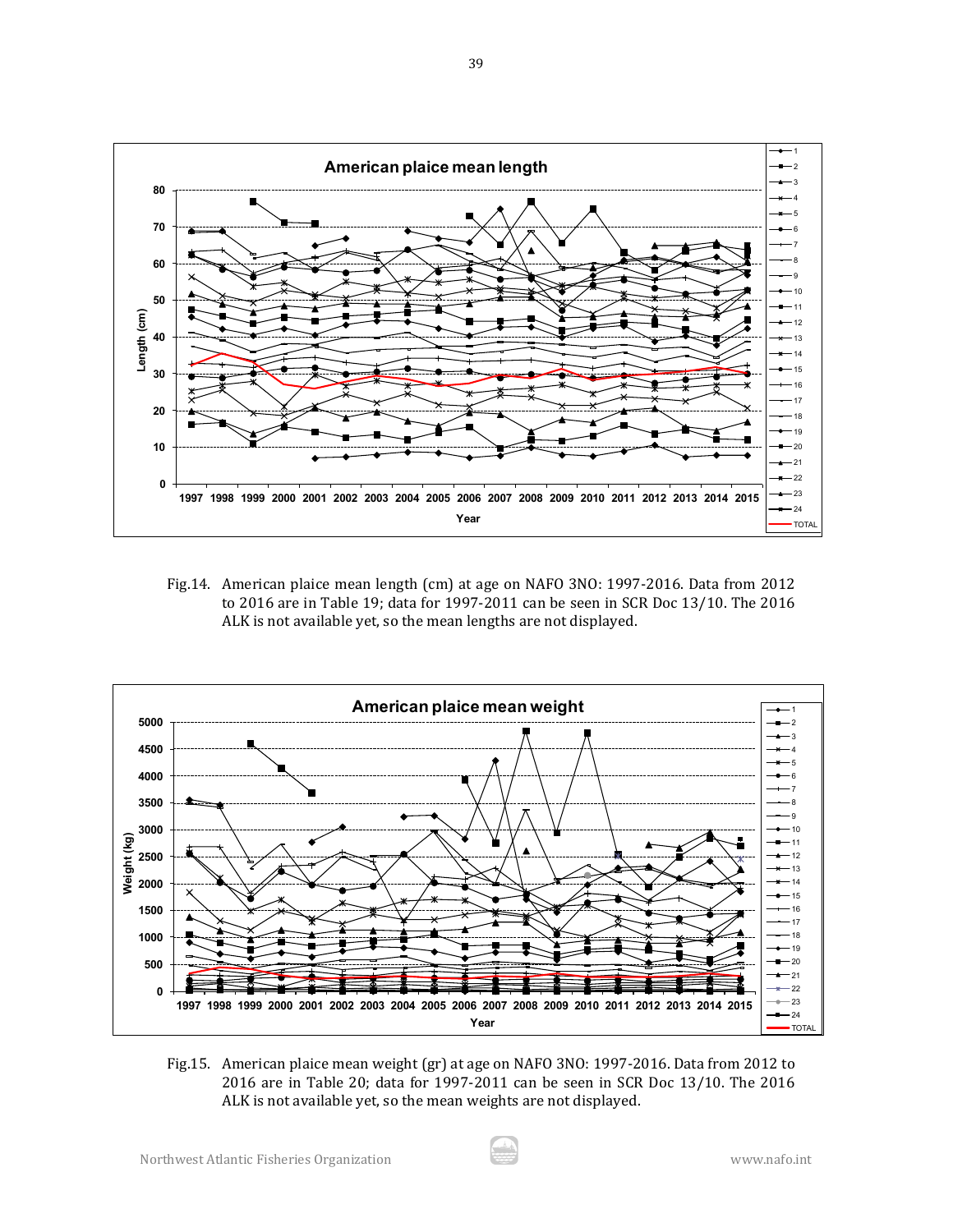

Fig.16. Atlantic cod stratified mean catches in Kg and ±SD by year and mean number by year. Spanish Spring surveys in NAFO Div. 3NO: 1997-2016.



Fig. 17. Atlantic cod biomass calculated by the swept method in tons and ±SD by year. Spanish Spring surveys in NAFO Div. 3NO: 1997-2016.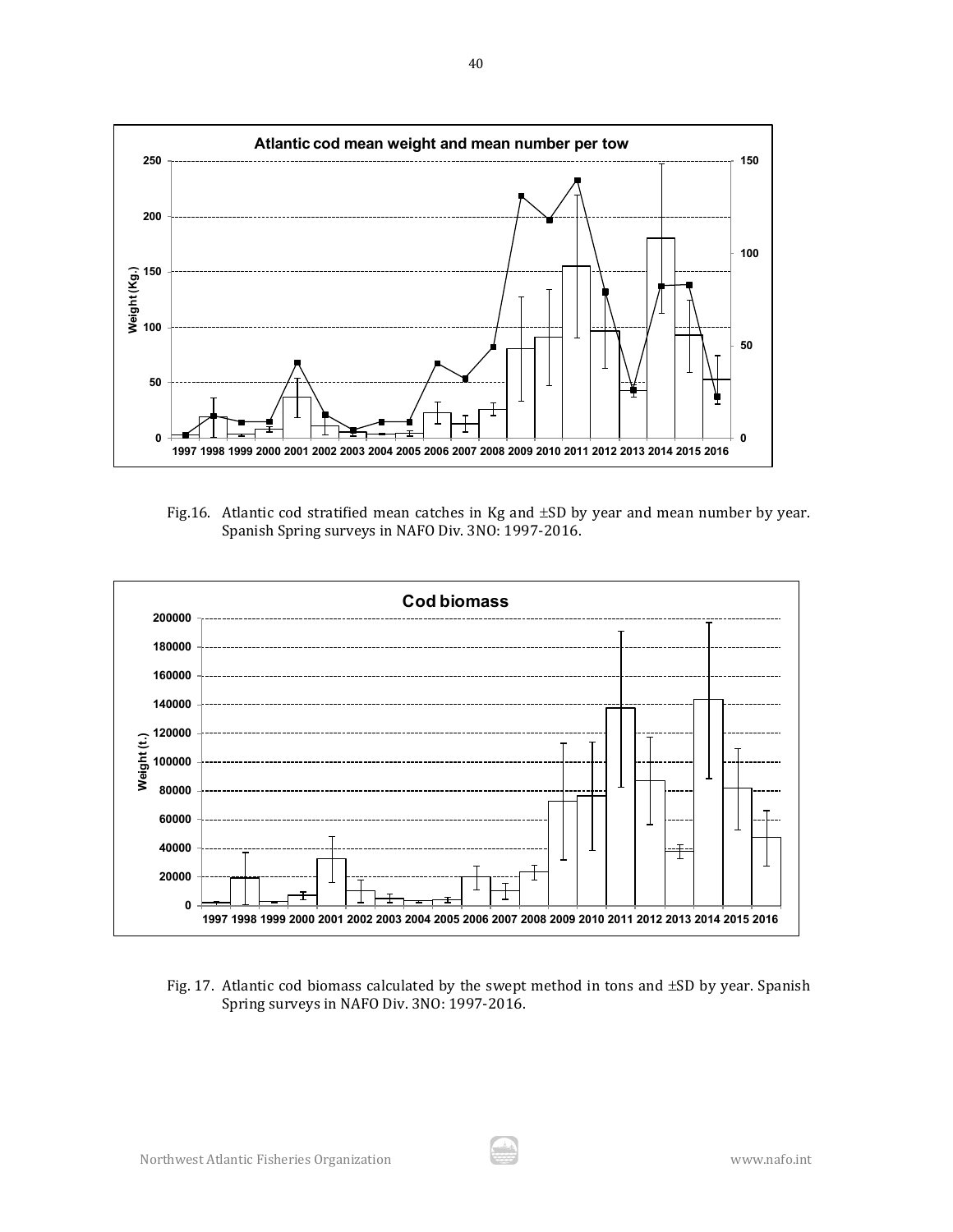

Fig. 18. Atlantic cod length distribution (cm) on NAFO 3NO: 1997-2016. Mean catches per tow number. Data from 2012 to 2016 are in Table 26; data for 1997-2011 can be seen in SCR Doc 13/10.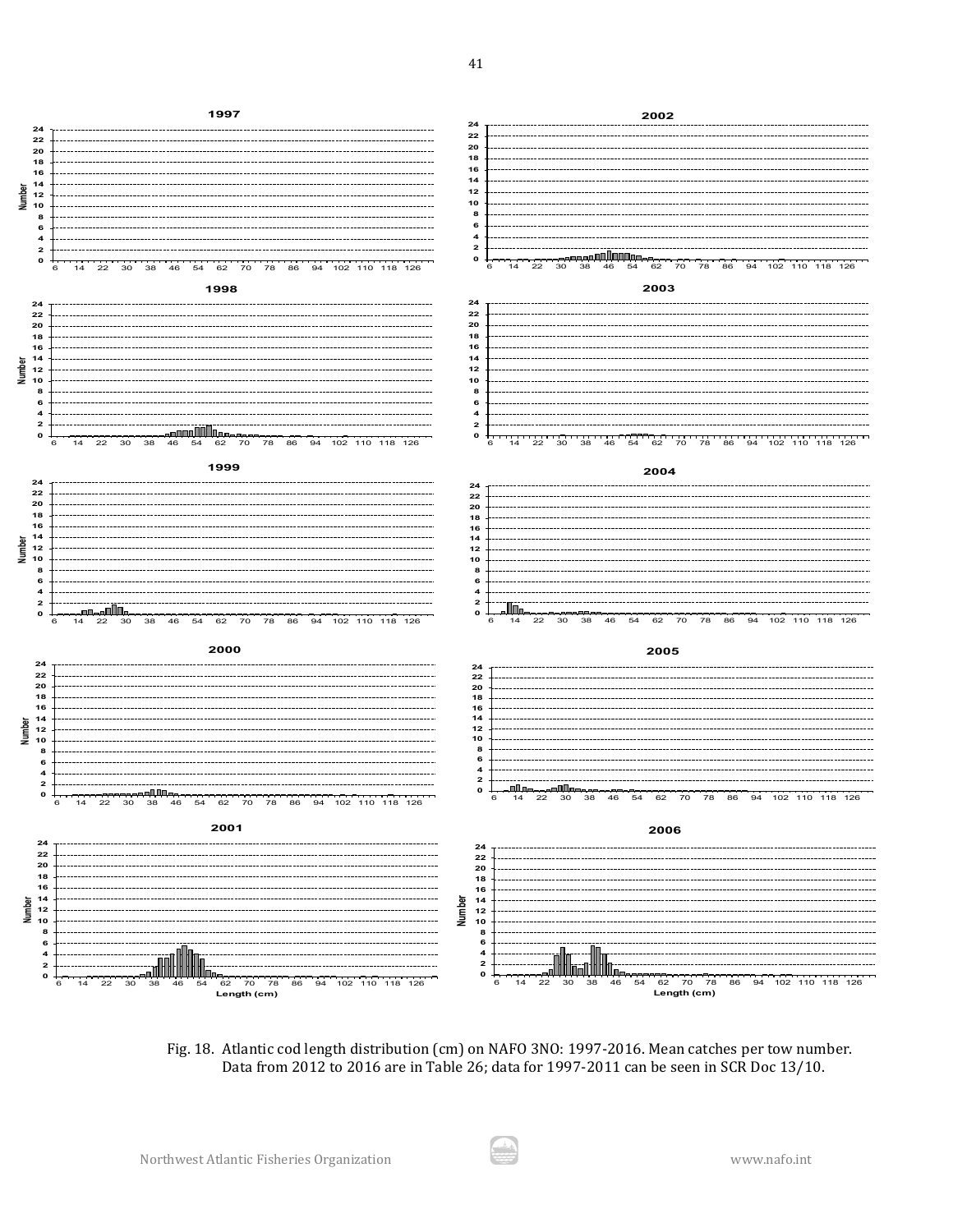

Fig. 18 (cont.). Atlantic cod length distribution (cm) on NAFO 3NO: 1997-2016. Mean catches per tow number. Data from 2012 to 2016 are in Table 26; data for 1997-2011 can be seen in SCR Doc 13/10.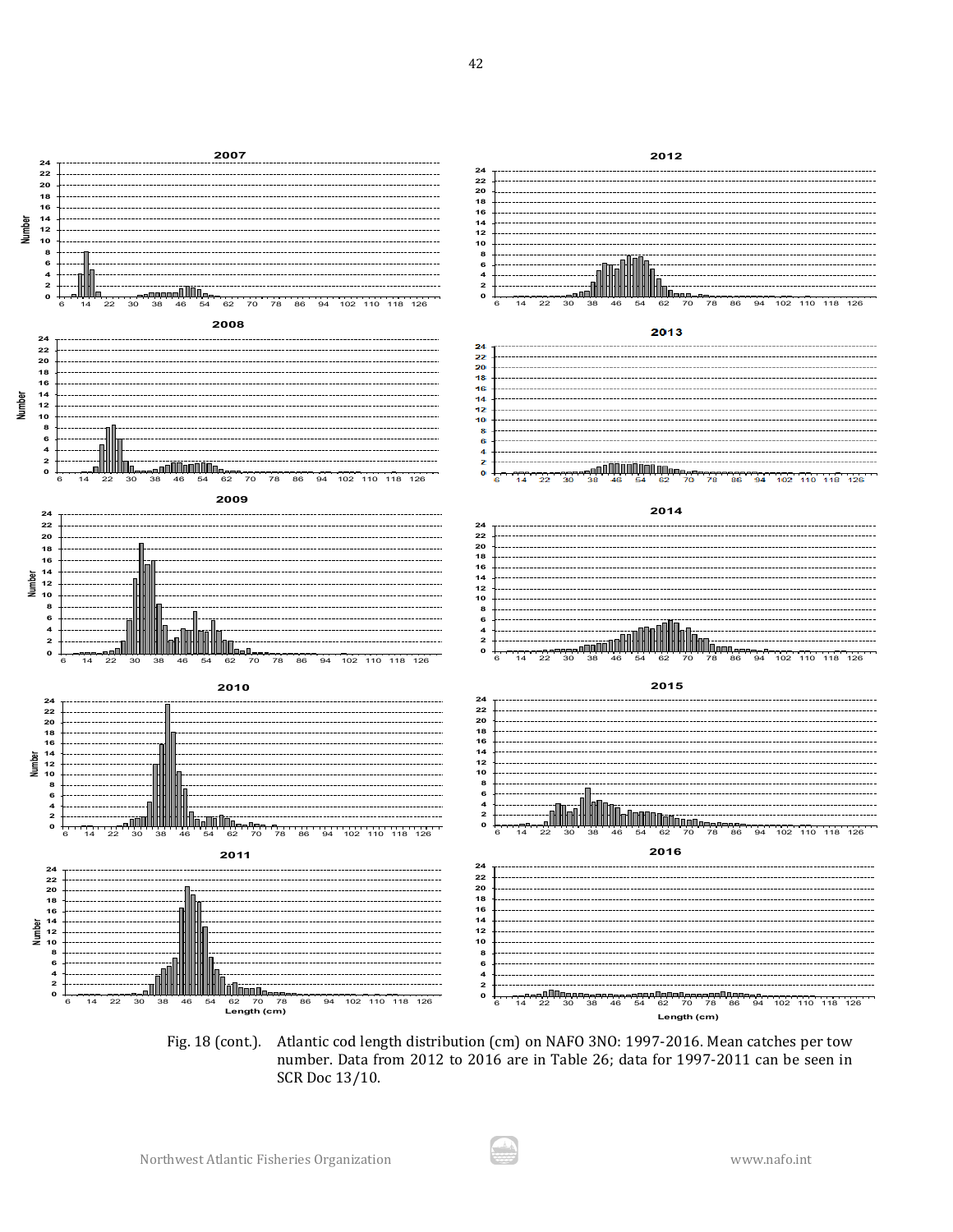

Fig. 19. Atlantic cod stratified mean catches in Kg and ±SD by year and mean number by year. Spanish Spring surveys in NAFO Div. 3NO: 1997-2016. Data from 2012 to 2016 are in Table 26; data for 1997-2011 can be seen in SCR Doc 13/10.



Fig. 20. Atlantic cod biomass calculated by the swept method in tons and ±SD by year. Spanish Spring surveys in NAFO Div. 3NO: 1997-2016. Data from 2012 to 2016 are in Table 27; data for 1997- 2011 can be seen in SCR Doc 13/10.